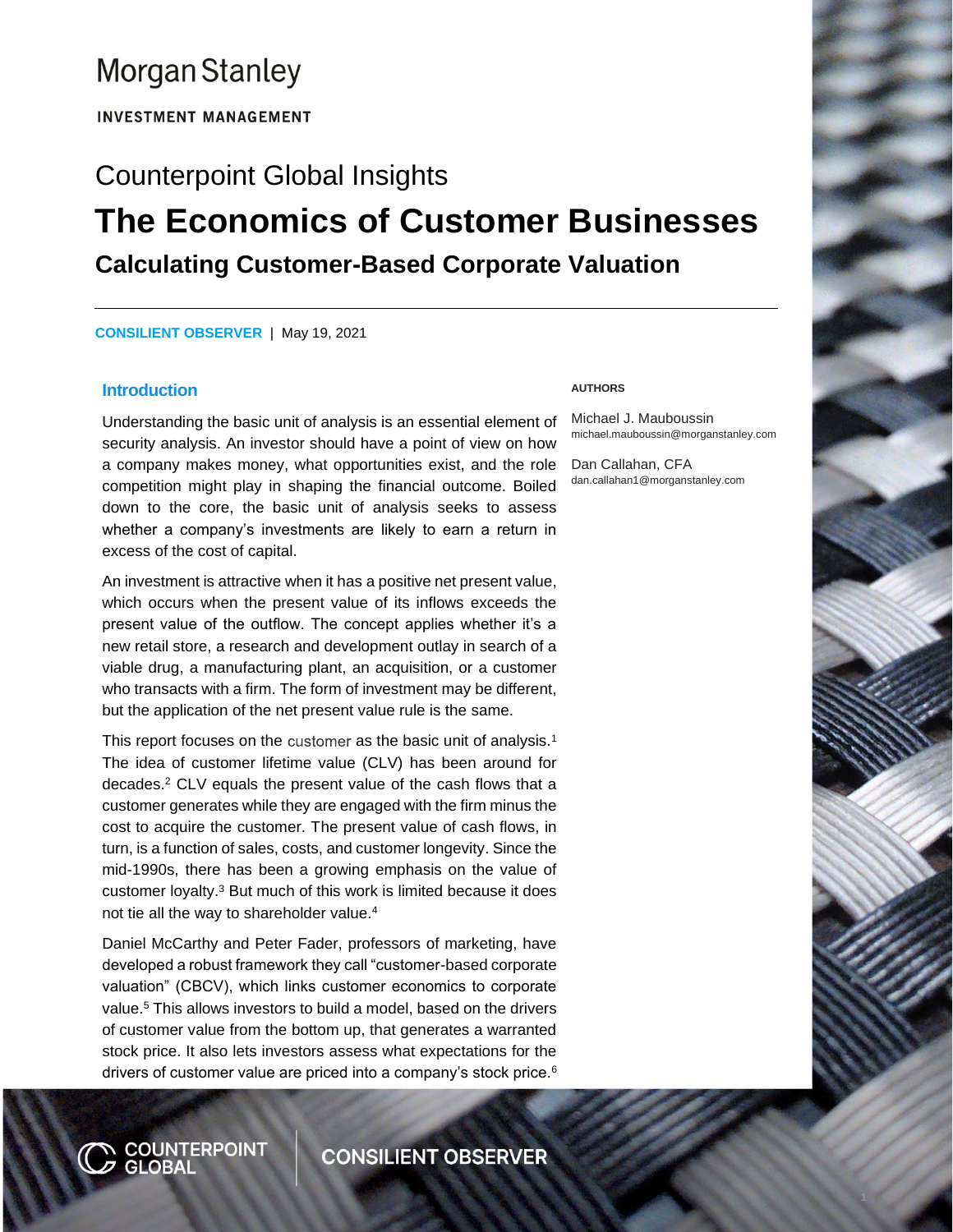The ability to apply this framework varies by business. Companies that rely primarily on subscriptions, advance agreements to pay for a good or service, tend to be easier to model because the key determinants of value are generally explicit. The drivers for non-subscription businesses are the same but are often trickier to assess. These include customer retention, the pace of repeat purchases, and the size of orders.<sup>7</sup>

Sales, operating costs, and investments are the fundamental building blocks of shareholder value. Sales growth is the most important of these for companies that are expected to earn a return on investment above the cost of capital. Providing a more accurate way to forecast sales growth is one of CBCV's most significant contributions to the valuation literature.

Customers have always been the lifeblood of corporate value. But CBCV is more important today than before because of the rise of subscription businesses. This growth has been spurred by the widespread adoption of the Internet in the mid-1990s and smartphones in 2007. Zuora, a subscription management platform provider, calculates that the companies in its Subscription Economy Index grew revenues 17.8 percent per year from 2012-2020, substantially outpacing the 2.0 percent rate for the S&P 500. $8$ 

Software as a service (SaaS), movie and music streaming, and e-commerce are examples of industries that have emerged in recent decades. And many traditional businesses have had to adapt. For example, the *New York Times* had weekday circulation of about 1.1 million when it launched its digital site in 1996. Today, its 5.3 million digital-only news subscribers are nearly 7 times greater than its print subscribers.<sup>9</sup>

In this report, we discuss a framework for valuation, explain the elements of the CBCV model, review how companies create value, provide a case study on the postpaid segment of AT&T Mobility, examine trade-offs in the drivers, and explore common errors. We believe this study is both richer and more nuanced than what many companies and analysts present.

## **Framework for Valuation**

You can break down corporate value into two parts.<sup>10</sup> The first reflects a continuation of the operations that the company has already established and assumes that growth creates no value. This is commonly called the steady-state value. The second is based on value-creating investments the company has yet to make. This is referred to as the present value of growth opportunities (PVGO). We estimate that the steady-state value has been about two-thirds of the value of the S&P 500 Index on average since 1960, with the PVGO representing the other one-third.<sup>11</sup>

In the context of this breakdown, we can think of current customers as the basis for the steady-state value and future customers as the source of the PVGO. Exhibit 1 shows the drivers that contribute to each component of value. Most of the value of a mature company is in the steady-state value because the firm has largely penetrated the market. Most of the value of a young company is in the PVGO as the business has yet to fulfill its potential.

In reality, the analysis is not as tidy as this separation suggests. For example, current customers eventually leave and some of them return later. But this distinction does draw attention to the fact that it is inappropriate to extrapolate existing CLVs (the left side of exhibit 1) and to the need to focus on marginal CLVs (the right side of exhibit 1).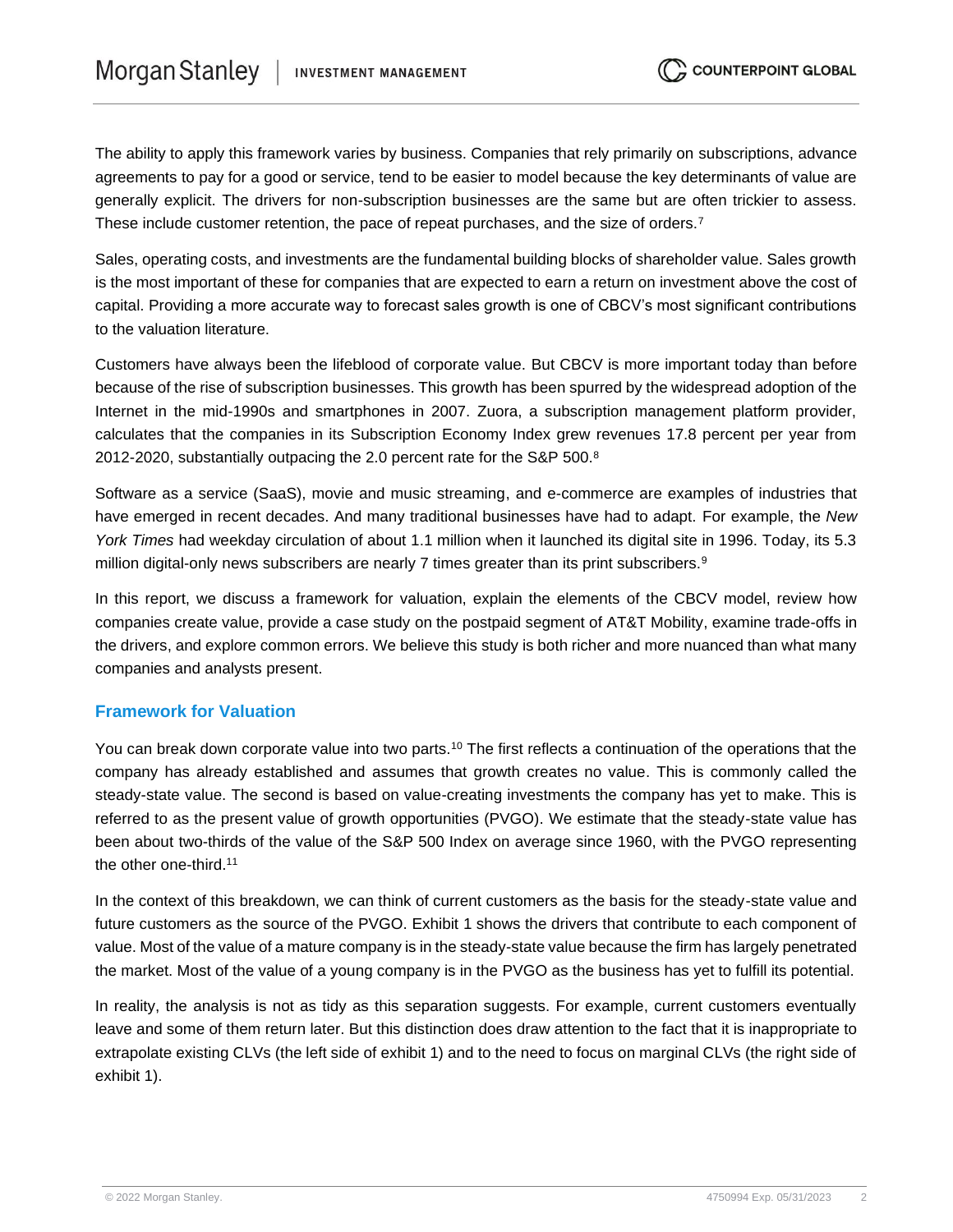

# **Exhibit 1: Customer Value Comes from Existing and Future Customers**

*Source: Based on Rob Markey, "Are You Undervaluing Your Customers?"* Harvard Business Review*, Vol. 98, No. 1, January-February 2020, 42-50.*

Determining the values in the boxes in Exhibit 1 requires a number of calculations and inputs. These figures are about customers, sales, and costs. Public market investors have to rely largely on corporate disclosures, supplemented by alternative data such as credit card transactions, for many of these numbers. Some companies provide a lot of useful data and others don't.

Trupanion, a company that sells pet insurance, shares a lot of information that allows an investor to estimate these key metrics. In fact, the company's 2019 annual report provides a step-by-step analysis from customer value to a full 15-year discounted cash flow model.<sup>12</sup>

The company's most recent figures show a lifetime pet value, equivalent to CLV, of about \$650. Exhibit 2 shows that the present value of the cash flows that a pet owner generates is around \$900 (the blue bars going up) and that the cost to acquire a pet is roughly \$250 (the blue bar going down). Pet owners insure their pets for about six and a half years on average.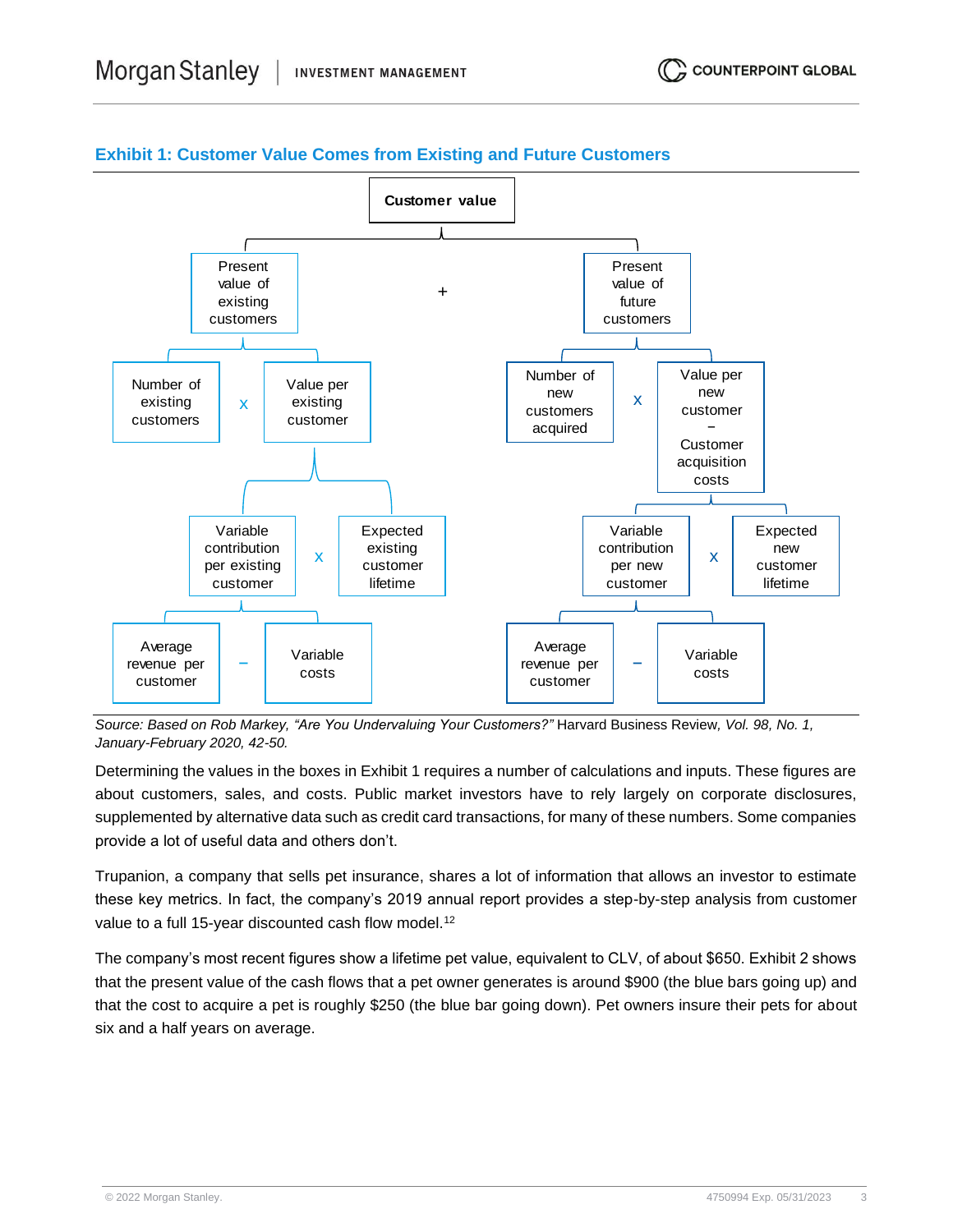

# **Exhibit 2: Trupanion's Lifetime Value of a Pet**

*Source: Trupanion and Counterpoint Global cost estimates. Note: As of 12/31/2020; CAC=customer acquisition cost.*

Here are some of the metrics that the company shared as of year-end 2020:<sup>13</sup>

| Current pets enrolled:          | 862,928  |
|---------------------------------|----------|
| Average revenue/customer/month: | \$60.37  |
| Customer longevity:             | ~6 years |
| Average cost/customer/month:    | $-$ \$45 |
| Customer acquisition cost:      | \$247    |

And here are some figures to help assess the future and to discern the present value:<sup>14</sup> Potential number of pets: 180 million (North America) Total addressable market: \$32.5 billion

Cost of capital: 7.8%

Trupanion's disclosure is exemplary but it is important to bear in mind that this is a snapshot. The key metrics that determine value are dynamic. A grasp of these changes through time requires an understanding of not just today's CLV but also consumer surplus, the size and maturity of the market, the nature of competition, and the trade-offs between the metrics.

Even a brief study of exhibits 1 and 2 reveals the main drivers of value. A company can add value by acquiring additional customers that are economically attractive, increasing the cash flow per period (independent of longevity), keeping a customer longer (independent of cash flow per period), or lowering the cost to acquire a customer. The challenge is that there are trade-offs between these goals. For example, keeping a customer for a longer time may require more retention spending, which lowers cash flow per period.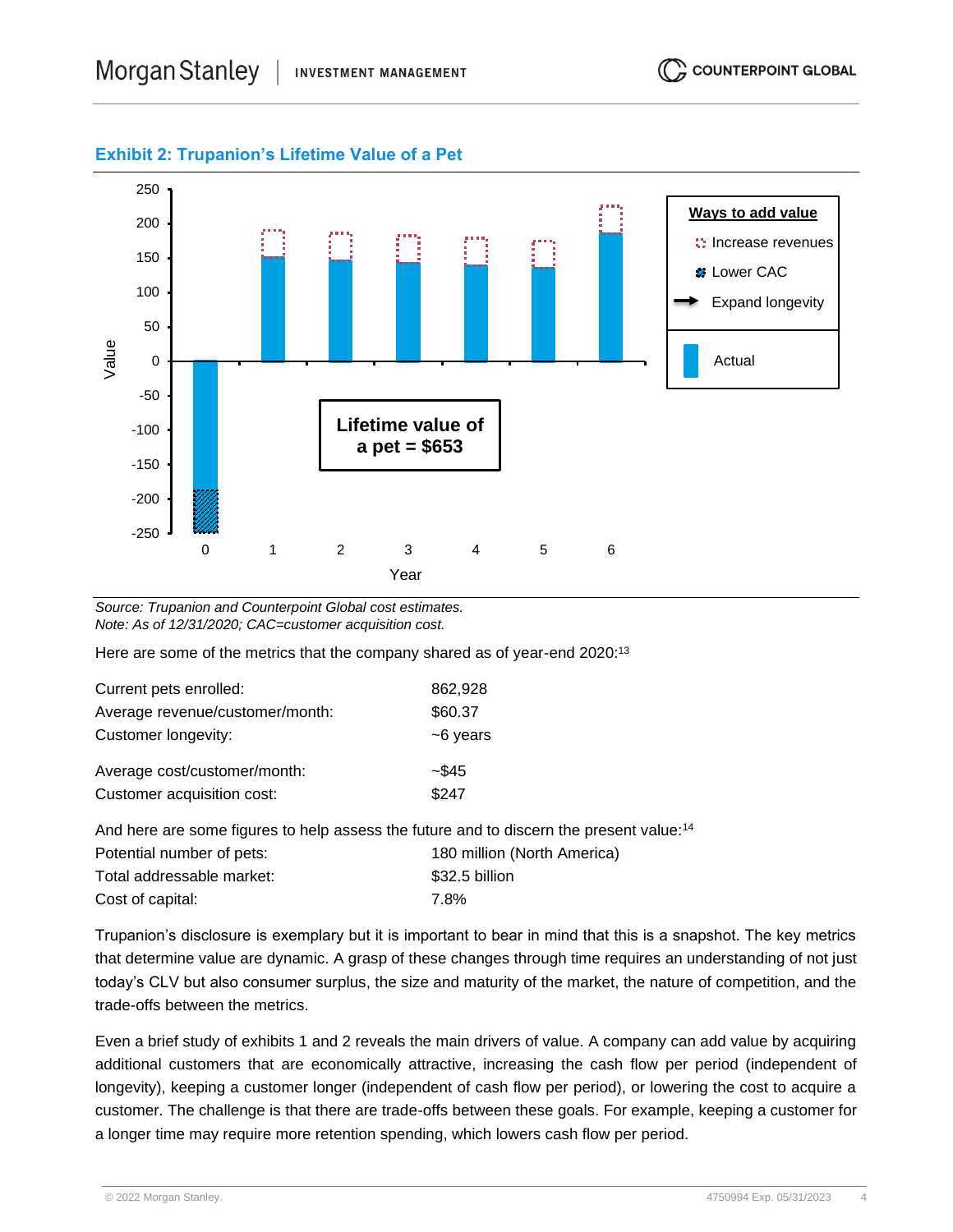Equally important is building a model that ultimately reflects shareholder value.<sup>15</sup> For example, measures such as customer equity (CE) or the ratio of customer lifetime value to customer acquisition cost (LTV/CAC) rarely consider all of the relevant investments and costs, including taxes and the cost of capital. As a consequence, a large gap remains between such metrics and shareholder value.

A comprehensive model should allow an executive or investor to calculate corporate value based on the present value of future free cash flow. Free cash flow equals net operating profit after taxes minus investments in future growth. Corporate value plus cash and other non-operating assets minus debt and other liabilities equals shareholder value. Most models and shorthands used in the executive and investment communities fall short of capturing what ultimately matters.

We are now ready to turn to the core elements in the model.

## **Model Elements**

We find it useful to build the model using three related elements. The first, the bedrock, is the customers. We want to consider the number of potential customers, the pattern of customer acquisition, and how long a customer is likely to stick around. The second element is revenue and revenue growth, which derives from the customer base. We want to pay particular attention to modeling customer behavior so that we can forecast revenues as accurately as possible. The final element is costs. Our primary focus is on customer acquisition costs, but we consider the elements of operating leverage as well.

**Customers.** Understanding the total addressable market (TAM) is a good starting point for a CBCV analysis.<sup>16</sup> We define TAM as the revenue a company would generate if it had 100 percent share of a market it could serve while creating value. TAM is not about how large a firm can be, but rather how much it can grow while adding value.

TAM is important because it helps quantify the size of a company's opportunity. It also allows for an assessment of where the company currently stands on that path to full potential. Comparing thoughtful answers to these questions to what expectations are priced into a stock provides an opening for possible excess returns.

Exhibit 3 shows the basic way to model market potential. The first part is an estimate of the total population separated into customers, near customers, and those who are unlikely to become customers. Factors that make a person less likely to transact with a firm include the cost of the service relative to disposable income, access to complementary devices, and demographic profile. One way to increase the TAM is to figure out how to convert near customers, who are close to buying the good or service, into customers. Population growth and access to global markets mean that the TAM can increase over time.

The next part is product adoption. This includes the adoption rate of the good or service and, more significantly, competition. Large and lucrative markets attract rivals. Rivalry has countervailing effects on a market. On the one hand, competitors tend to draw resources to the market. That accelerates adoption. The ride share market is a good illustration. Competition led to more promotional activity, which lowered the cost for customers and raised the rate of adoption.

On the other hand, competition tends to hurt profitability in the short run. The same promotions that generate customer growth also penalize CLV through lower profits and higher CACs.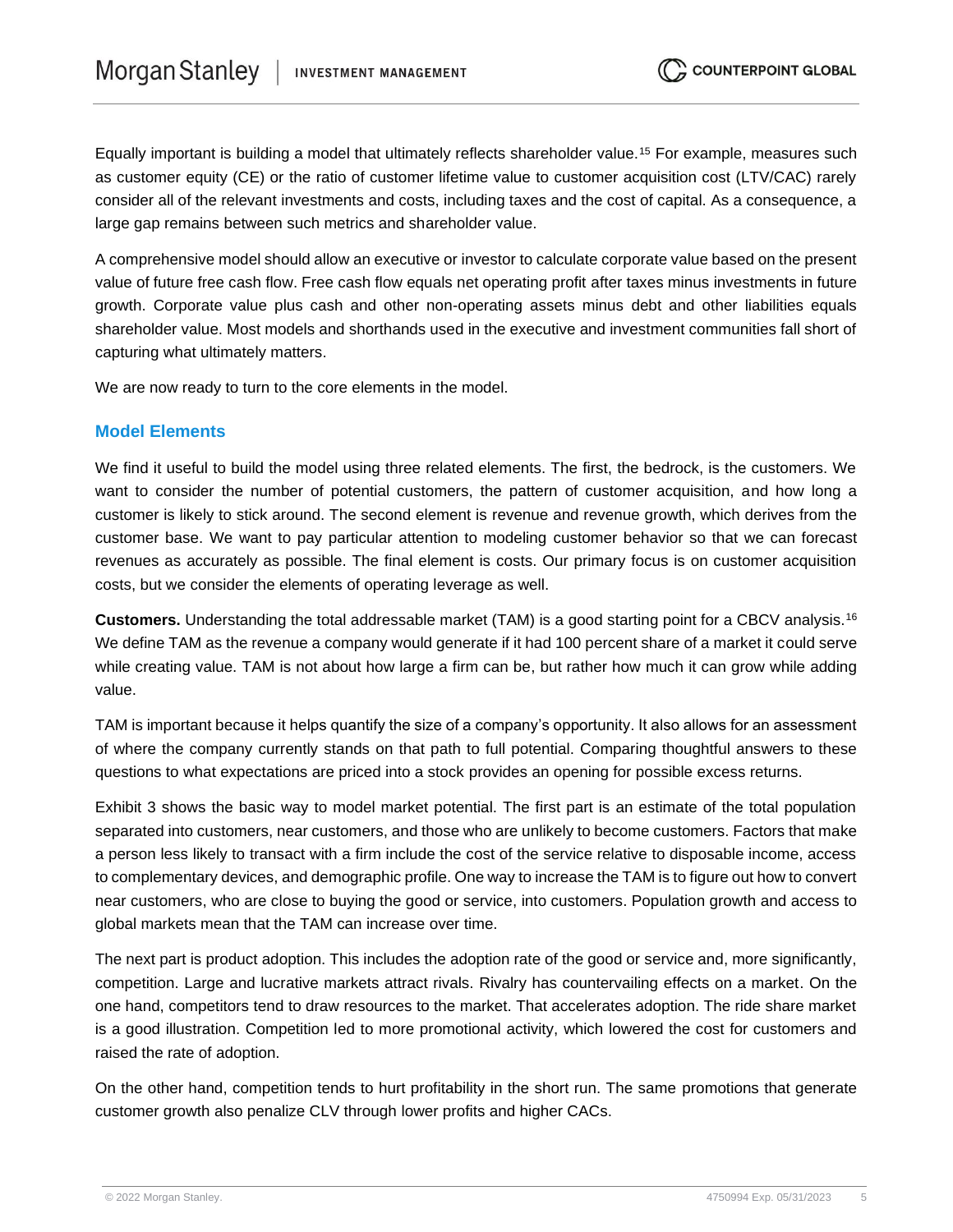The final part is customer behavior. This captures how often customers engage with the company and how much they spend when they do transact. Some businesses see their customers increase their spending for subsequent purchases after their first purchase, while others realize a decrease. Behavior is more predictable for subscription businesses, where the customer pays a set amount at a specified time for access to a good or service, than for non-subscription businesses where transactions are at the discretion of the buyer.



### **Exhibit 3: Components of Total Addressable Market Forecast**

Everett Rogers was a sociologist who did foundational work on the diffusion of innovation. He created a taxonomy of adopters, from "innovators" to "laggards" (see exhibit 4). Rogers noted that the number of categories and the size of each were choices. But the basic idea is that an individual's category reflects when he or she accepts a new innovation relative to other adopters. Note that in Rogers's model, the innovators and early adopters combined are only 16 percent of the total potential market and an equivalent percentage are laggards.<sup>17</sup>

Geoffrey Moore, an organizational theorist and consultant who also happens to have a PhD in English literature, suggests that many products or services fail to transition from the early adopters to the early majority. He calls that phase "crossing the chasm."<sup>18</sup>

Understanding where a company or industry is on the adoption curve is important because both CAC and cash flows can change as a company's customer base grows. You can imagine that the innovators, a group Moore evocatively calls "enthusiasts," have little or no CAC and generate good cash flows. But as you move through the adopter groups, the cost to bring in customers can rise and the proclivity of those customers to spend can fall relative to the early adopters. These tried and true models show why it is a mistake to assume customers are a homogenous bunch.<sup>19</sup>

*Source: Counterpoint Global.*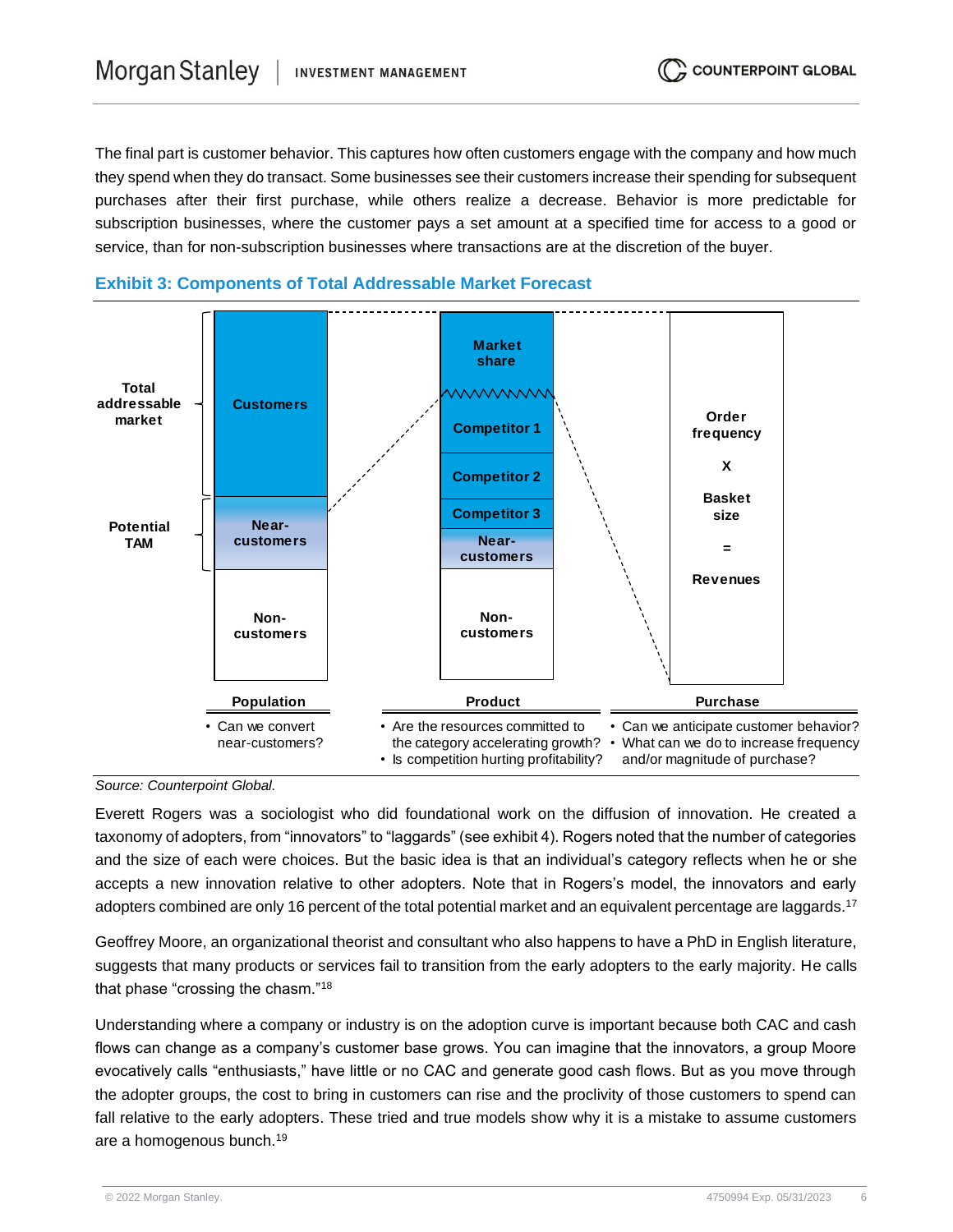## **Exhibit 4: Everett Rogers's Adopter Categorization**



*Source: Based on Everett M. Rogers,* Diffusion of Innovations, Fifth Edition *(New York: Free Press, 2003), 281.*

A sigmoid curve, or S-curve, measures total users where the horizontal axis represents time and the vertical axis captures the cumulative number of adopters (see exhibit 5). Rogers's adopter distribution is derived from the S-curve and measures the growth in users over time. Some sense of where a company sits on this curve provides context for thinking about potential value creation.

## **Exhibit 5: S-Curve of Adoption**

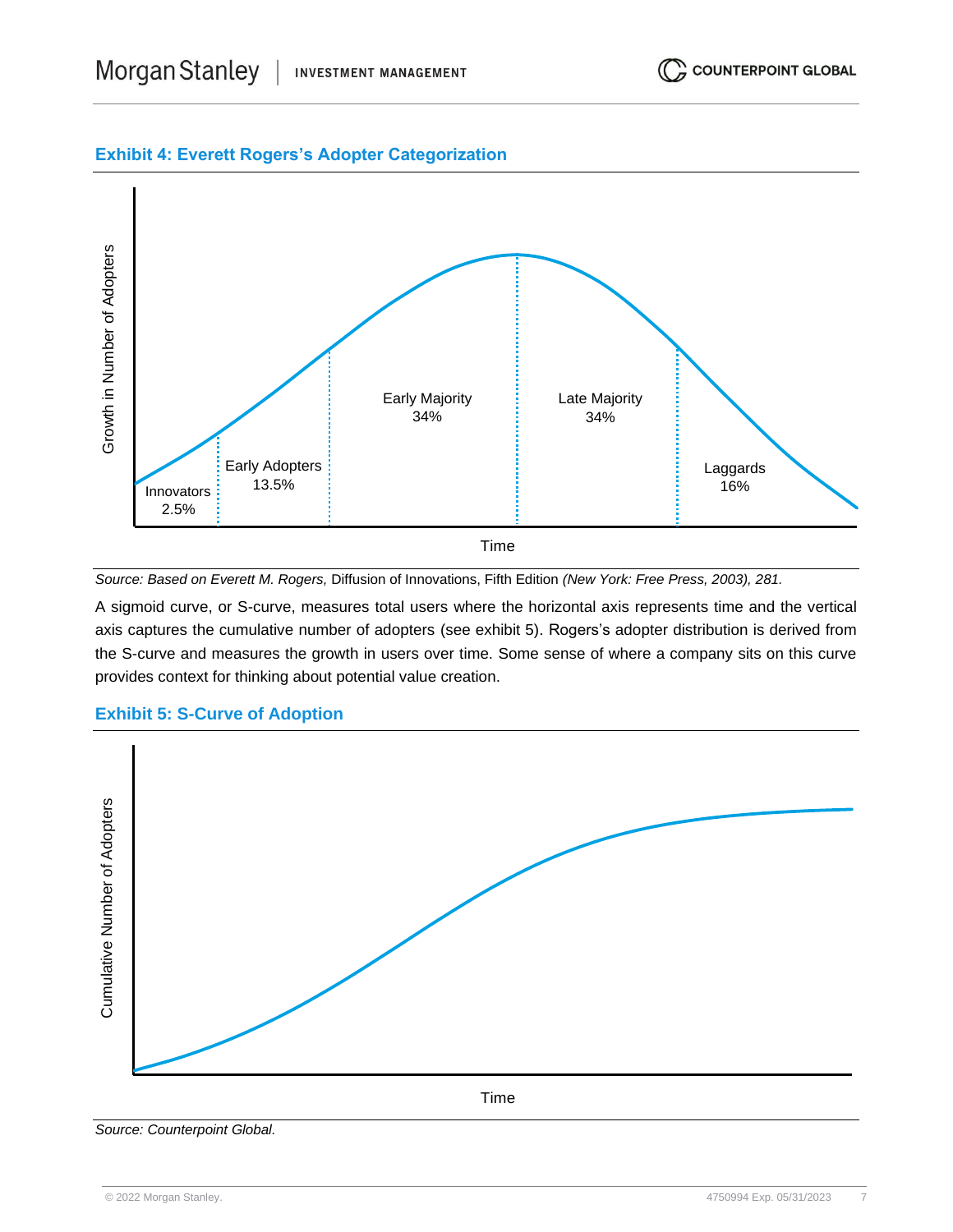Exhibit 6 shows that the rate of diffusion for a number of important technologies has been speeding up. For example, the household penetration the telephone achieved in 50 years took the smartphone only 5. The rise of social networks has been even more rapid. The social media site TikTok needed only 2.5 years to reach 1 billion monthly average users, versus 6 years for WeChat, 7 years for WhatsApp, and 8 years for Facebook.<sup>20</sup>





*Source: Asymco.*

*Note: Telephone data for 2006-2008 estimated using 2005 and 2009 values and assuming an equal change per year.* 

Rogers identified five variables that determine the rate of adoption. These include the following:<sup>21</sup>

- **Relative advantage:** How much better the new product is than the product that came before;
- **Visibility:** How visible the results of a product are to others;
- **Trialability:** How easy it is to try the product;
- **Simplicity:** How straightforward the product is to understand and use;
- **Compatibility:** The consistency of the new product with existing values, experiences, and needs.

Christian Terwiesch and Karl Ulrich, professors of operations and information management, applied Rogers's framework to four customer-based products (see exhibit 7). Their analysis suggests that the cumulative effect of these variables accurately predicted the actual time to adoption, or in their more suggestive term, "years to 'take off.'"

**COUNTERPOINT GLOBAL**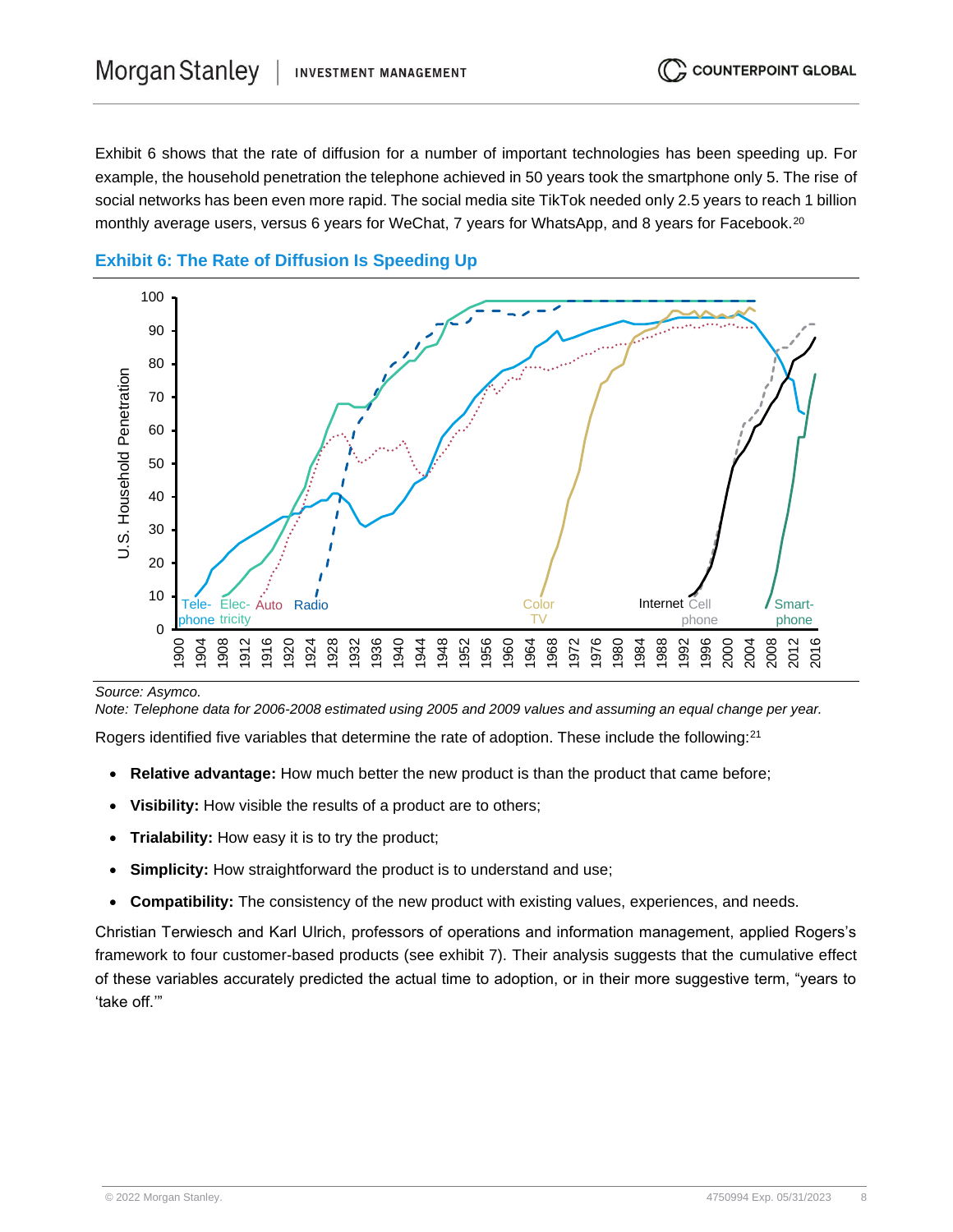|                                          | Innovations (Scale: 1=Worst, 5=Best)            |                                                        |                                                           |                                                                       |  |  |  |
|------------------------------------------|-------------------------------------------------|--------------------------------------------------------|-----------------------------------------------------------|-----------------------------------------------------------------------|--|--|--|
| <b>Drivers of</b><br><b>Diffusion</b>    | <b>EZ Pass Auto</b><br><b>Toll System</b>       | <b>Mobile</b><br>Web<br><b>Phone</b><br><b>Browser</b> |                                                           | <b>Segway Personal</b><br><b>Transporter</b>                          |  |  |  |
| <b>Relative</b><br>Advantage             | No waiting at toll<br>5<br>booths               | Free, instant<br>information                           | Wireless calling,<br>but initially<br>4<br>expensive      | Better than<br>1<br>walking?                                          |  |  |  |
| <b>Visibility</b>                        | Obvious to all<br>5<br>users                    | Not very visible<br>1                                  | Visible in public<br>4                                    | Highly visible<br>5                                                   |  |  |  |
| <b>Trialability</b>                      | 2 Must enroll to try                            | Free download<br>5                                     | Contract required<br>2                                    | \$10K<br>1<br>commitment                                              |  |  |  |
| <b>Simplicity</b>                        | How does<br>payment work?<br>3<br>Who installs? | Click and view<br>5                                    | "Send" button?<br>$\mathbf{2}$<br>Reception,<br>coverage? | How does that<br>thing work?<br>$\mathbf{2}$<br>What powers it?       |  |  |  |
| <b>Compatibility</b>                     | All vehicles<br>5.                              | All PCs<br>5                                           | Fits in pocket or<br>5<br>bag                             | Storage?<br>Locking?<br>$\overline{2}$<br>Where to ride?<br>Charging? |  |  |  |
| <b>Predicted</b><br><b>Relative Rate</b> | Fast                                            | Very fast<br>Moderate                                  |                                                           | Very slow                                                             |  |  |  |
| <b>Years to</b><br>"Take Off"            | $-3$                                            | $-2$<br>$-9$                                           |                                                           | 15 and counting                                                       |  |  |  |

## **Exhibit 7: Determinants of Adoption Speed for Four Customer-Based Products**

*Source: Christian Terwiesch and Karl T. Ulrich,* Innovation Tournaments: Creating and Selecting Exceptional Strategies *(Boston MA: Harvard Business Press, 2009), 160.*

Frank Bass was a professor of marketing who was heavily influenced by Rogers. Bass developed a famous diffusion model with three parameters:<sup>22</sup>

- **Coefficient of innovation (***p***).** This parameter captures influence that is outside a social system. In other words, an adopter buys the good or service even though it is not yet popular. This captures the behavior of innovators and early adopters in the Rogers model.
- **Coefficient of imitation (***q***).** This parameter reflects that future adoptions are a function of current users. It's the power of word of mouth within a social system. A potential adopter wants something because all of his or her friends have it. This matches closely Rogers's variable of "visibility" that determines the rate of adoption. The empirical data show that the coefficient of imitation is significantly larger than the coefficient of innovation.<sup>23</sup>
- **An estimate of the number of eventual adopters (***m***).** This parameter seeks to determine the size of the market. The TAM analysis above can help estimate this figure.

Exhibit 8 brings the model to life by showing outputs for different values of *p* and *q*. We assume that *m* is 100. We show values for *p* of 0.04 and 0.005 and values for *q* of 0.4 and 0.9. The empirical parameters for about 50 past diffusions show average values of 0.037 for *p* and 0.327 for *q*. <sup>24</sup> One way to estimate parameters for a new good or service is to consider carefully analogies from past launches.25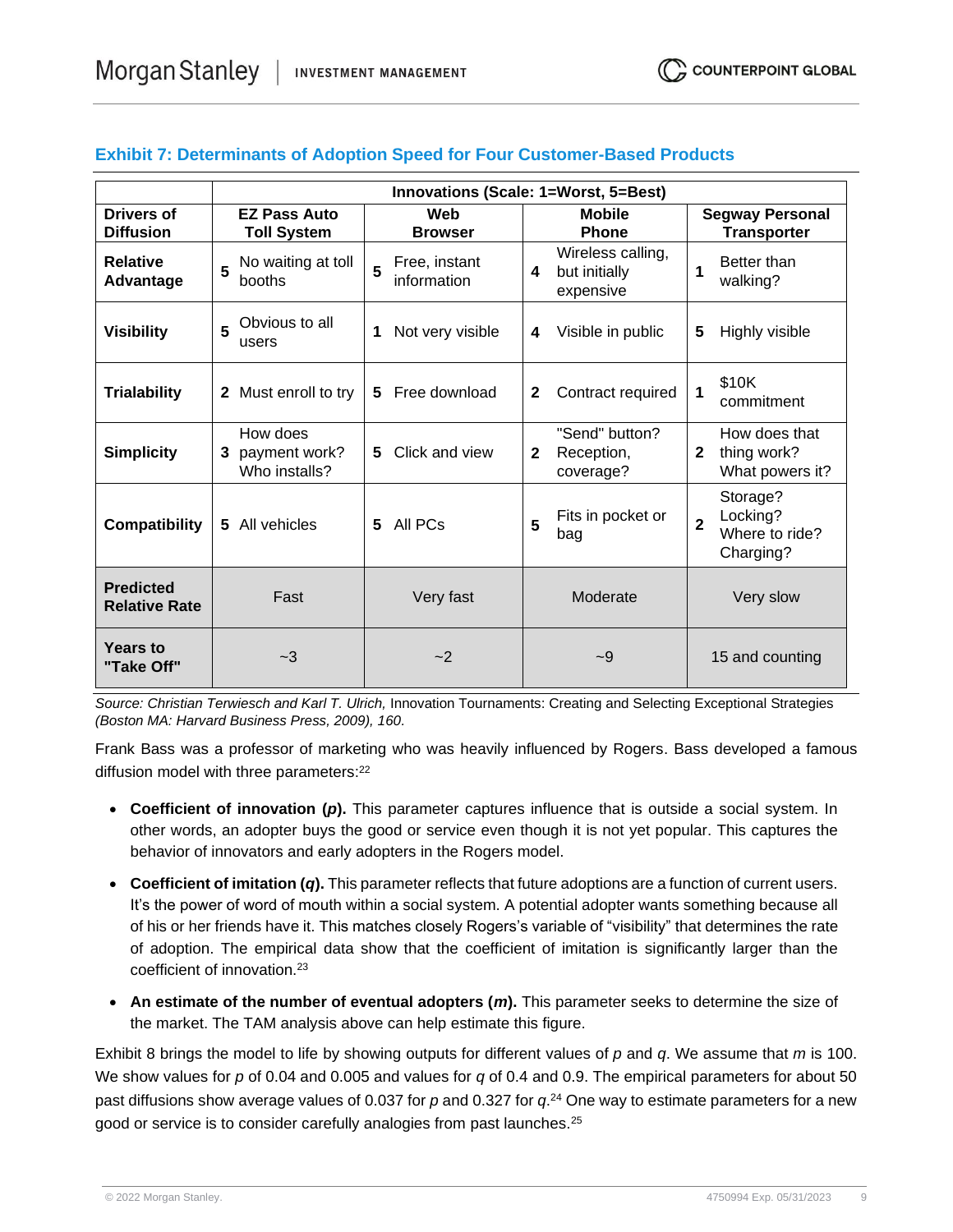The pattern of adoption is similar to a normal distribution when *q* is above zero (left panel of exhibit 8), and the penetration of users follows an S-curve when *q* is greater than *p* (right panel of exhibit 8). In fact, we made exhibits 4 and 5 with a *p* of 0.04 and a *q* of 0.40.





#### *Source: Counterpoint Global.*

Diffusion models have limitations, including an inability to capture repeat purchases easily, to reflect changes in product or service attractiveness as a function of size, and to include the effect of seasonality. But these shortcomings are offset by insights gained from understanding the number of potential customers and how they might engage with the firm. For instance, researchers have drawn a link between word of mouth marketing, related to the coefficient of imitation, and customer lifetime value.<sup>26</sup>

With a sense of the number of potential customers and the likelihood they will engage with a good or service, we turn to the issue of customer retention. Leading researchers in the field suggest that "retention is the customer continuing to transact with the firm."<sup>27</sup> This description captures key concepts, including the idea that the customer drives retention, the transaction can be monetary or non-monetary, and the agreement can be contractual or non-contractual.

The main terms and definitions for retention include the following (the time period should be consistent):

Churn rate = percentage of customers who end their relationship with a company during a period

Retention rate  $= 1 -$  churn rate

Customer longevity  $=$ churn rate

To illustrate, Trupanion reported that its average monthly retention rate at year-end 2020 was 98.71 percent. From that, we know that the churn rate is 1.29 percent per month (1 – 0.9871 = 0.0129), and that the average longevity per pet is 77.5 months (1  $\div$  0.0129 = 77.5), or just under 6.5 years. Longevity is useful to consider in the context of the payback period, the time it takes for the present value of customer cash flows to equal the customer acquisition cost. Trupanion's payback period is about 20 months.

**COUNTERPOINT GLOBAL**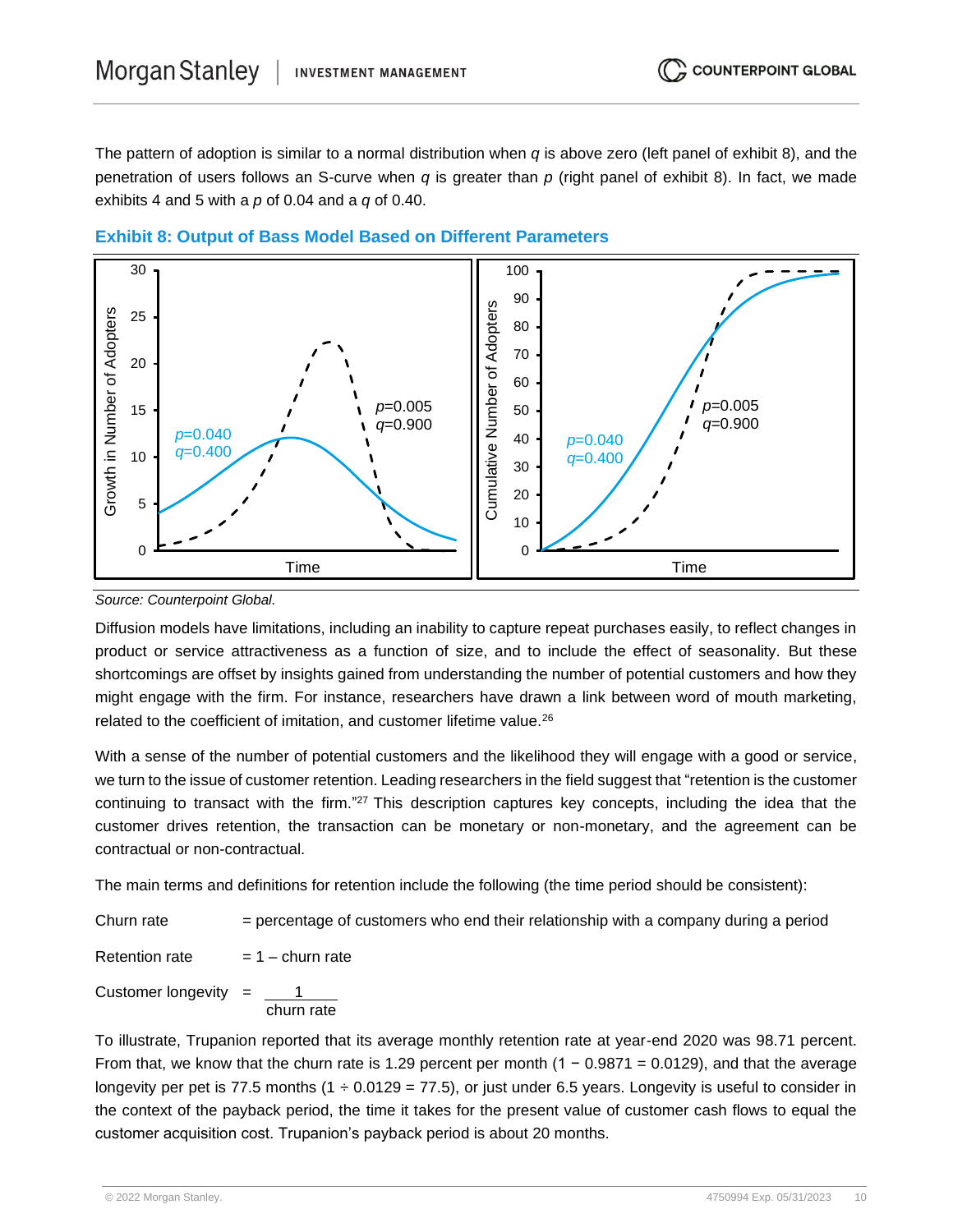It is easier to calculate retention rate for contractual businesses than for noncontractual ones. The challenge for noncontractual businesses is that customer purchases are periodic, making it difficult to assess whether a customer is still engaged with the firm. In these cases, inferring behavior from aggregate statistics can be helpful. But applying metrics based on current customers to new customers, for either a contractual or non-contractual business, may be a mistake because of survivorship bias. The customers that remain are the good customers and hence may not be suitable proxies for new ones. For this reason, older companies have lower churn, on average, than younger ones do.

Exhibit 9 shows the monthly churn for a handful of industries. The median for these industries is 5.5 percent, with a low of 4.6 percent for software as a service and a high of 10.8 percent for subscription-based video on demand (SVOD), which is delivered without a cable or satellite subscription, or "over the top" (OTT).



## **Exhibit 9: Monthly Churn Rate for a Handful of Industries**

*Source: Recurly Research.*

*Note: Analysis of over 1,500 subscription sites processing subscription billing on the Recurly platform from January-December 2019.*

The churn rate is relevant only in the context of the other drivers of CLV, including the cash flows the customer generates while active and the customer acquisition cost. But it makes clear why looking at the number of customers over time is insufficient to understand the prospects for value creation.

Imagine that company A and company B both report 1,000 customers at the end of one quarter and 1,100 at the end of the next one. On the surface they look the same, having grown their customer bases by 10 percent. But now consider that company A had a 10 percent churn rate and company B had a 30 percent rate. Company A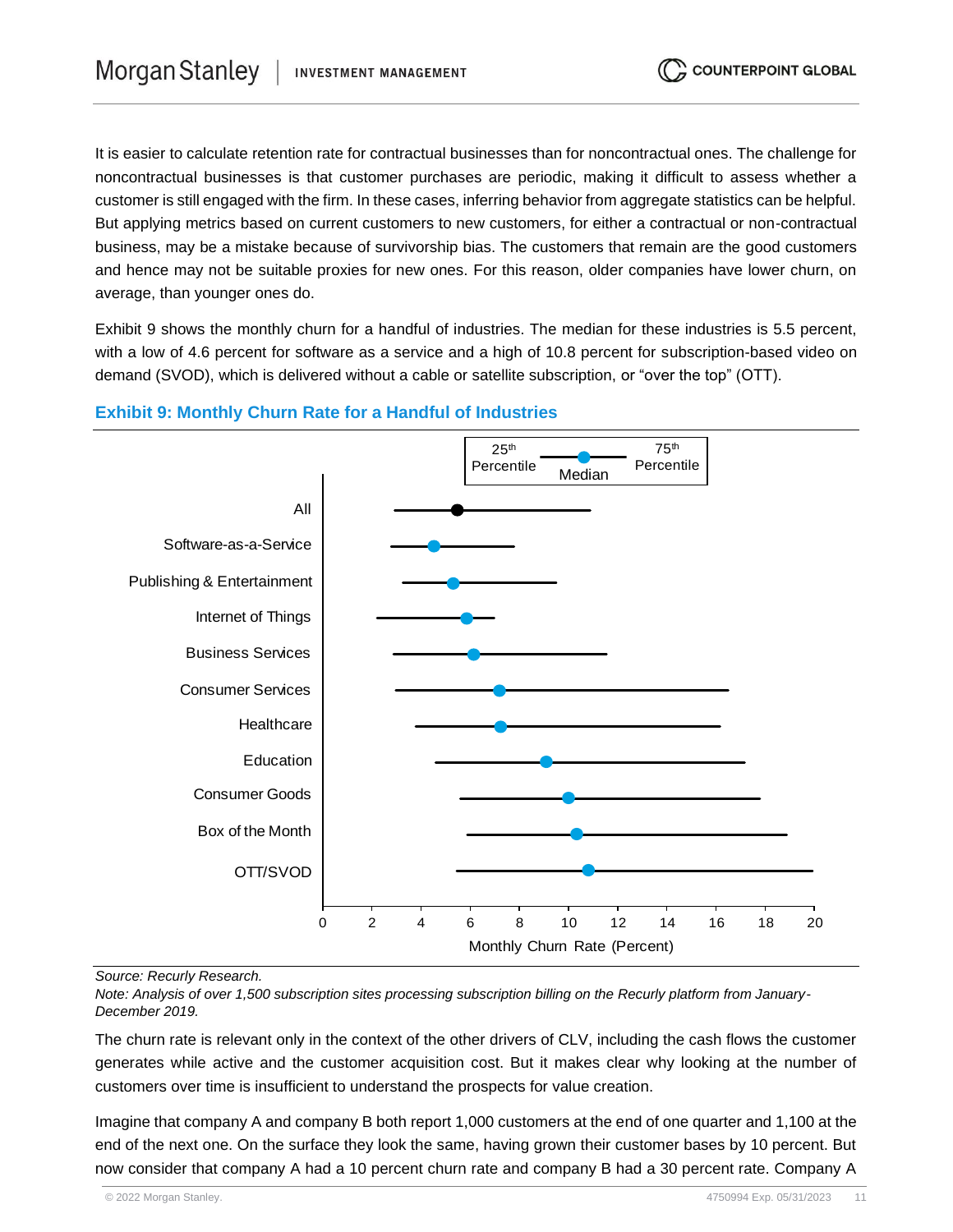would have to acquire 200 customers to achieve that growth (1,000 – 100 + 200 = 1,100) while company B would have to acquire 400 (1,000 – 300 + 400 = 1,100). Assuming an equivalent customer acquisition cost, company B would pay a lot more than company A to achieve the same net growth in customers.

Longevity can add substantial value provided a customer generates positive cash flows while transacting with the firm. Fred Reichheld, a consultant and early leader in this type of analysis, estimated that a 5-percentage point increase in annual customer retention increased the CLVs for a number of industries by an average of 75 percent.<sup>28</sup> A more recent study showed that a one percentage point improvement in retention added more to CLV than an equivalent improvement in acquisition cost and operating profit margin, all else being equal.<sup>29</sup>

But there's even more to the story. It is often the case that customers spend more the longer they stay. One dramatic example is Coupang, a Korean e-commerce company, which revealed the spending of its cohorts over time (see exhibit 10). A cohort is defined as a group of buyers who made their first purchase within a specific period. To illustrate, the cohort from calendar 2016 collectively spent nearly 3.6 times more four years later than they did in the initial year, despite those customers who left. Increased sales per customer correlates with increased profit per customer assuming that the company's cost structure is partially fixed.

|               |      | Year  |       |       |       |       |
|---------------|------|-------|-------|-------|-------|-------|
|               |      | 1     | 2     | 3     | 4     | 5     |
| <b>Cohort</b> | 2016 | 1.00x | 1.37x | 1.80x | 2.37x | 3.59x |
|               | 2017 | 1.00x | 1.80x | 2.35x | 3.46x |       |
|               | 2018 | 1.00x | 1.98x | 3.06x |       |       |
|               | 2019 | 1.00x | 2.19x |       |       |       |

## **Exhibit 10: Coupang, Inc.: Spending by Cohort, Indexed to Year 1**

*Source: Coupang, Inc.,* S-1 Filing*, February 12, 2021.*

Exhibit 11 summarizes the academic research about the variables that determine churn rate for contractual firms. We discuss a few of them.

Customer satisfaction tends to be a good predictor of churn rate. One popular measure of satisfaction is the Net Promoter Score (NPS). To calculate the score, surveyors ask customers about the likelihood they would recommend a company, product, or service to a friend or colleague on a scale from 0 (not likely at all) to 10 (extremely likely). NPS is the percentage of customers who provide a rating of 9 or 10 (promoters) minus the percentage of those who answer 6 or below (detractors). Scores above 70 are considered excellent and those in the range of 30-70 are very good. While useful by itself, NPS has been found to be even more effective as a complement to other metrics.30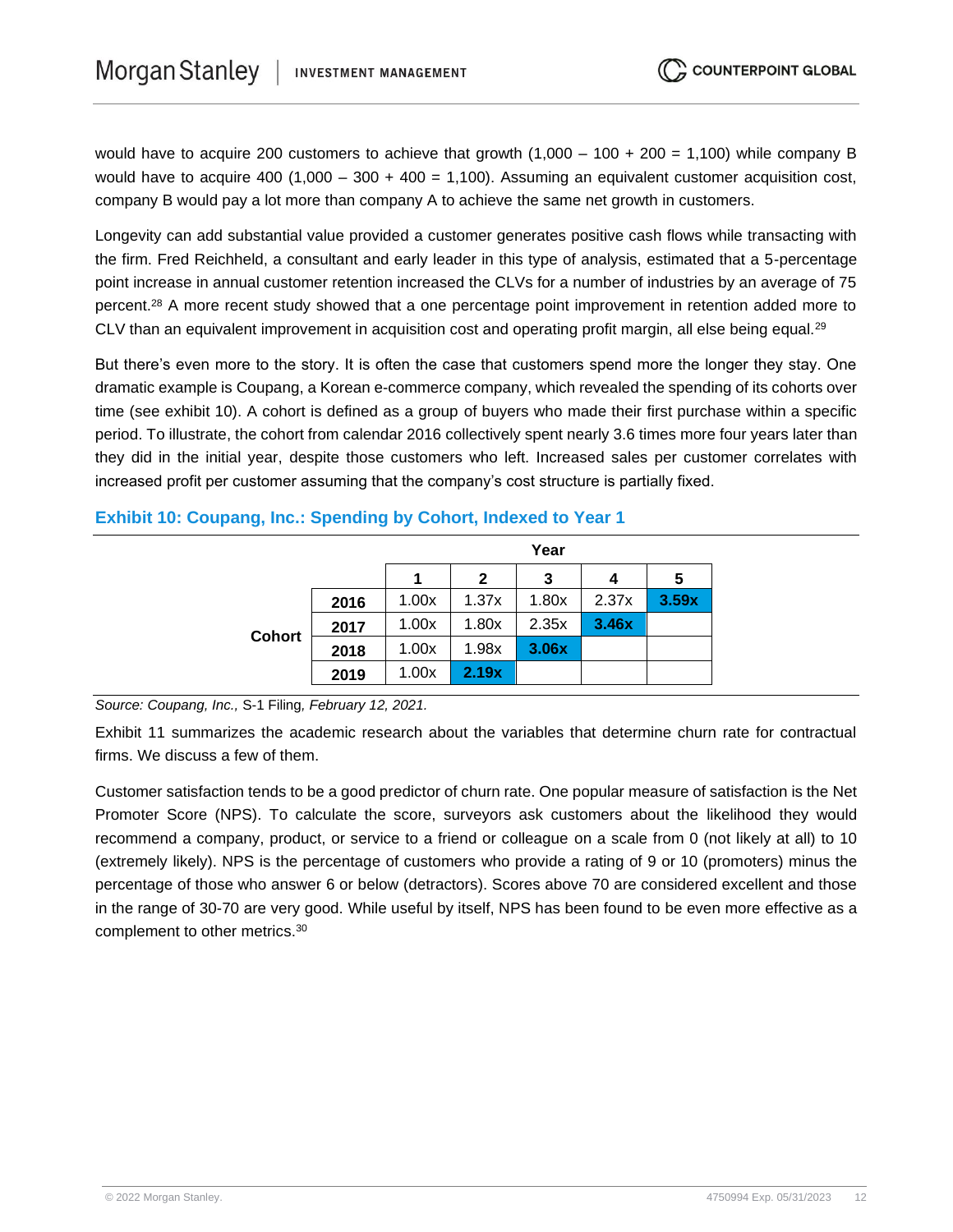| <b>Factors</b>           | <b>Example</b>               |
|--------------------------|------------------------------|
| Customer satisfaction    | Emotion in emails            |
|                          | Customer service calls       |
|                          | Usage trends                 |
|                          | Complaints                   |
|                          | Previous non-renewal         |
| Usage behavior           | Usage level                  |
| Switching costs          | Add-on services              |
|                          | Pricing plan                 |
|                          | Ease of switching            |
| Customer characteristics | Psychographic segment        |
|                          | Demographics                 |
|                          | Customer tenure              |
| Marketing                | Mail responders              |
|                          | Response to direct mail      |
|                          | Previous marketing campaigns |
|                          | Acquisition method           |
|                          | Acquisition channel          |
| Social connectivity      | Neighbor churn               |
|                          | Social network connections   |
|                          | Social embeddedness          |
|                          | Neighbor/connections usage   |

## **Exhibit 11: Predictors of Churn Rate in Contractual Settings**

*Source: Eva Ascarza, Scott A. Neslin, Oded Netzer, Zachery Anderson, Peter S. Fader, Sunil Gupta, Bruce G. S. Hardie, Aurélie Lemmens, Barak Libai, David Neal, Foster Provost, and Rom Schrift, "In Pursuit of Enhanced Customer Retention Management: Review, Key Issues, and Future Directions,"* Customer Needs and Solutions*, Vol. 5, No. 1-2, March 2018, 65-81.*

Switching costs, the costs consumers bear when they switch from one supplier to another, also determine the churn rate. Loyalty programs are a form of lock-in that create switching costs. Bundling, when a company sells more than one product in a package for a single price, can also increase switching costs and reduce churn.<sup>31</sup>

Social connectivity also predicts the churn rate. Customers who feel linked to others in the social network, a concept called social embeddedness, are less likely to churn. This has particular relevance in social and communications networks. We will review this point in more detail when we discuss network effects.

Researchers have developed statistical models that predict churn more accurately than can traditional methods.<sup>32</sup> Marketing models that consider market penetration and brand loyalty can also be helpful.<sup>33</sup> Ultimately, some factors that determine the churn rate are in a company's control and others are not. Poor service may compel a customer to quit their local gym, but they are sure to quit if they move out of town.

Companies can proactively try to anticipate which customers are at risk of leaving and figure out how to keep them or reactively try to change the minds of customers who quit. Allocating resources between these alternatives is tricky.<sup>34</sup> For example, research shows that the best customers to target for retention are not those most likely to leave per se but rather those who are most at risk of leaving and are likely to change their minds.<sup>35</sup> Further, obvious incentives to stay, such as price concessions, can be effective in the short run but are too easy for competitors to imitate. By contrast, non-price incentives, such as product improvement, can be better for the long term.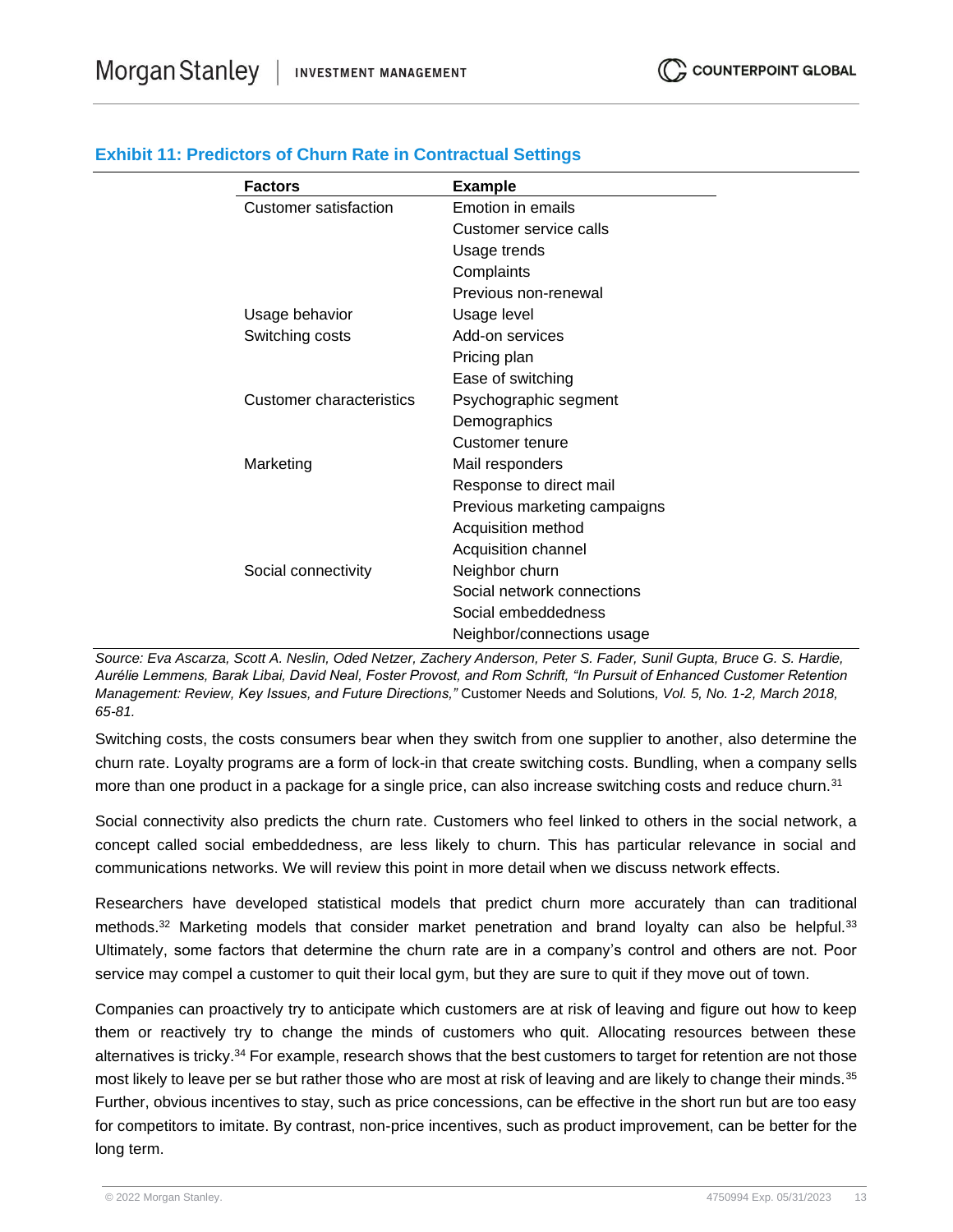**Revenue Growth.** We now have some sense of the addressable market, how potential customers might be converted into actual customers, and how long they might stay with the company. The next step is to build a model of revenue and revenue growth.

McCarthy and Fader recommend a customer cohort chart (C3), which shows the total revenue by period for each acquisition cohort. To construct the chart properly it is helpful to build a revenue forecast using three parts. The first is the number of customers, which was our focus in the prior section. The second is total orders, which captures how frequently those customers purchase goods or services. The third is total revenues, which considers the average basket size, or revenue per order. The variance of order frequency and basket size is lower for subscription businesses than for non-subscription companies. Exhibit 12 illustrates the concept with an example.

|  |  |  |  |  | <b>Exhibit 12: Bottom Up Model of Customer Revenue</b> |  |
|--|--|--|--|--|--------------------------------------------------------|--|
|--|--|--|--|--|--------------------------------------------------------|--|

| <b>Number of Customers</b> |           |           |           |                | <b>Period</b> |                         |             |
|----------------------------|-----------|-----------|-----------|----------------|---------------|-------------------------|-------------|
|                            | Gross     |           |           |                |               |                         |             |
|                            | additions | 0         | 1         | $\overline{2}$ | 3             | 4                       | 5           |
| Cohort 1                   | 4,000     | 4,000     | 2,600     | 1,924          | 1,578         | 1,325                   | 1,126       |
| Cohort 2                   | 5,375     |           | 5,375     | 3,333          | 2,233         | 1,764                   | 1,464       |
| Cohort 3                   | 7,000     |           |           | 7,000          | 4,200         | 2,814                   | 2,195       |
| Cohort 4                   | 8,825     |           |           |                | 8,825         | 6,089                   | 4,506       |
| Cohort 5                   | 10,500    |           |           |                |               | 10,500                  | 7,035       |
| Cohort 6                   | 12,100    |           |           |                |               |                         | 12,100      |
| <b>Total customers</b>     |           | 4,000     | 7,975     | 12,257         | 16,835        | 22,492                  | 28,426      |
| <b>Total Orders</b>        |           |           |           |                |               |                         |             |
|                            |           | 0         | 1         | $\overline{2}$ | 3             | 4                       | 5           |
| Cohort 1                   |           | 9,000     | 5,850     | 4,810          | 4,339         | 3,976                   | 3,661       |
| Cohort 2                   |           |           | 13,438    | 9,164          | 6,698         | 5,733                   | 5,124       |
| Cohort 3                   |           |           |           | 21,000         | 13,650        | 9,849                   | 8,231       |
| Cohort 4                   |           |           |           |                | 28,681        | 21,312                  | 18,024      |
| Cohort 5                   |           |           |           |                |               | 36,750                  | 26,381      |
| Cohort 6                   |           |           |           |                |               |                         | 45,375      |
| <b>Total orders</b>        |           | 9,000     | 19,288    | 34,974         | 53,368        | 77,620                  | 106,796     |
|                            |           |           |           |                |               |                         |             |
| <b>Total Revenues</b>      |           |           |           |                |               |                         |             |
|                            |           | $\Omega$  | 1         | $\overline{2}$ | 3             | $\overline{\mathbf{4}}$ | 5           |
| Cohort 1                   |           | 405,000   | 263,250   | 264,550        | 282,010       | 298,182                 | 292,881     |
| Cohort 2                   |           |           | 631,563   | 522,369        | 448,788       | 441,414                 | 420,177     |
| Cohort 3                   |           |           |           | 1,029,000      | 805,350       | 679,581                 | 691,400     |
| Cohort 4                   |           |           |           |                | 1,462,744     | 1,300,055               | 1,279,717   |
| Cohort 5                   |           |           |           |                |               | 1,947,750               | 1,662,019   |
| Cohort 6                   |           |           |           |                |               |                         | 2,495,625   |
| <b>Total revenues</b>      |           | \$405.000 | \$894,813 | \$1,815,919    | \$2.998.892   | \$4,666,981             | \$6,841,818 |
|                            |           |           |           |                |               |                         |             |

*Source: Counterpoint Global.*

This bottom up analysis allows us to gain insight in a few ways. The top panel provides us with the numbers we need to calculate the churn rate. For instance, look at the change in customers from the base year, period 0, to period 1. The company started with 4,000, added 5,375 new ones, and lost 1,400 from the original cohort. The net result is 7,975 customers at the end of period 1  $(4,000 + 5,375 - 1,400 = 7,975)$ . The churn rate in that period was therefore 35 percent  $(1,400 \div 4,000 = 0.35)$ .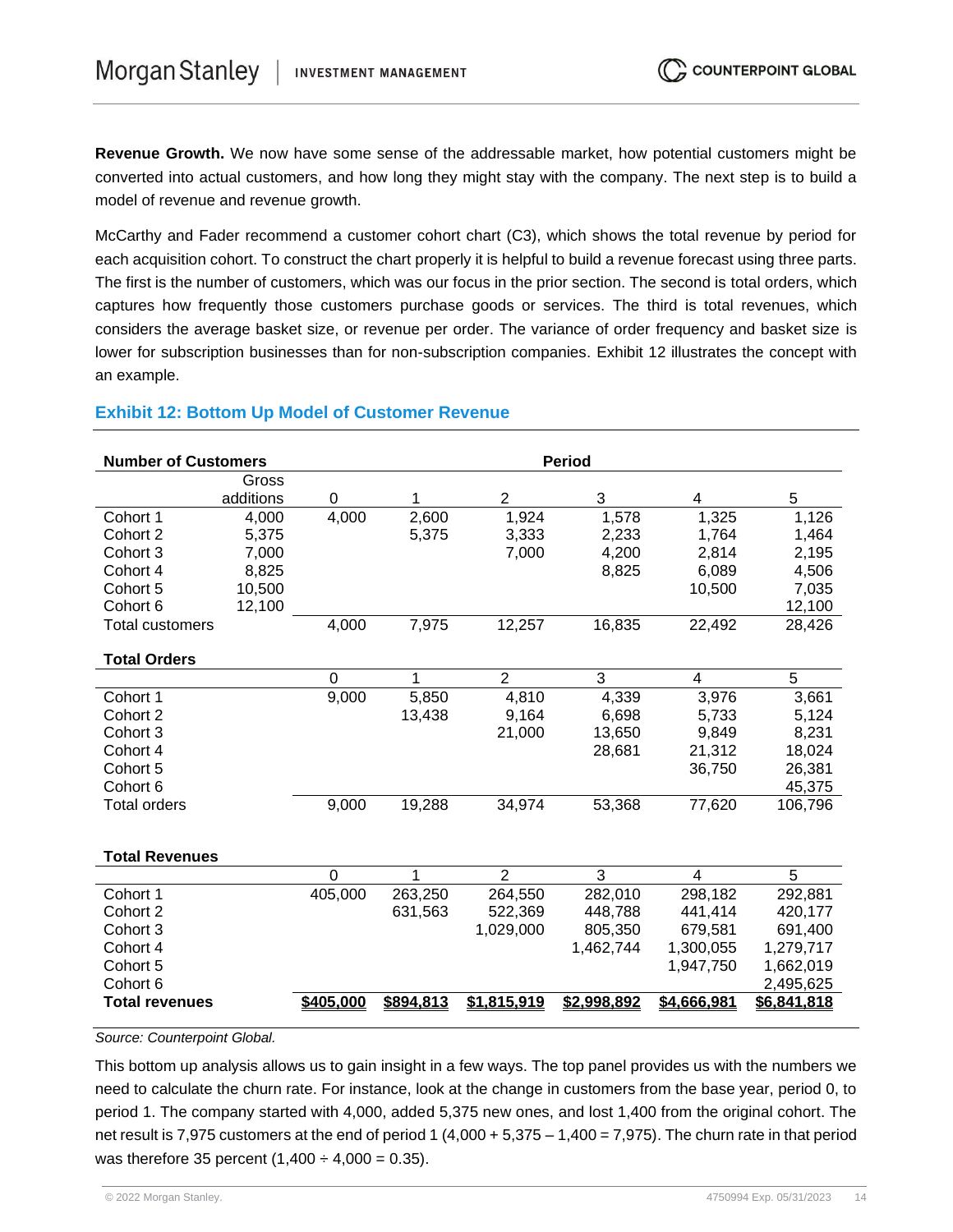Before we return to exhibit 12, it is important to note a common mistake. Companies and investors sometimes assume a constant retention rate for a pool of customers acquired in the same period. This can lead to an undervaluation of the cohort by 25-50 percent.<sup>36</sup> A more typical pattern is a retention rate below the average in early periods following acquisition and above the average for subsequent periods (see exhibit 13). In other words, a customer is more likely to leave early than late.



## **Exhibit 13: Retention Curves Are Rarely Constant**

*Source: Counterpoint Global.*

The middle panel of exhibit 12 shows total orders. This allows us to see how frequently customers transact with the firm. Companies rarely disclose these data but having some sense of the numbers and trend is very useful.<sup>37</sup> Continuing with our examination of period 1, average orders per customer are  $2.4$  (19,288  $\div$  7,975 = 2.4).

The bottom panel captures total revenues. This tells us about average basket size, or dollar amount per order. In period 1, the average basket size is \$46.39 (\$894,813  $\div$  19,288 = \$46.39). The number of orders times the basket size is the average revenue per user (ARPU), which comes out to \$112.20 in this case. Total revenue of \$894,813 is the result of 7,975 customers ordering 2.4 times with an average basket size of \$46.39. We can monitor these levers to see how they change over time.

Exhibit 14 shows a customer cohort chart based on our example. Researchers at Theta Equity Partners point out a couple of virtues of a C3.<sup>38</sup> One is that the impact of new customers, the top part of the bar for each period, is easy to see. It also provides a way to see dollar retention by cohort, which is the change in total dollars spent by a cohort. Dollar retention is the net of countervailing forces: churn reduces revenues while an increase in spending per active customer boosts revenues.

**COUNTERPOINT GLOBAL**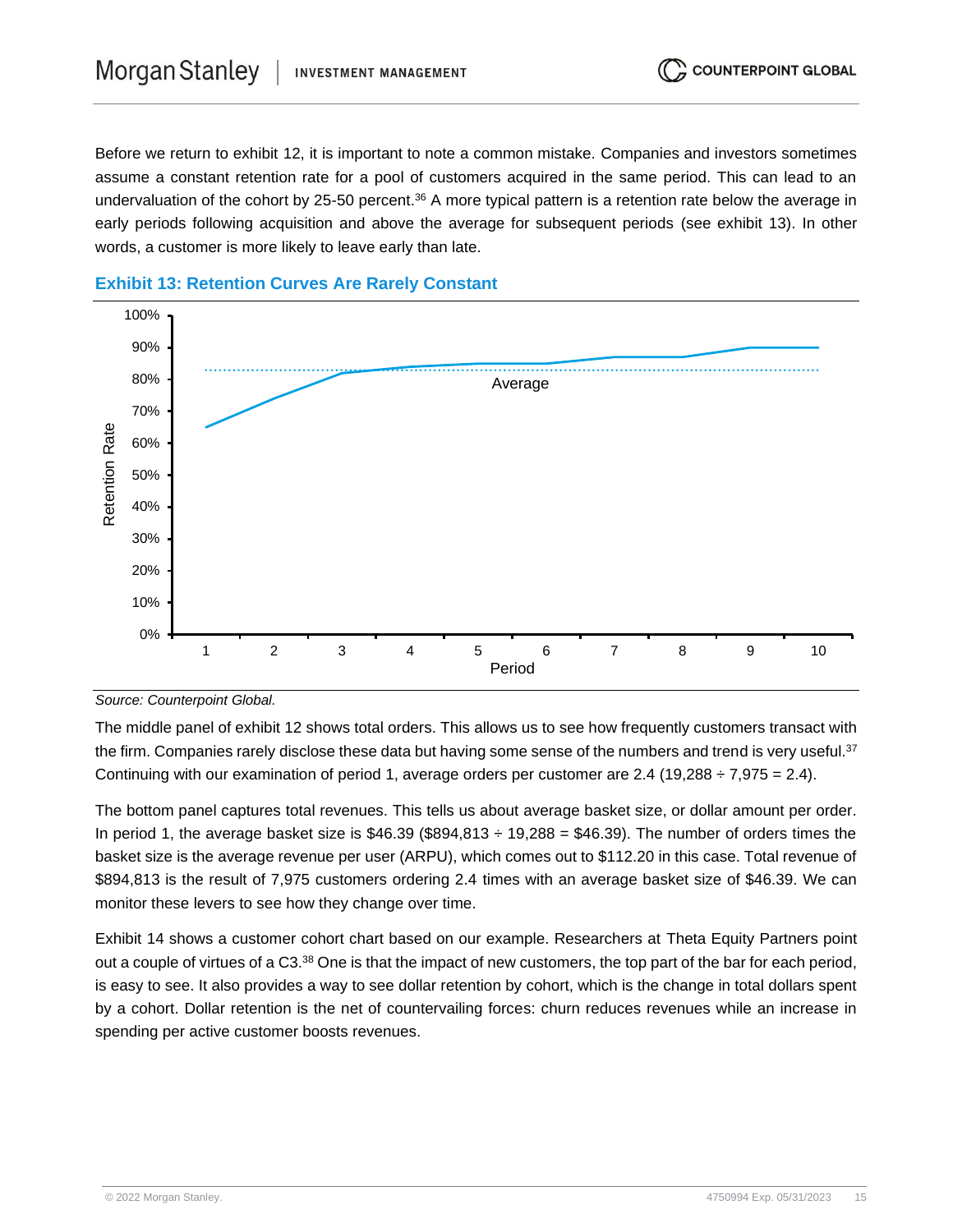



#### *Source: Counterpoint Global.*

This is a good time to revisit the important issue of customer heterogeneity. While CLV is often cited as a fixed sum, in reality there is often a great deal of variance around the average.<sup>39</sup> Indeed, customer behavior can be very skewed. One academic study found that the top 20 percent of customers generated 67 percent of the revenues for a sample of nearly 340 public companies.<sup>40</sup> Further, non-subscription businesses realized substantially higher revenues from their best customers than subscription businesses did. In general, the distribution of CLVs is lopsided, with most customers adding little value and a handful creating a lot.

The ideal is to calibrate the parameters that drive value to understand a company's value. These parameters include the rate and cost of customer acquisition, churn rate, order frequency, and basket size. The patterns of transactions are complicated for non-subscription businesses in large part because it is harder to observe and anticipate behavior. As a consequence, non-subscription businesses can be mispriced by the stock market and provide astute management teams with an opportunity to build value through customer-focused programs.<sup>41</sup>

**Costs.** So far, we have focused on a company's revenue potential, which considers a company's current and future customers and how much they will spend. But to calculate shareholder value we also need to account for costs.

The most prominent of these is the customer acquisition cost (CAC), which can be linked to firm value.<sup>42</sup> Companies and investors commonly estimate CAC as sales and marketing expense divided by the number of new customers. For example, Netflix, Inc., which provides a subscription-based online video streaming service, had marketing expense of about \$2.2 billion and acquired around 29 million customers in the 12 months ended March 31, 2021. CAC comes out to about \$77.

This definition is simplistic and most certainly somewhat off the mark. On the one hand, it can overstate CAC because not all sales and marketing expense is dedicated solely to acquiring new customers. On the other hand,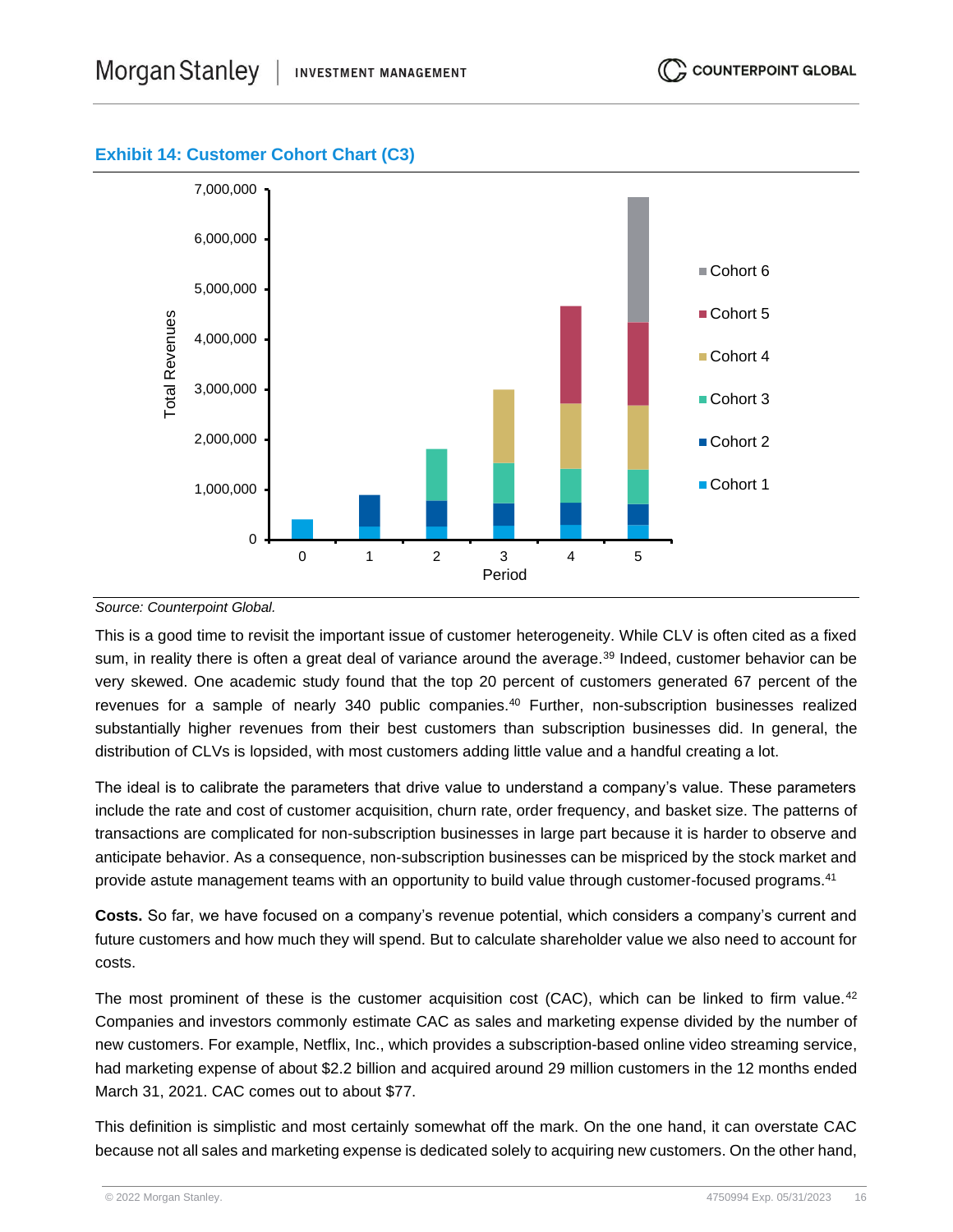customer acquisition costs come in many other forms, including freemium offerings (providing a service for free hoping to convince a customer to pay), hardware subsidies, promotions, and installation costs.<sup>43</sup>

CACs tend to rise over time as a company migrates from the early majority to the late majority adopters. This means that there are diminishing returns to acquiring customers, as with most economic activities. Exhibit 15 shows the upward trend in CACs for business-to-business and business-to-consumer companies.





*Source: Neel Desai, "How Is CAC Changing Over Time?"* ProfitWell*, August 14, 2019.*

Empirical data shows that CACs also tend to be higher for industries with a large number of competitors than for industries with a small number. By contrast, retention cost per customer remains relatively stable whether the number of competitors is small or large.

CAC can decrease for a business that enjoys a network effect, which exists when the value of a good or service increases as more people use that good or service.<sup>44</sup> This can happen even as the willingness to pay (WTP), the most a customer would pay for a good or service, increases. Lower CAC and higher WTP generally occur only when one network becomes dominant. The business that controls the network benefits from economies of scale on the supply-side, where costs decline as a function of sales, and the demand-side, where WTP increases as a function of sales.<sup>45</sup>

Academics distinguish between a few kinds of network effects. Direct network effects exist when the participants can connect with one another without an intermediary. Telephone networks are the classic example. Indirect network effects exist when there's a complementary asset involved. Video game consoles and video games are a clear illustration. Network effects are also relevant for platform businesses that match two sides of a market. The ride-sharing companies are a good case in point.<sup>46</sup>

Going from revenue to shareholder value requires reflecting all costs (see exhibit 16). Variable costs vary with the level of output and include raw materials, packaging, and sales commissions. Fixed costs, such as rent expense and most labor, are not a direct function of the level of sales. Retention costs are a blend of variable

**COUNTERPOINT GLOBAL**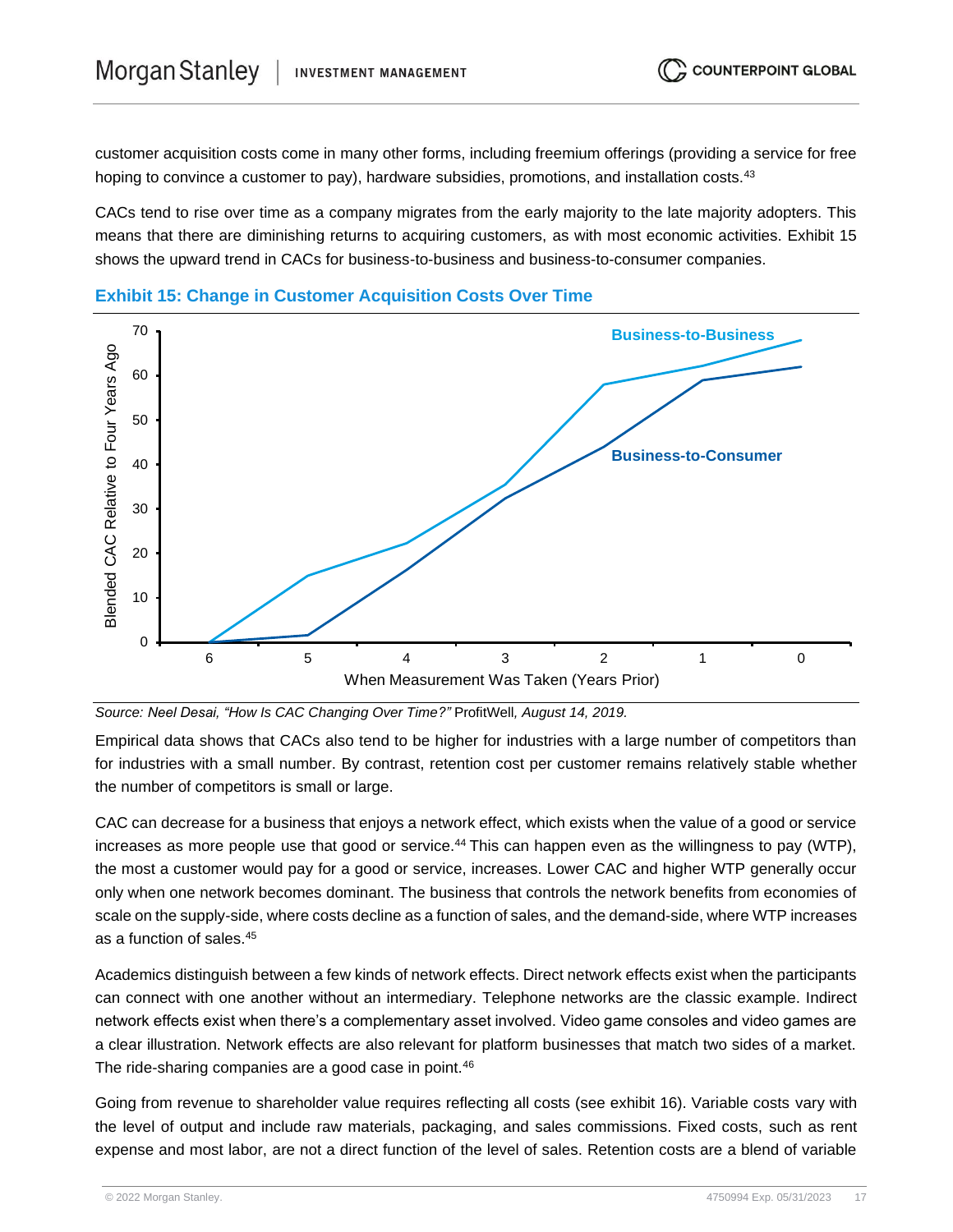and fixed costs that are necessary to maintain current customers. Investment costs include spending on assets such as the working capital and property, plant, and equipment required to sustain or grow the business. The opportunity cost of capital captures the rate of return that investors demand.

## **Exhibit 16: Customer-Based Corporate Valuation Includes All Costs**



#### *Source: Counterpoint Global.*

*Note: Amortization of acquired intangible assets added back to earnings before interest and taxes.*

Most of the models that companies and analysts use fail to reflect all the costs necessary to properly estimate shareholder value. For instance, LTV/CAC calculations generally include only cost of goods sold and sales and marketing expenses. Research and development and other selling, general, and administrative (SG&A) expenses are rarely considered. Further, investments in working capital changes and capital expenditures are not part of most models.

These expenses and investments vary a great deal from one company to the next based on the type of business, position in the lifecycle, and the resource allocation skills of management. Accordingly, measures such as LTV/CAC may be useful for comparisons and as crude proxies for value, but lack the components to be deemed suitable for valuation.

Current accounting standards add confusion to the calculation of CBCV. Revenues and expenses appear on a company's income statement. But in recent decades, companies have invested increasing sums in intangible assets, which appear as an expense on the income statement.<sup>47</sup> Executives and investors can gain insight by capitalizing intangible expenses and amortizing them. This adjustment makes earnings and investments more accurate while free cash flow is unaffected.

**COUNTERPOINT GLOBAL**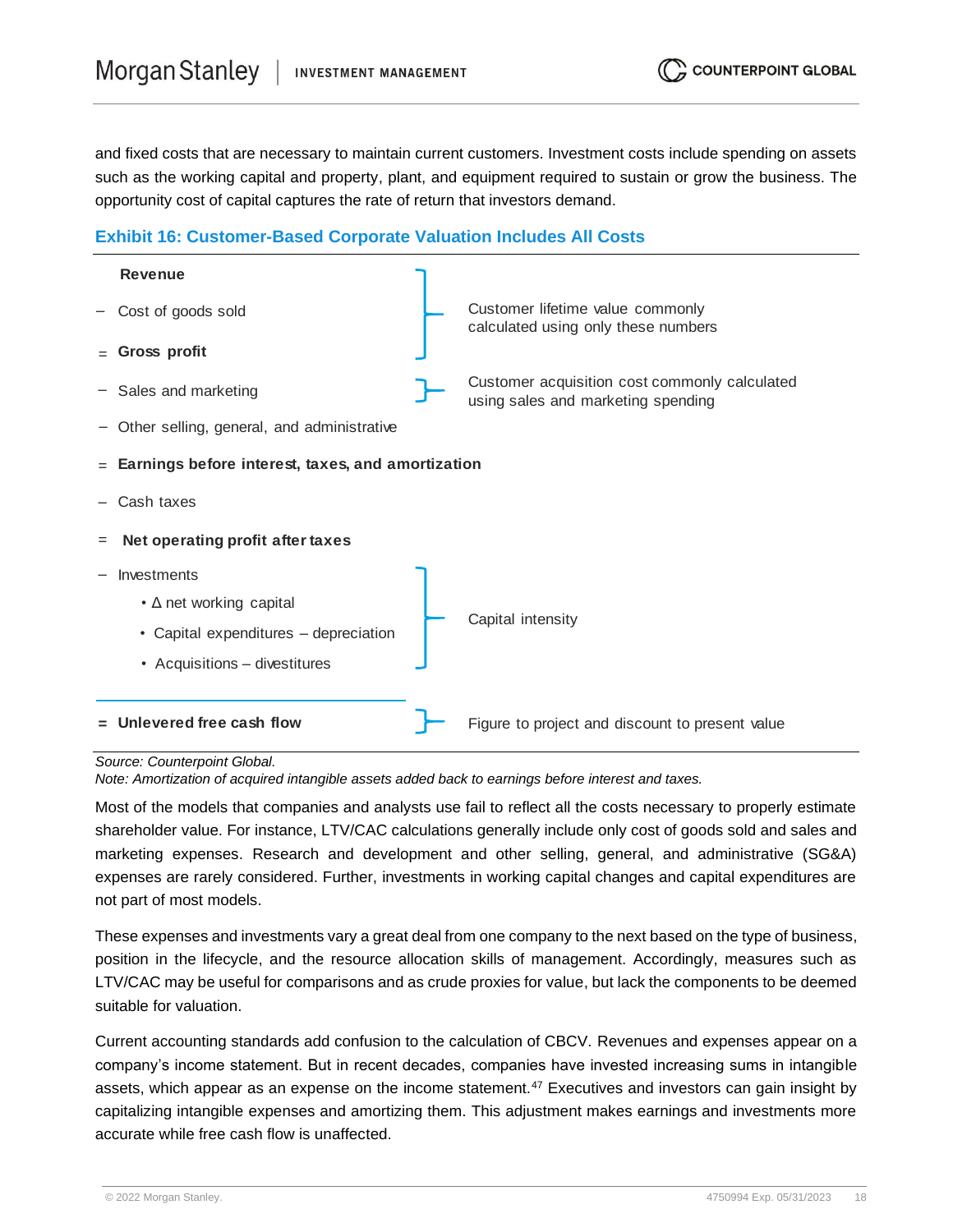Reconfiguring financial statements may lead to increased insight, but accountants and regulators generally frown upon the activity. In the late 1990s, the Securities and Exchange Commission (SEC) charged that America Online, Inc. (AOL), then the leading retail internet service provider, had violated generally accepted accounting principles by capitalizing and amortizing customer acquisition costs. For fiscal 1996, AOL's adjustment reduced pretax losses to \$68 million from \$175 million. The SEC charged that "AOL was operating in a new, evolving, and unstable business sector" and "could not provide the 'persuasive' historical evidence needed to reliably estimate the future net revenues it would obtain from its advertising expenditures."<sup>48</sup>

The SEC's interpretation of the accounting rules may have been correct, but AOL's accounting was a more accurate portrayal of the business. Very little has changed since that time, which means that companies and investors have to dig into the financial statements to understand the basic unit of analysis.

Geoffrey West, a theoretical physicist who was the president and is now a distinguished professor at the Santa Fe Institute, discusses the sigmoidal pattern of growth that applies to mammals and companies.<sup>49</sup> Consider an animal. Energy, via metabolism, is devoted to growth and maintenance. At birth, nearly all of the energy goes toward growth and little to maintenance. But as the body grows, the mix shifts from growth to maintenance until nearly all of the energy is devoted to maintenance. Growth finishes at the point of maturity.

Companies follow a similar pattern, with energy replaced by cost. For customer-based companies, growth is akin to acquiring new customers via customer acquisition costs and maintenance is keeping customers through retention spending.

Companies that spend too little on acquiring customers in the growth phase limit their ultimate size, whereas companies that spend too much once mature waste resources. One study of retailers found those that continued to invest in new stores in pursuit of growth after diminishing returns had set in generated much lower returns to shareholders than those that recognized the limits to incremental spending. "Curing the addiction to growth" is essential to creating shareholder value.<sup>50</sup>

## **How Companies Add Value**

Adam Brandenburger and Harborne Stuart, professors who study competitive strategy, have described a simple model of value creation from the point of view of buyers, the firm, and suppliers.<sup>51</sup> There are four numbers to consider. The first is willingness to pay (WTP), the maximum a customer would pay for a good or service.<sup>52</sup> The second is the price the firm charges for that good or service. The difference between WTP and price is consumer surplus. The third is the cost to the firm to deliver the product. The gap between price and cost is the firm's value creation. The final figure is willingness to sell (WTS), the minimum a supplier would accept to provide a good or service. Suppliers include employees.<sup>53</sup> Cost minus WTS reflects a supplier surplus.

Felix Oberholzer-Gee, a professor of business administration at Harvard Business School, enriches the Brandenburger and Stuart framework by providing specific methods to increase WTP or decrease WTS, hence providing the firm with an opportunity to create more value.<sup>54</sup> Exhibit 17 shows the framework and adds Oberholzer-Gee's observations about how to pursue a value-creating strategy.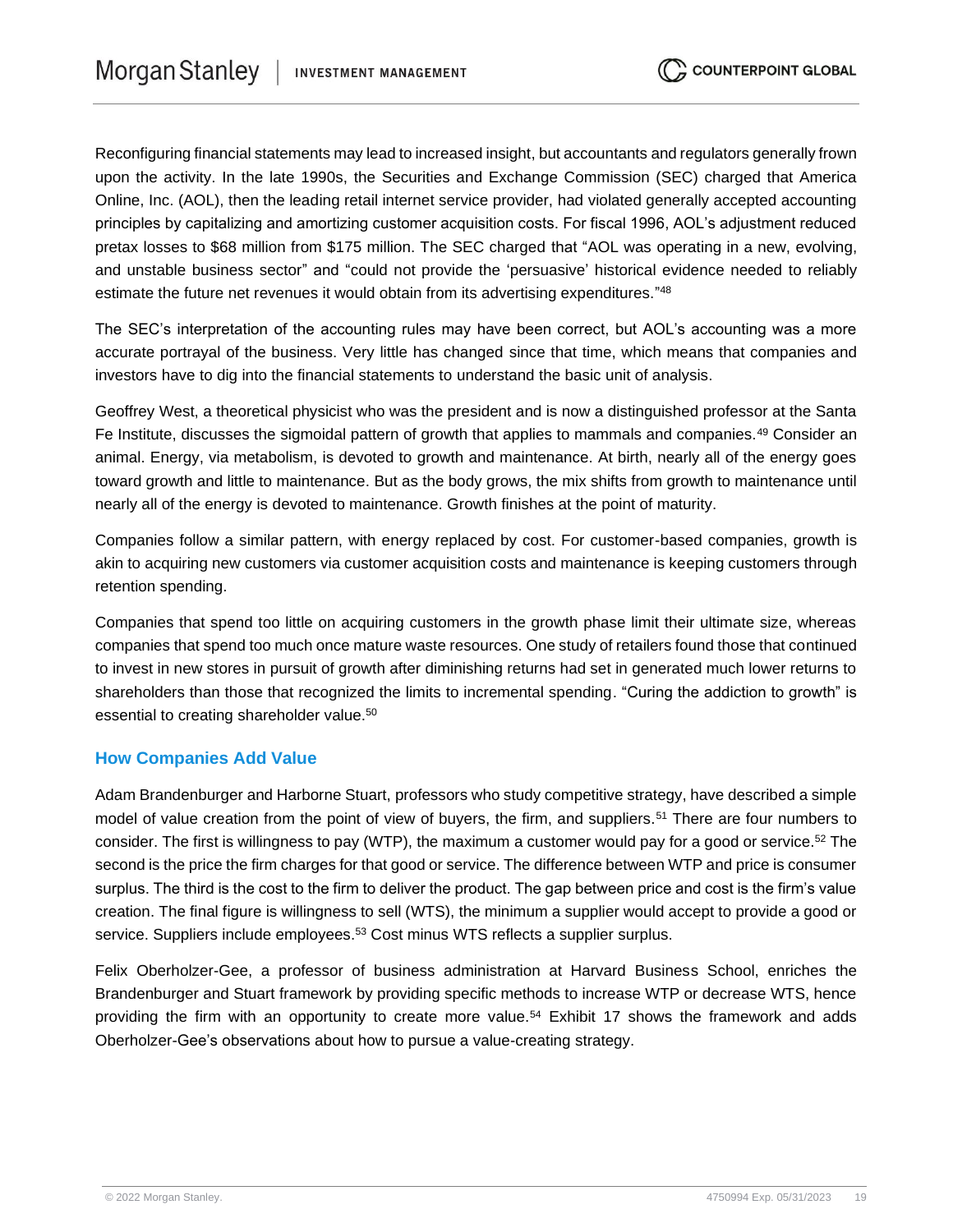



*Source: Based on Felix Oberholzer-Gee,* Better, Simpler Strategy: A Value-Based Guide to Exceptional Performance *(Boston, MA: Harvard Business Review Press, 2021), 14.*

Let's begin with willingness to pay at the top of the exhibit. Oberholzer-Gee suggests that companies should focus less on how to create more sales and more on how to delight their customers so as to increase WTP. This is important because the research suggests that higher consumer surplus leads to higher customer retention, hence linking directly to the calculation of CLV.<sup>55</sup> We briefly describe the levers he discusses to increase WTP:

• **Products and services.** Companies can increase WTP by earning a reputation of always placing the best interests of the customer first, reducing friction so as to create new opportunities, and considering carefully the needs of both the consumers and the intermediaries. Near customers are a group that has a WTP below the price of a company's offering. It is worth considering why these customers don't purchase a company's products and whether there are cost-effective ways to expand the total addressable market by gaining access to them. A central element of the theory of disruptive innovation is that there is a segment of the market that the incumbents are unwilling or unable to serve.<sup>56</sup>

Reducing search costs is another way to boost WTP. Experiments show that recommendation engines, popular on e-commerce and video streaming sites, have an effect on WTP.<sup>57</sup> There is positive feedback between purchases and data. The more information a company has about purchase habits, the better it can customize recommendations, leading to further sales. Data about consumer preferences can be extremely valuable in an effort to lift WTP.

• **Complements.** A complement is a good or service that increases the WTP for another good or service. You see complements consumed together. Examples include smartphones and applications, printers and cartridges, and electric vehicles and charging stations. Companies that provide the product and the complements can still compete. In fact, they are "frenemies": friends because they know their businesses are more valuable together and enemies because they are competitive about how the value is divided. Companies enhance WTP if they can help lower or commoditize the cost of complements.<sup>58</sup>

**COUNTERPOINT GLOBAL**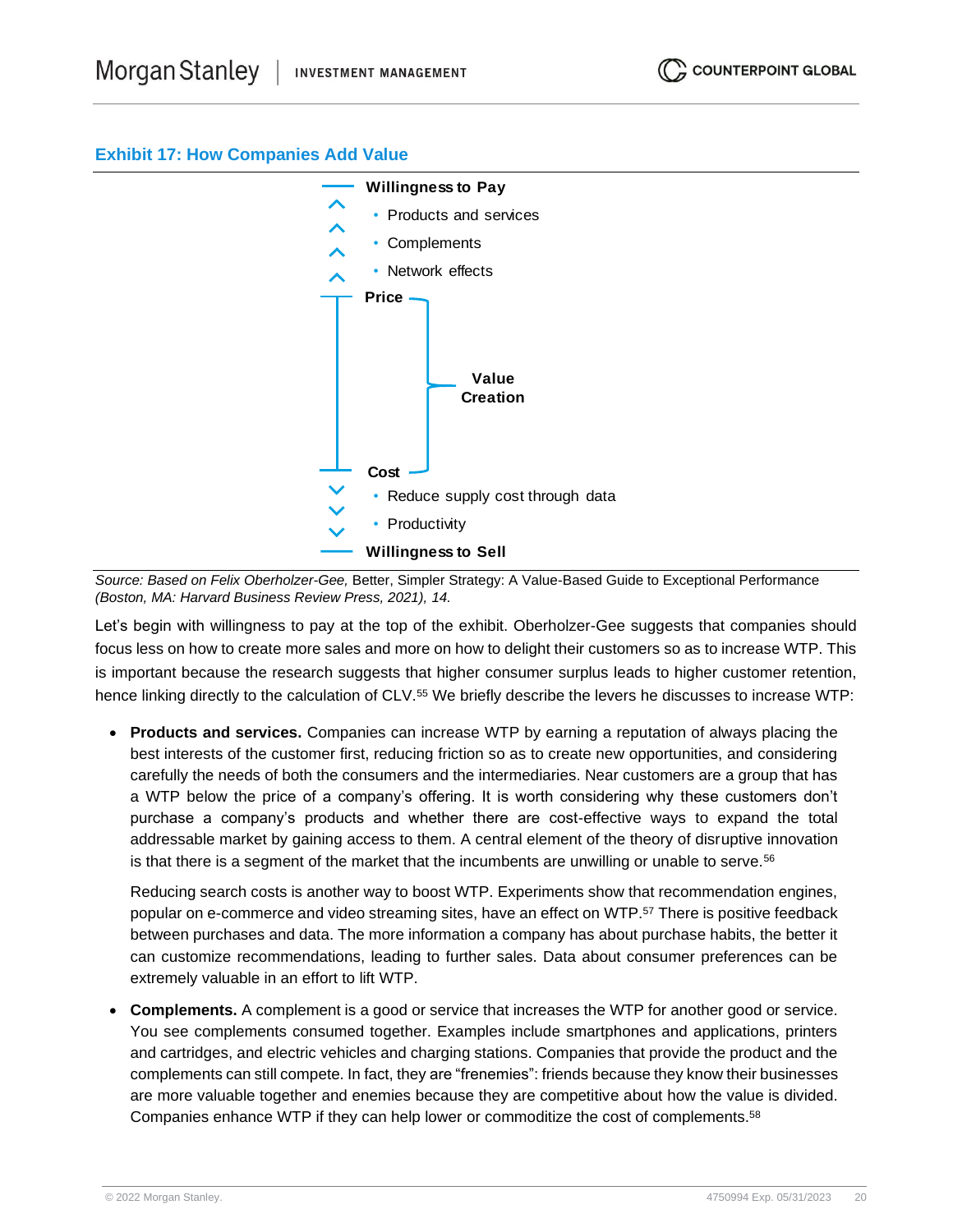Complements increase WTP and substitutes decrease WTP. But it's sometimes hard to tell the difference. One example is whether the digital form of a newspaper or magazine is a complement to, or a substitute for, the printed version. A marketer can gain insight into complementarity by studying the patterns of usage, examining the trends over time, and running experiments to sort cause and effect.

• **Network effects.** We already mentioned network effects in the discussion of CAC. Once a particular network becomes dominant, it shifts the demand curve up and increases WTP.<sup>59</sup> In cases where a company does not change the price of its good or service, consumer surplus increases. Some social media sites are free to consumers but generate revenues via advertising. In cases where network effects are present, the value of advertising mirrors WTP and the company can often monetize the gains because the companies auction the right to advertise.

Some companies can create network effects by serving a subset of a broader group of potential customers. Dating sites that serve individuals of a particular religion, educational status, or vocation are examples. But executives and investors should be careful about network effects. Strong network effects are less prevalent than asserted, and many platform-based networks can suffer from an imbalance between the sides. For instance, you can imagine a dating website that has too many men and too few women, or the opposite situation.

The notion of WTP is relevant for all facets of customer lifetime value. Ways to capture near customers can increase the total addressable market. And increasing WTP creates the potential for pricing power, which lifts the value per customer, or generates consumer surplus, which leads to higher retention.<sup>60</sup> A decrease in WTP has the opposite effect. It trims TAM, weakens pricing power, and encourages churn.

We'll now drop down to the bottom of the exhibit and review WTS and cost. To start, it is worth noting that economies of scale, the idea that the cost per unit declines as output rises, is relevant for most industries. These include businesses such as semiconductor and automobile manufacturing. Size matters in many cases. Challengers face the daunting task of achieving minimum efficient scale, the smallest volume necessary to achieve unit costs that are competitive with the incumbents.

Companies want to maximize their value and often see reducing cost as a means to do that. Suppliers want to maximize their value, which is the difference between cost and WTS. These goals may conflict with one another.

What companies often overlook is the possibility that they can lower their own cost and preserve value for their suppliers by lowering WTS, the price at which suppliers are willing to sell. The situation goes from being zero sum to win-win. There a number of ways to assess the potential for decreasing WTS. Here are a couple:

- **Reduce supply cost through data.** Leading digital companies gather a substantial amount of data about their customers, including their preferences and purchase habits. Sharing this information can lower a supplier's WTS. Say a supplier today earns a 12.5 percent profit margin (net operating profit after taxes ÷ sales) and has 1.2x capital turnover (sales ÷ invested capital) for a return on invested capital (ROIC) of 15 percent (12.5%  $\times$  1.2 = 15.0%). Now let's assume that a company provides detailed data that help the supplier lower its invested capital, increasing its capital turnover to 2.0x. That supplier could now lower its product price to the equivalent of a 7.5 percent profit margin while still earning a 15 percent ROIC (7.5%  $\times$  2.0 = 15.0%). Even better, the supplier can lower the price to a 10 percent margin, which creates value for the firm and surplus for the supplier.
- **Productivity.** Our focus here is mostly on employees. There are two ways you can potentially create more supplier surplus, or employee satisfaction. The first is to pay them more. This redistributes value from the company to the employees unless there are offsets such as lower employee turnover. But the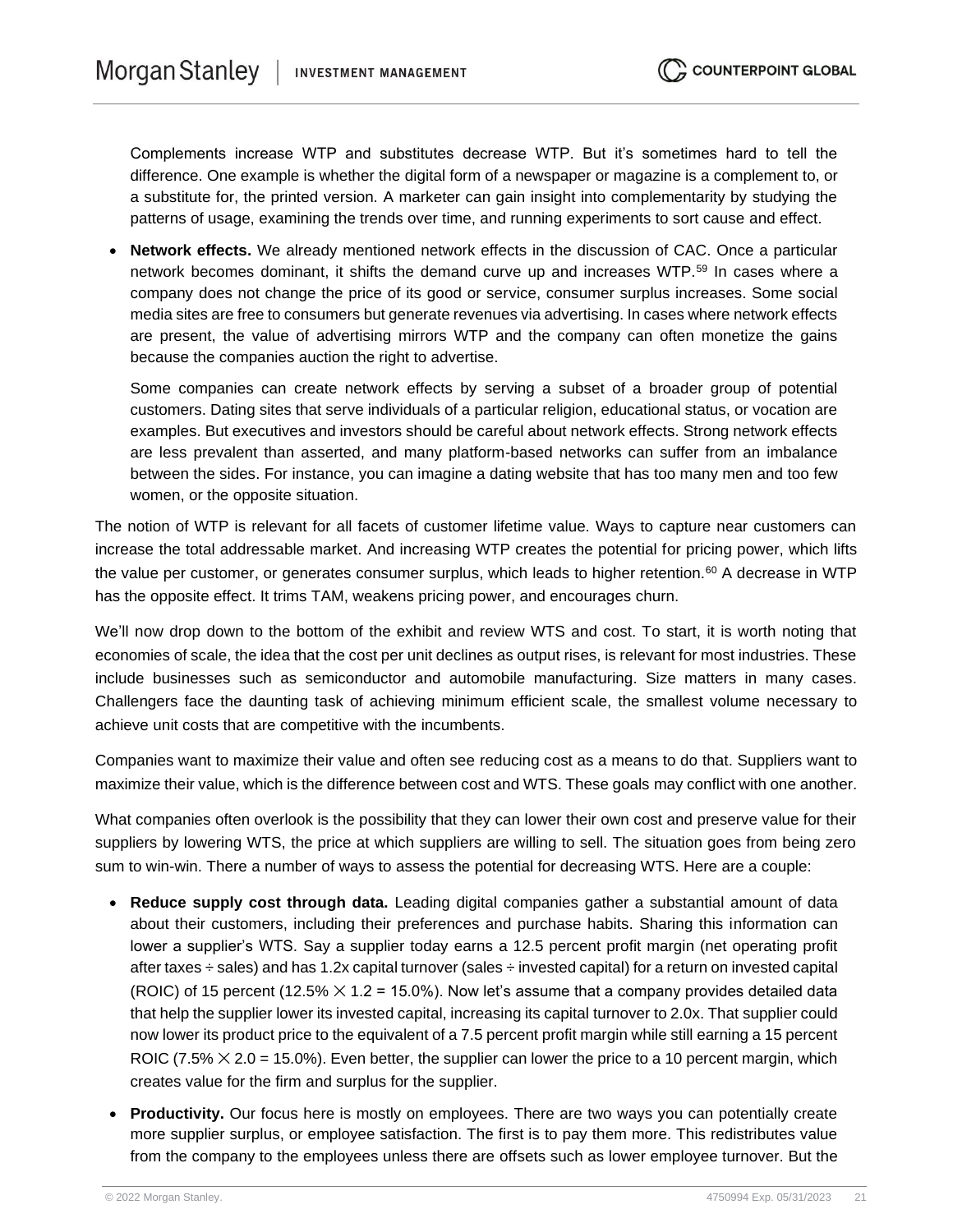bigger issue is that empirical studies have found the correlation between compensation and employee satisfaction to be weak.<sup>61</sup> By contrast, a culture that fosters intrinsic motivation can increase employee satisfaction by lowering WTS.<sup>62</sup> This is especially relevant for employees in creative fields where most day-to-day tasks cannot be prescribed by algorithms.

Good corporate cultures provide employees with intrinsic motivation.<sup>63</sup> The three components of intrinsic motivation are autonomy, mastery, and a sense of purpose. Autonomy is the feeling of being in control and includes elements such as options for which tasks to pursue, flexible hours, openness as to various techniques to solve problems, and the opportunity to work with a good team. Mastery means the job closely matches the employee's abilities with the opportunity to grow and improve. A sense of purpose is about serving a broader objective such that an employee's efforts contribute to a greater good. Employees who are intrinsically motivated require fair pay, but employers can create a lot of productivity and employee surplus by fostering a great culture. Indeed, 75 percent of millennial employees, those born from the early 1980s to the mid-1990s, said they would take a pay cut in order to work for a company that is socially responsible.<sup>64</sup>

Data also plays a role with employees. For example, service companies that understand product demand can match work schedules to staff appropriately. This saves the company money and makes employees happier. For example, research shows that the flexibility that Uber drivers have creates twice as much surplus as schedules that are less flexible.<sup>65</sup>

WTS is important for customer lifetime value because it relates to both price and cost. A company with happy employees is likely to provide its customers with a better experience, both encouraging customer adoption and fostering retention. Lowering WTS can be mutually beneficial to firms and their suppliers. A thorough assessment of CLV considers how companies add value and the creative ways that companies can increase consumer and supplier surplus along the way.

We now turn to a case study to make this analysis more concrete.

## **Case Study – AT&T Mobility**

Dan McCarthy, one of the progenitors of customer-based corporate valuation, started his career as an investment analyst. This means that he understands how to model the value of a business. In late 2020, he shared a case study of AT&T Mobility, a leading provider of wireless telecommunications in the United States.<sup>66</sup> This division makes up the majority of AT&T's enterprise value. AT&T Mobility has postpaid and prepaid businesses. We focus on the postpaid business, which is the bigger of the two.

Exhibit 18 closely mirrors exhibit 1 but fills the boxes with the appropriate figures. McCarthy's analysis suggests a value of the business of \$543 billion, which excludes a number of costs. The value is closer to \$200 billion after all costs, taxes, and investments are considered.

We see immediately that the value of the business is split roughly equally between the present value of existing customers and the present value of future customers. This breakdown of value reflects where a business is in its lifecycle: the value for companies early in their lifecycle is concentrated in future customers and the value for companies late in their lifecycle is predominately in existing customers.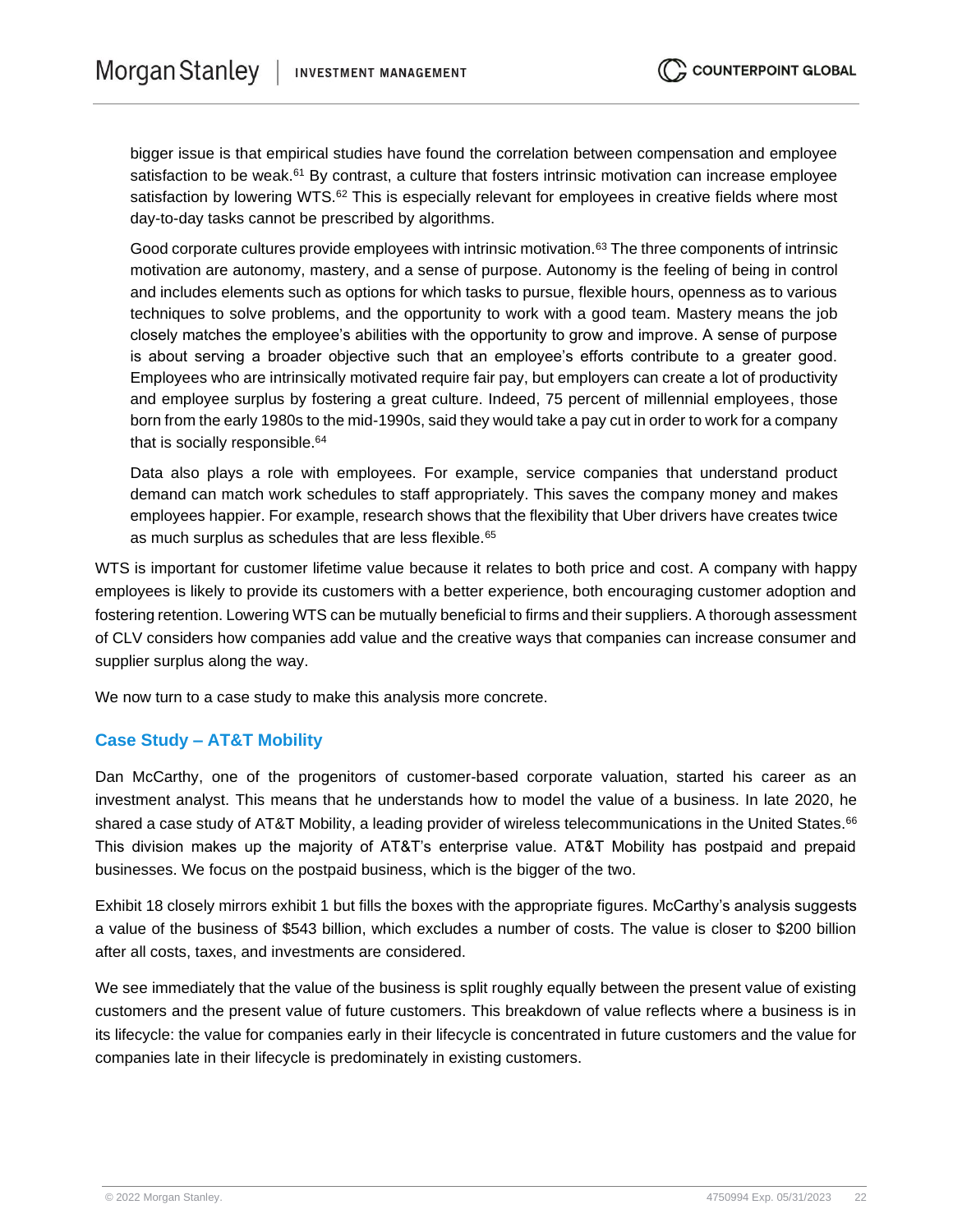

# **Exhibit 18: Bottom Up Value of AT&T Mobility's Postpaid Business**

*Source: Dan McCarthy, "Break the Short-Term Earnings Trap,"* Bain & Company Webinar*, November 2020.* 

The value of the current customers of \$265 billion is the product of 76.2 million customers and a value per customer of \$3,486. That value per customer, in turn, reflects an annual variable contribution, a proxy for earnings, of \$420 times the average expected life of the customer of 8.3 years. Finally, the variable contribution is simply revenue minus variable cost. The model assumes that variable costs are 20 percent of sales.

One of CBCV's most important contributions to the valuation literature is a robust way to forecast revenue growth. The number of future customers and how much they will spend are the main determinants of overall revenue growth. We'll start with the number of customers.

Exhibit 19 shows the relevant drivers of customer growth. The panel on the top starts with the actual number of new customers. McCarthy uses statistical models, with parameters that fit the data, that allow him to make a forecast of new customers in upcoming years. The middle panel assumes a simple retention rate that allows for a projection of active customers. The customer homogeneity implied by the retention curve is unusual but fits the data. The panel on the bottom is an estimate of total active subscribers based on a combination of existing and future subscribers.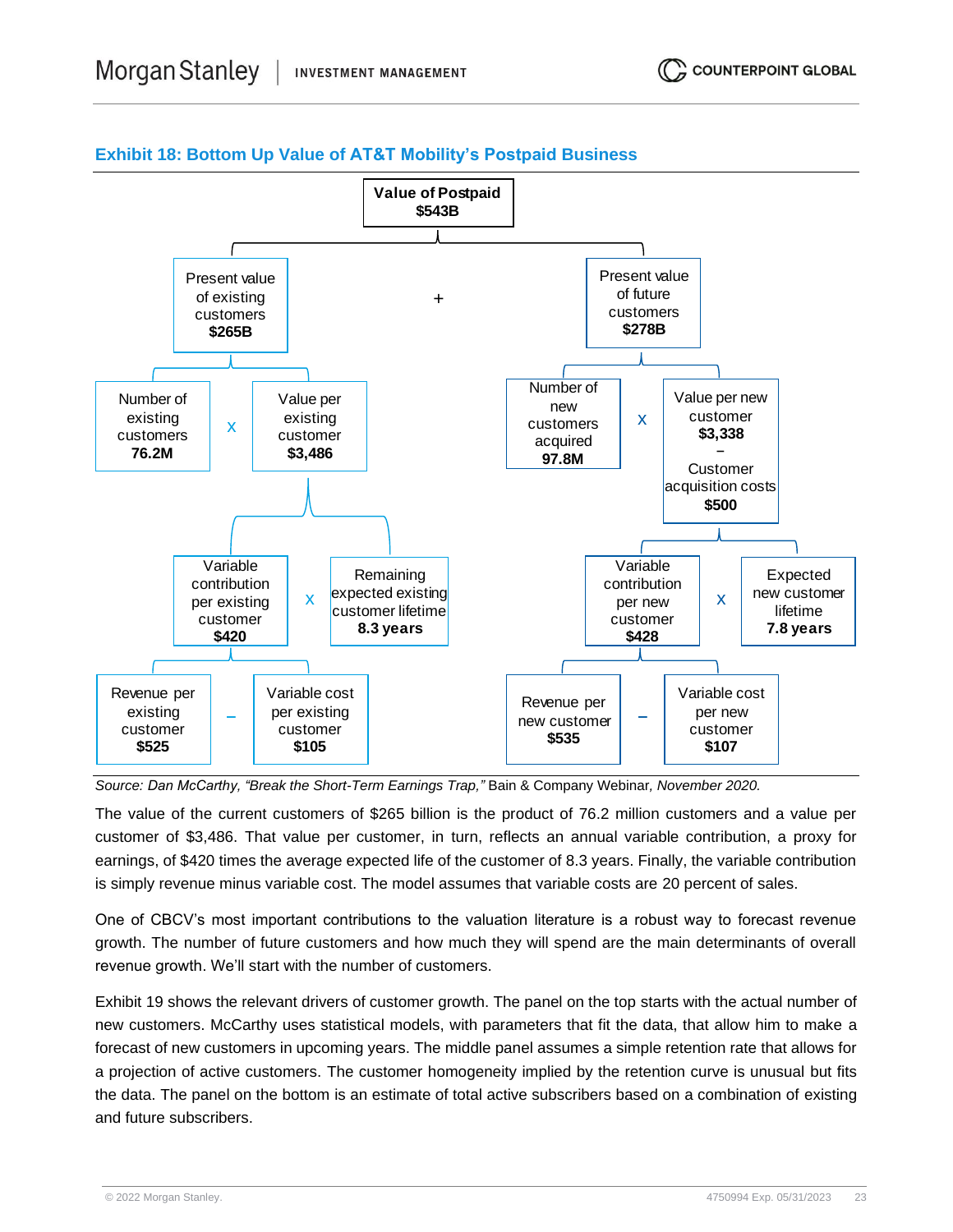## **Exhibit 19: Bottom Up Model of AT&T's Postpaid Customers**



*Source: Dan McCarthy, "Break the Short-Term Earnings Trap,"* Bain & Company Webinar*, November 2020.*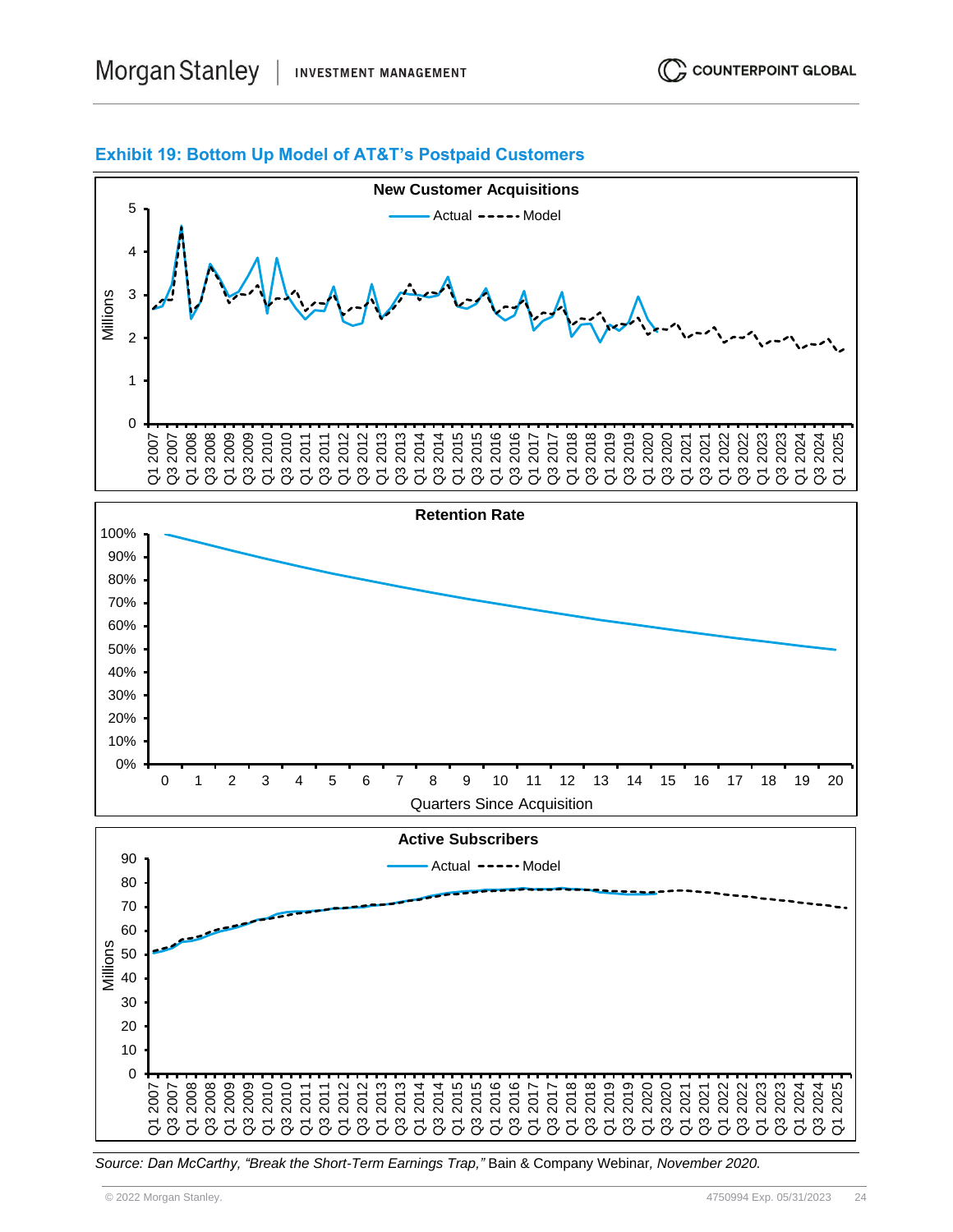The next step is to translate the number of customers into revenues. Exhibit 20 shows the process. The top panel starts with the active subscribers, building on the prior analysis. Because this is a subscription business, we don't have to worry about order frequency and can move directly to average revenue per user (ARPU). The history and forecasts for that figure are in the middle panel. On the bottom is total revenues, which is the product of the number of customers and the ARPU.





*Source: Dan McCarthy, "Break the Short-Term Earnings Trap,"* Bain & Company Webinar*, November 2020.*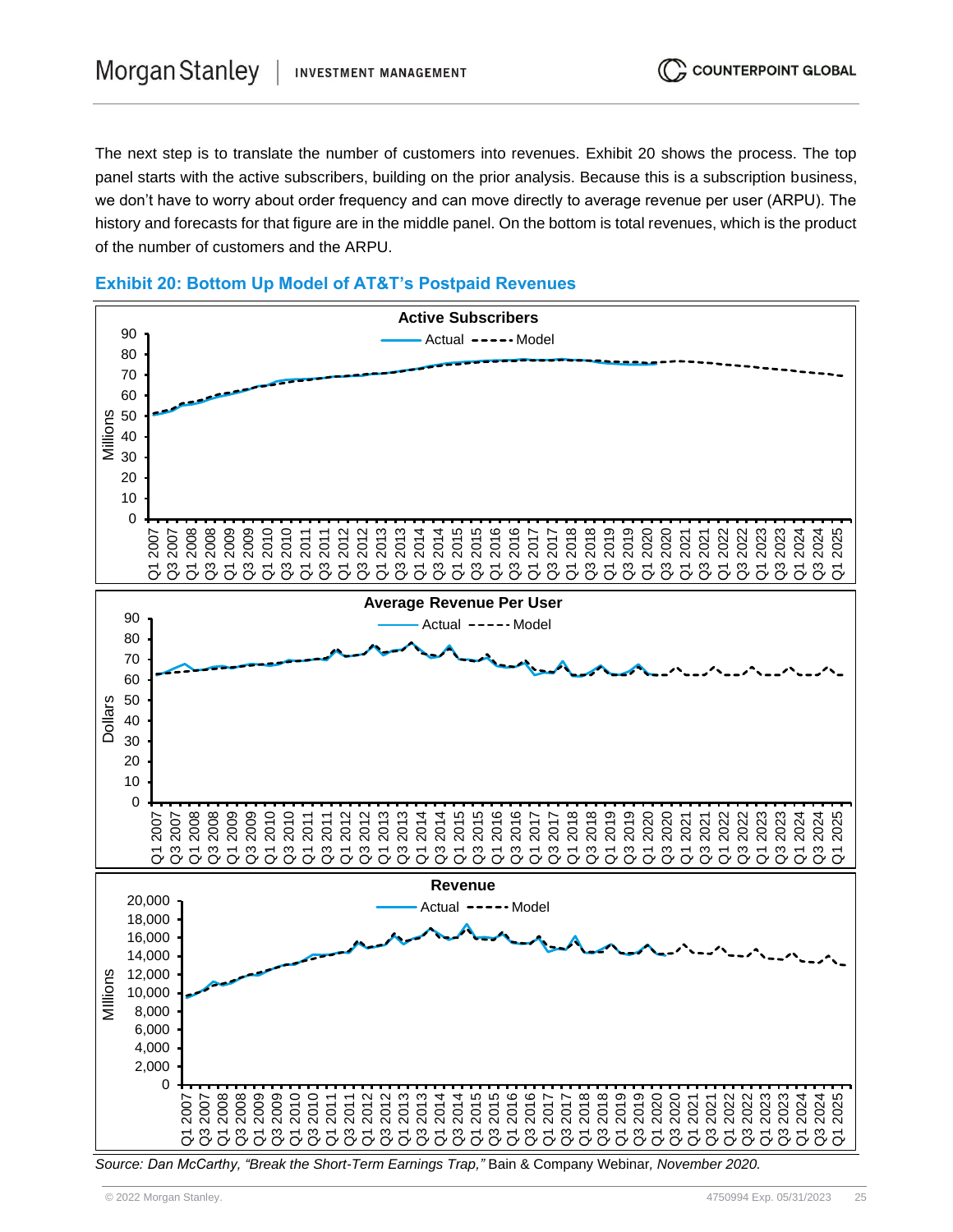The values of the current and future customers are similar but there are some noteworthy differences in how they are determined. First, this analysis suggests that the number of present customers, 76.2 million, is less than the number of potential future customers of 97.8 million. (Some past or current customers that churn may be included in the sum of future customers.) The ratio between present and future customers needs to be viewed in the context of market size, competition, and the age of the offering.

Second, the value per new customer is modestly lower than that for existing customers, but acquiring new customers requires a customer acquisition cost. The CAC of \$500 reduces the value per new customer to \$2,838, nearly 20 percent below that of existing customers. As companies move through the various adopter categories, it is common for CAC to drift up and the value per new customer to drift down.

Finally, this model assumes that new customers will generate slightly higher ARPU but will stay for a shorter period. Recall that retention is often higher for seasoned cohorts because the least loyal customers have already churned and those left are among the most loyal.

In this case, McCarthy models only the variable costs. When he considers all costs and the cash flows are discounted to a present value, the net value per customer is 35-40 percent of what exhibit 18 shows and value of this business is around \$200 billion. This is consistent with the sum-of-the-parts analysis by investors in the financial community.

While this analysis based on quality inputs and a sound model, it is important to recognize the probabilistic nature of the forecasts and the limitations of the model. As a consequence, sensitivity analysis is required to understand the impact that different assumptions have on value. It is very important to consider each variable in the context of the whole model.

## **Trade-Offs and Sensitivity Analysis**

Customers, revenues, and costs are the core drivers in the CBCV model. It is essential to consider how they interact when assessing how various assumptions affect value. Specifically, there are trade-offs between the drivers. For example, a price increase grows cash flow but raises the churn rate. A price drop shrinks cash flow but lowers the churn rate. A focus on new customer acquisition increases the number of customers but raises acquisition costs. A focus on retaining current customers lowers churn but increases retention costs.

The key to sorting through these possibilities is to do sensitivity analysis and to run scenarios. For example, in January 2019 Netflix raised the price of its basic service 13 percent, its standard service 18 percent, and its premium service 14 percent. TDG Research asked 469 users what they would do if the price went up and found 10 percent said they would downgrade to a cheaper plan and 12 percent said they would cancel the service outright.<sup>67</sup> Essentially the increase pushed the price above the willingness to pay for a subset of customers.

People may not do what they said they would do in a survey. But modeling the potential revenue and profit increases from remaining customers and offsetting them with a loss of customers can help measure the impact on value. As an illustration, assume a company has 1,000 customers with a current CLV of \$500. The firm decides to raise prices, lifting the CLV to \$600 for those customers who remain. The company comes out ahead if it loses fewer than 166 customers (\$600  $\times$  [1,000 – 166]  $\approx$  \$500,000). The trade-off is between the size of the price increase and the number of customers who defect. Likewise, a company that lowers its price can expect to keep more customers or add new ones at a faster clip.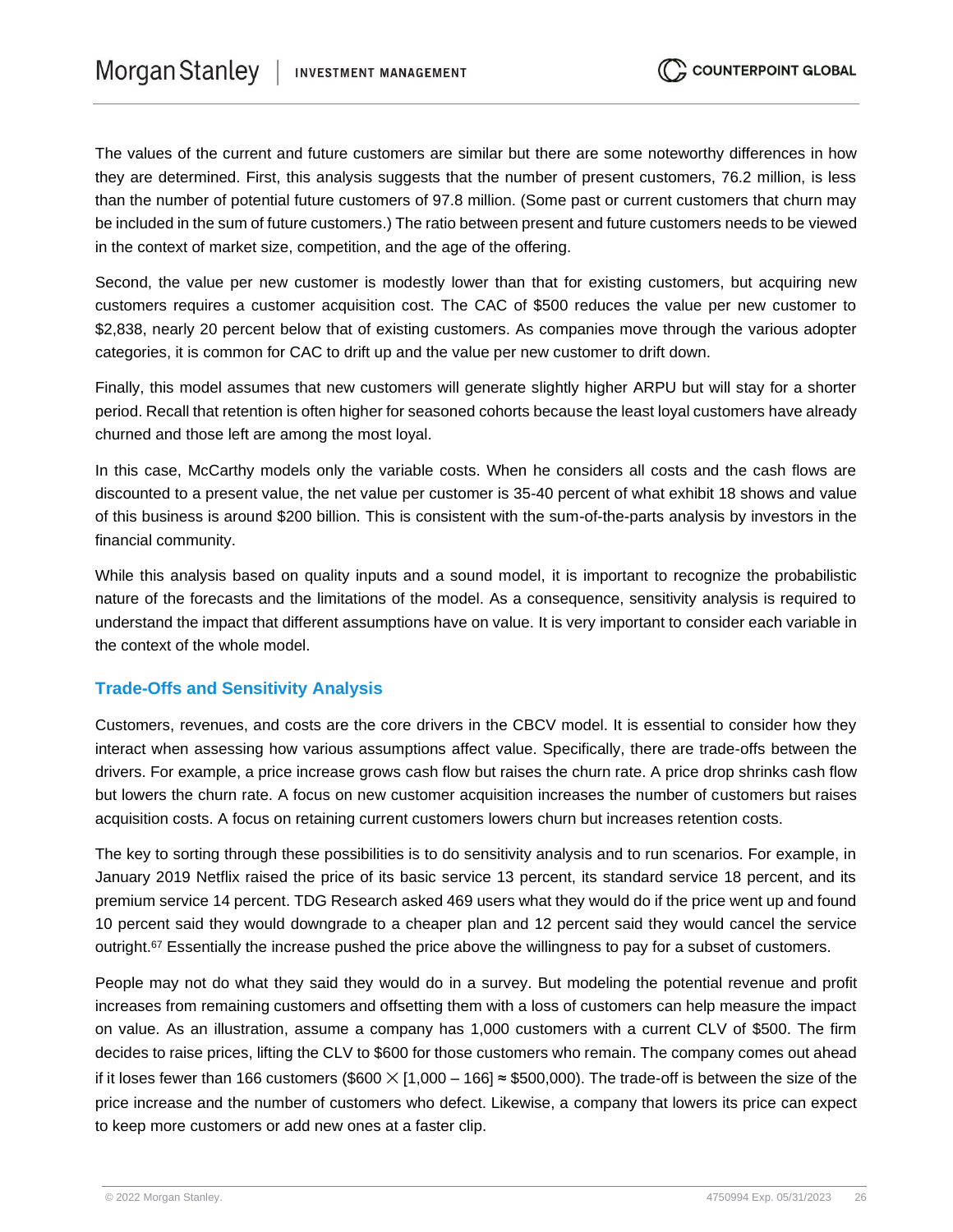Another trade-off is between spending money to acquire new customers and retaining existing ones. Marketing researchers point out a handful of mistakes that companies make when faced with this decision.<sup>68</sup> The first is failing to consider the law of diminishing returns when assessing how much to spend on acquisition and retention. The problem is that both must be considered on the margin, and the marginal cost and benefit is likely to be less compelling than the average of the past.

Another mistake is dwelling too much on short-term versus long-term metrics. Some customers, for example, are relatively inexpensive to acquire but expensive to retain. Acquiring this group looks good in the short run but impedes long-term profitability. Other customers are expensive to acquire but cheap to retain. They appear costly in the short term but create a lot of value in the long run.

The third mistake is treating acquisition and retention strategies separately, rather than integrating them into a framework to maximize long-term value. When different groups within a company focus on acquisition and retention, they can make decisions at cross-purposes. Indeed, companies with generous marketing budgets often overspend on both strategies.

The final mistake is overlooking selection bias as the result of survivorship. If a company relies too much on the data from its current customers, it is drawing inferences from a sample that is not representative of potential customers.

These marketing researchers built a statistical model to assess the trade-off between acquisition and retention spending that considers these potential pitfalls. Exhibit 21 shows one of their simplified case studies based on a pharmaceutical company. The columns are various levels of retention spending, the rows are acquisition spending, and the figures in the table are the average customer profitability based on the combinations.

|                                       |      | <b>Retention Spending</b> |         |         |         |         |
|---------------------------------------|------|---------------------------|---------|---------|---------|---------|
|                                       |      | \$40                      | \$50    | \$60    | \$70    | \$80    |
|                                       | \$1  | \$1,423                   | \$1,543 | \$1,583 | \$1,543 | \$1,423 |
|                                       | \$5  | \$1,437                   | \$1,557 | \$1,597 | \$1,557 | \$1,437 |
| <b>Acquisition</b><br><b>Spending</b> | \$10 | \$1,443                   | \$1,563 | \$1,603 | \$1,563 | \$1,443 |
|                                       | \$15 | \$1,437                   | \$1,557 | \$1,597 | \$1,557 | \$1,437 |
|                                       | \$20 | \$1,418                   | \$1,538 | \$1,578 | \$1,538 | \$1,418 |

## **Exhibit 21: Quantifying the Trade-Off Between Acquisition and Retention Spending**

*Source: Jacquelyn S. Thomas, Werner Reinartz, and V. Kumar, "Getting the Most out of All of Your Customers,"* Harvard Business Review*, Vol. 82, No. 7-8, July-August 2004, 116-123.* 

Companies and investors can do a better job assessing CLV than they do today. But the main point of this discussion is that the drivers are dynamic and interactive.<sup>69</sup> A holistic view is necessary to assess the path of the CLVs for a company.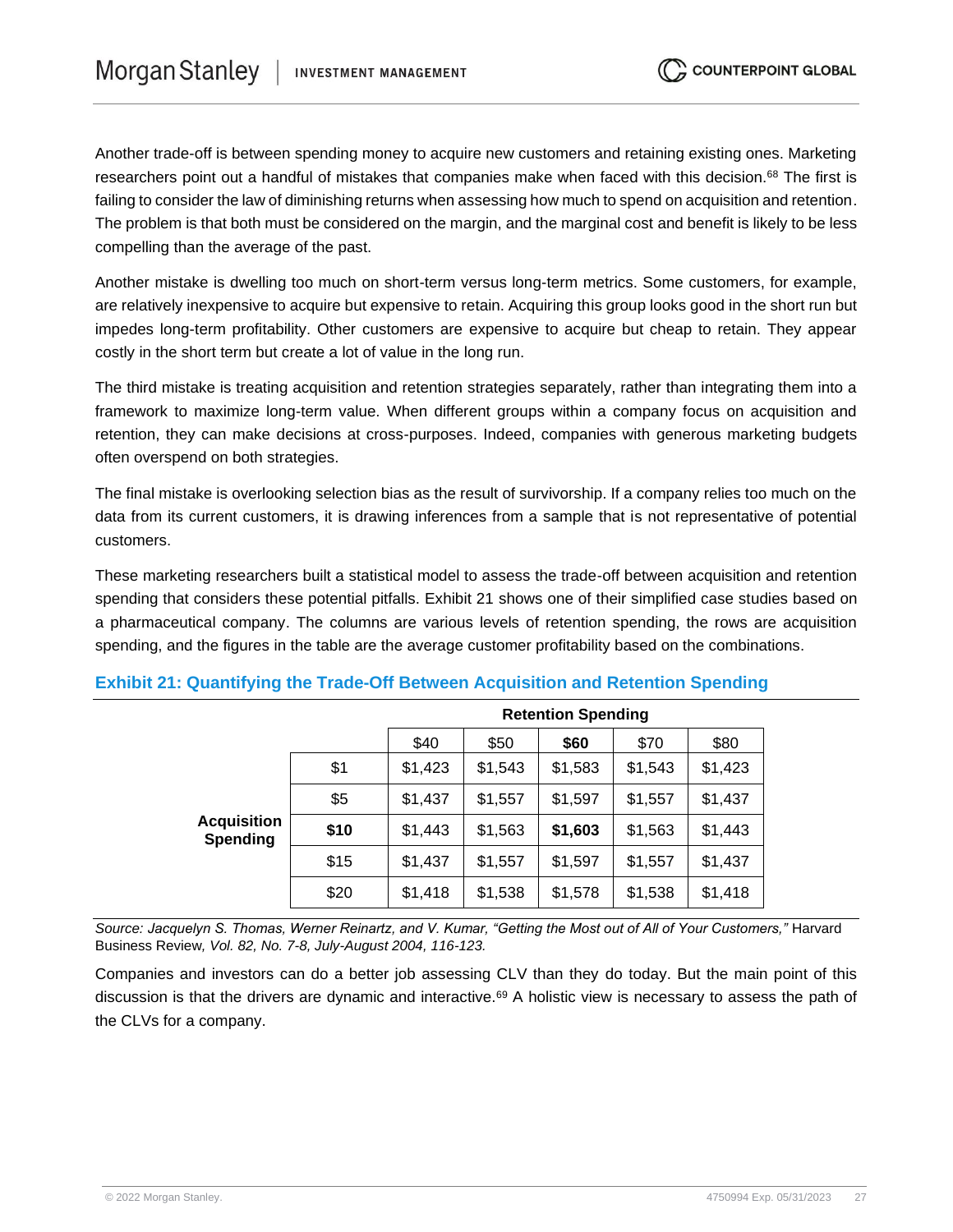## **Common Errors**

We covered a lot of analytical terrain. It is worth taking a moment to highlight common errors that we see in the analysis of CLV:

- **Assuming stable churn.** Retention rates generally follow a curve, and the average of a cohort can lead to an improper valuation. Further, retention rates can vary from one cohort to the next, making too much reliance on past averages troublesome.
- **Assuming customer homogeneity.** The types of customers that engage with a company tend to change over time as the result of factors such as which adopter category they are in and competition. Further, the economic value created by current customers tends to be very skewed as a small percentage of customers create a large percentage of value.
- **Assuming CAC does not change.** Companies always have to think about CAC for the next customer. In general, CAC tends to rise because the most enthusiastic people become customers early and the more skeptical customers are converted later. The exception to a rising CAC is when network effects are sufficient to make one business dominant. For these types of businesses, spending on CAC is high and rising until the business reaches a tipping point and becomes the de facto standard. Then incremental CAC declines sharply.
- **Failure to discount future cash flows.** Some companies and investors present future cash flows without discounting them to a present value. This has the obvious effect of overstating customer lifetime value.
- **Failure to model all the way from sales to shareholder value.** Blunt measures such as LTV/CAC (customer lifetime value ÷ customer acquisition cost) fail to reflect meaningful determinants of shareholder value, including taxes and investments. The virtue of customer-based corporate valuation (CBCV) is that it considers all of the drivers of shareholder value.

We should also note that while customer-based corporate valuation is a powerful way to value a business, corporate disclosure is very inconsistent.<sup>70</sup> Companies leave out key data, define terms in various ways, or even provide misleading figures. Transparency about the drivers of customer value has improved but has a ways to go.

## **Conclusion**

Companies and investors can consider the customer as the basic unit of analysis in understanding value. The rise of digitalization in the economy has allowed companies to gather unprecedented amounts of data on their customers and their behavior, permitting an assessment of overall value based on granular statistics. The concept of customer lifetime value (CLV), driven by customers, sales, and costs has been around for more than a quarter century. That work was led by professors of marketing and consultants.

These tools are extremely valuable, but areas of potential improvement remain. The first is the introduction of more sophisticated statistical models to predict revenue through customer acquisition, churn rate, purchase frequency, and basket size. The second is a reckoning for all costs that allow the model to go from revenue to shareholder value.

Customer-based corporate valuation (CBCV) improves on the classic model by filling in those gaps. The work combines foundational work from marketing and finance to provide companies and investors with the tools to make informed decisions.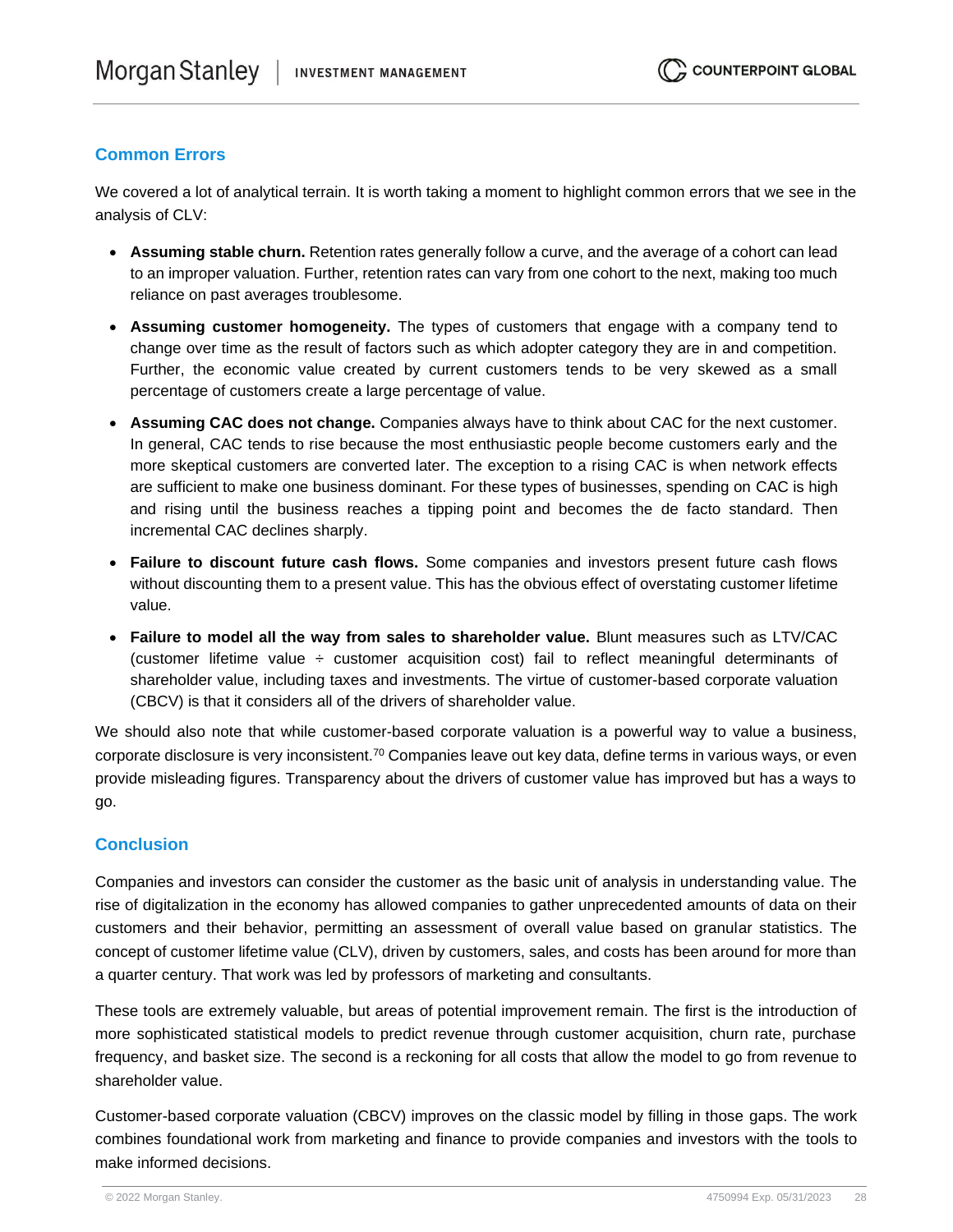We discuss the key elements of CBCV, including customers, revenues, and costs and show how to model them using a cohort model. The accuracy of the inputs varies based on the information companies share and whether the business is based on subscriptions or non-subscriptions. But in any case, a thorough understanding of the model prompts the right questions.

A company's value creation opportunity can be framed by the concept of willingness to pay and willingness to sell. We review some strategies companies can pursue to create consumer or supplier surplus. The important point is these strategies can avoid actions that are zero sum, where the company benefits at the expense of its customers or suppliers. This work also reveals the existence of near-customers and provides companies with a way to think about accessing that group to increase the total addressable market.

A case study of AT&T Mobility shows how these concepts work. The model parameters are tuned to get a very good fit with past results and to provide confidence in the forecasts. The case does not go down to shareholder value because it focuses on a division of AT&T. But we know that sales growth is commonly the most important value trigger.

Finally, this discussion is incomplete without recognizing that companies have to make trade-offs as they allocate corporate resources. Drivers such as price and churn, and new customer acquisition and customer retention, can have countervailing effects on value. Companies and investors have to assess those trade-offs and do proper sensitivity analysis to fully understand the implications for value.

Notwithstanding large strides in improving our understanding of CLV, companies and investors still make some basic errors. It is useful to bear in mind that shorthands are generally effective at saving time but also come with blind spots. The key is to dig deep enough to understand the fundamental drivers of value.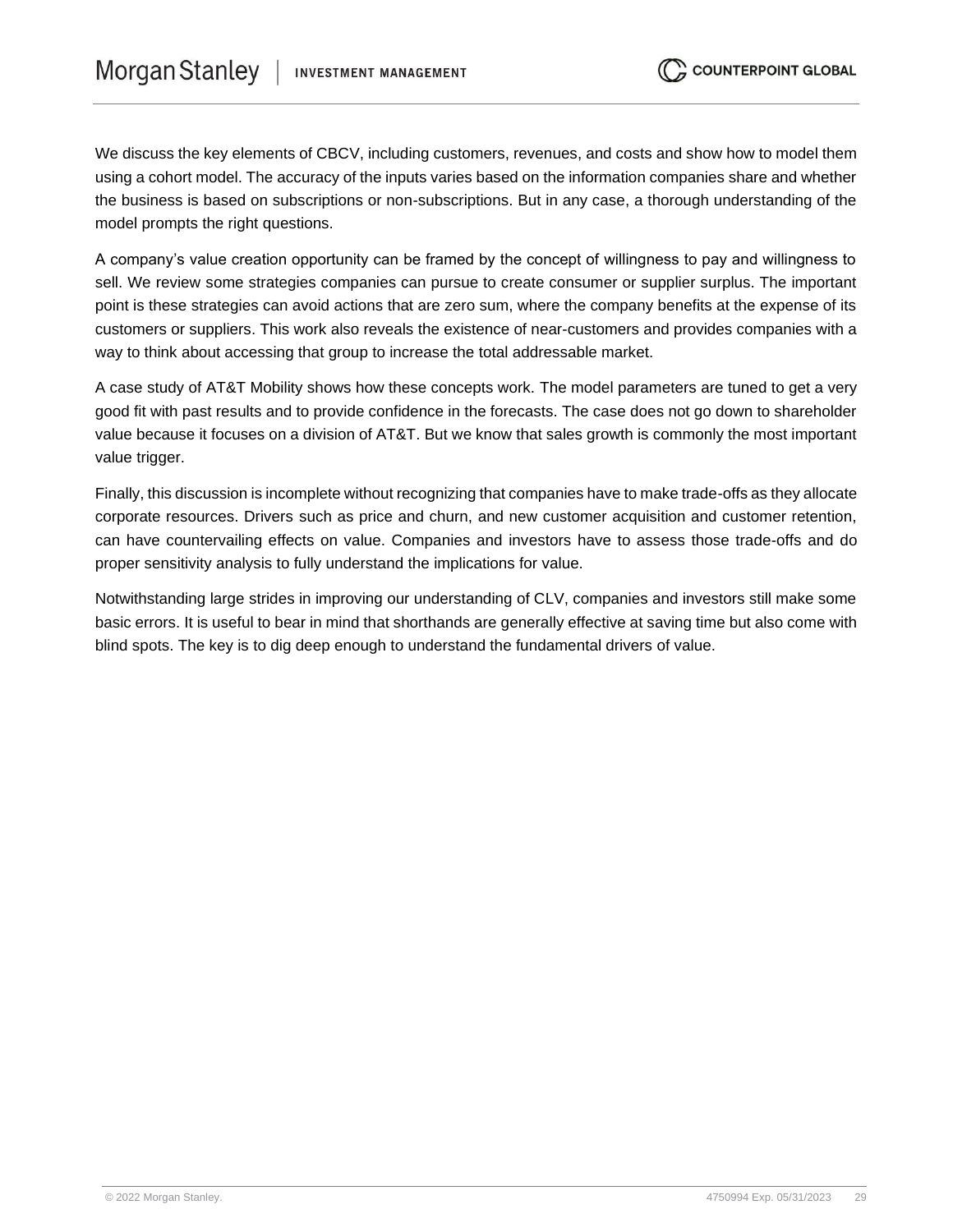## **Appendix: Financing Software as a Service Businesses**

The potential growth of software as a service (SaaS) businesses is affected by countervailing forces. On the one hand, the digital nature of the service means that the companies can grow rapidly. On the other hand, many subscription businesses have high upfront costs and customer cash flows that take years to pay off. That means that fast growth, even for businesses with excellent customer economics, requires a lot of capital in the short run.

SaaS companies have a few ways to access the necessary capital. The first is through raising debt or equity. Many of these companies seek additional equity because they are young. Venture capitalists and growth equity investors are the natural providers of this capital. The concern is that raising additional equity capital dilutes the founders and early investors, leaving them with a smaller percentage ownership of the firm. Of course, such a capital raise is desirable if the new capital adds more value than it causes in dilution.

Another alternative is stock-based (SBC) compensation. Here, the company pays its employees using various forms of equity including restricted stock units, performance stock units, and employee stock options. SBC is basically two transactions in one. In the first the company sells shares, a form of financing, and in the second it compensates its employees for their service. You can think of SBC as the equivalent of the company selling stock to outside investors and using the proceeds to pay employees.

Accountants reverse the expense for SBC when they calculate the cash flows from operations on the statement of cash flows. We calculate that SBC represented 50 percent of the \$25.6 billion in cash flow from operations in 2020 for the top 50 SaaS companies as measured by market capitalization.<sup>71</sup> Said differently, cash flow from operations would be one-half of what the companies reported, with an offsetting increase in cash flows from financing activities, if SBC were removed.

A new means to access capital has emerged recently. For example, Pipe is a finance company that advances cash against annual recurring revenue (ARR). SaaS companies commonly sign multi-year deals but boost their short-term cash flows by offering their customers a discount to pay upfront. Pipe evaluates a SaaS company's main metrics and, if it qualifies, helps match the company with an investor that is willing exchange cash (90-95 percent of annual contract value, on average) in return for the cash flow. The SaaS company can then use that cash to pursue additional customers. Assuming the SaaS company is allocating capital well, this financing mechanism circumvents the need to raise debt or equity capital.<sup>72</sup>

Risk and expected reward for an investor is a function of the order in which capital providers get paid. Equity capital has the highest risk and reward because it is a residual claim, which means that all other capital providers are satisfied first. Debt has a lower cost than equity because debt holders get paid before equity holders and are senior in the capital structure. Claims on revenues are the least risky because they are first in line.

Swapping ARRs for cash makes sense for companies and exiting investors if the proceeds are deployed well. But there is no free lunch. Equity investors should acknowledge that the introduction of a party that has claims on revenues increases the risk for the other capital providers.

#### **Please see Important Disclosures on pages 36-38**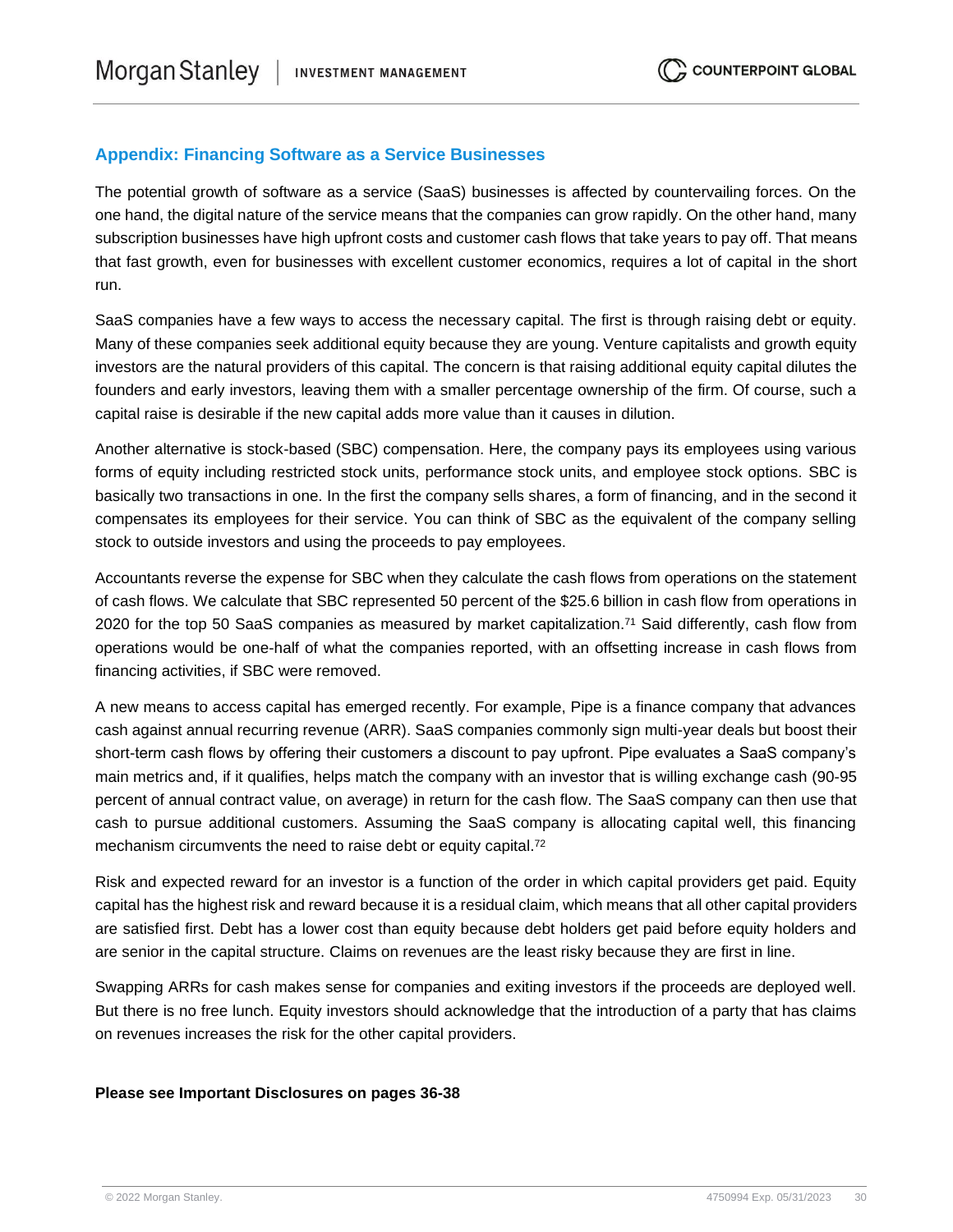## **Endnotes**

<sup>1</sup>We have benefitted from our conversations with Tren Griffin, who (among other things) is the creator of the site, 25iq.com. See Peter Fader, *Customer Centricity: Focus on the Right Customers for Strategic Advantage* (Philadelphia, PA: Wharton School Press, 2020). Sweetgreen, a fast-casual restaurant company, is an example of a company using customer economics rather than traditional store economics. Jonathan Neman, co-founder and chief executive officer, notes that "[m]ost restaurants view their business as box businesses" but "how we look at the business differently is, we actually look at a lot of customer level economics." See Jonathan Neman, "Building the Modern Restaurant," *Founder's Field Guide Podcast*, March 11, 2021.

<sup>2</sup> Paul D. Berger and Nada I. Nasr, "Customer Lifetime Value: Marketing Models and Applications," *Journal of Interactive Marketing*, Vol. 12, No. 1, Winter 1998, 17-30; Sunil Gupta and Donald R. Lehman, *Managing Customers as Investments: The Strategic Value of Customers in the Long Run* (Philadelphia, PA: Wharton School Press, 2005); and Sunil Gupta and Donald R. Lehmann, "Customer Lifetime Value and Firm Valuation," *Journal of Relationship Marketing*, Vol. 5, Nos. 2-3, 2006, 87-110.

<sup>3</sup> Frederick F. Reichheld, *The Loyalty Effect: The Hidden Force Behind Growth, Profits, and Lasting Value* (Boston, MA: Harvard Business School Press, 1996); Frederick F. Reichheld with Rob Markey, *The Ultimate Question 2.0: How Net Promoter Companies Thrive in a Customer-Driven World–Revised and Expanded* (Boston, MA: Harvard Business Review Press), 2011; and Patrick Campbell, "NPS Revenue Correlation: Impact of NPS on Revenue Expansion," *ProfitWell Report*, August 2, 2018. https://www.profitwell.com/recur/all/npsretention-benchmarks.

<sup>4</sup> Joseph Golec and Neeraj J. Gupta, "Do Investments in Intangible Customer Assets Affect Firm Value," *Quarterly Review of Economics and Finance*, Vol. 54, No. 4, November 2014, 513-520.

<sup>5</sup> Daniel McCarthy and Peter Fader, "How to Value a Company by Analyzing Its Customers," *Harvard Business Review*, Vol. 98, No. 1, January-February 2020, 51-55.

<sup>6</sup> Michael J. Mauboussin and Alfred Rappaport, *Expectations Investing: Reading Stock Prices for Better Returns–Revised and Updated* (New York: Columbia Business School Publishing, 2021).

<sup>7</sup> Daniel M. McCarthy, Peter S. Fader, and Bruce G.S. Hardie, "Valuing Subscription-Based Businesses Using Publicly Disclosed Customer Data," *Journal of Marketing*, Vol. 81, No. 1, January 2017, 17-35; Daniel M. McCarthy and Peter S. Fader, "Customer-Based Corporate Valuation for Publicly Traded Noncontractual Firms," *Journal of Marketing Research*, Vol. 55, No. 5, October 2018, 617-635; Werner J. Reinartz and V. Kumar, "On the Profitability of Long-Life Customers in a Noncontractual Setting: An Empirical Investigation and Implications for Marketing," *Journal of Marketing*, Vol. 64, No. 4, October 2000, 17-35; and Eva Ascarza and Bruce G. S. Hardie, "A Joint Model of Usage and Churn in Contractual Settings," *Marketing Science*, Vol. 32, No. 4, July-August 2013, 570-590.

<sup>8</sup> Subscribed Institute, "The Subscription Economy Index," March 2021. See www.zuora.com/resource/ subscription-economy-index/ and Tien Tzuo and Gabe Weisert, *Subscribed: Why the Subscription Model Will Be Your Company's Future–and What to Do About It* (New York: Portfolio/Penguin, 2018).

<sup>9</sup>The New York Times Company, *Form 10-K*, December 29, 1996 and "The New York Times Company Reports 2021 First-Quarter Results," *Press Release*, May 5, 2021.

<sup>10</sup> Merton H. Miller and Franco Modigliani, "Dividend Policy, Growth, and the Valuation of Shares," *Journal of Business*, Vol. 34, No. 4, October 1961, 411-433.

<sup>11</sup> The S&P 500<sup>®</sup> measures the performance of the large cap segment of the U.S. equities market, covering approximately 80% of the U.S. equities market. The index includes 500 leading companies in leading industries of the U.S. economy. Michael J. Mauboussin, Dan Callahan, and Darius Majd, "Measuring the Moat: Assessing the Magnitude and Sustainability of Value Creation," *Credit Suisse Global Financial Strategies*, November 1, 2016, 6.

<sup>12</sup> Trupanion 2019 Annual Report. See https://s21.q4cdn.com/119804282/files/doc\_financials/2019/ar/2019 \_AnnualReport\_WEB.pdf.

<sup>13</sup> Trupanion, Inc. 2020 *Form 10-K*, page 39. See https://d18rn0p25nwr6d.cloudfront.net/CIK-0001371285/ 978d50af-77ff-49e6-846c-90515e7f46c2.pdf.

<sup>14</sup> Total addressable market assumes 180 million pets x 25 percent penetration x \$60 revenue/month. Cost of capital from FactSet.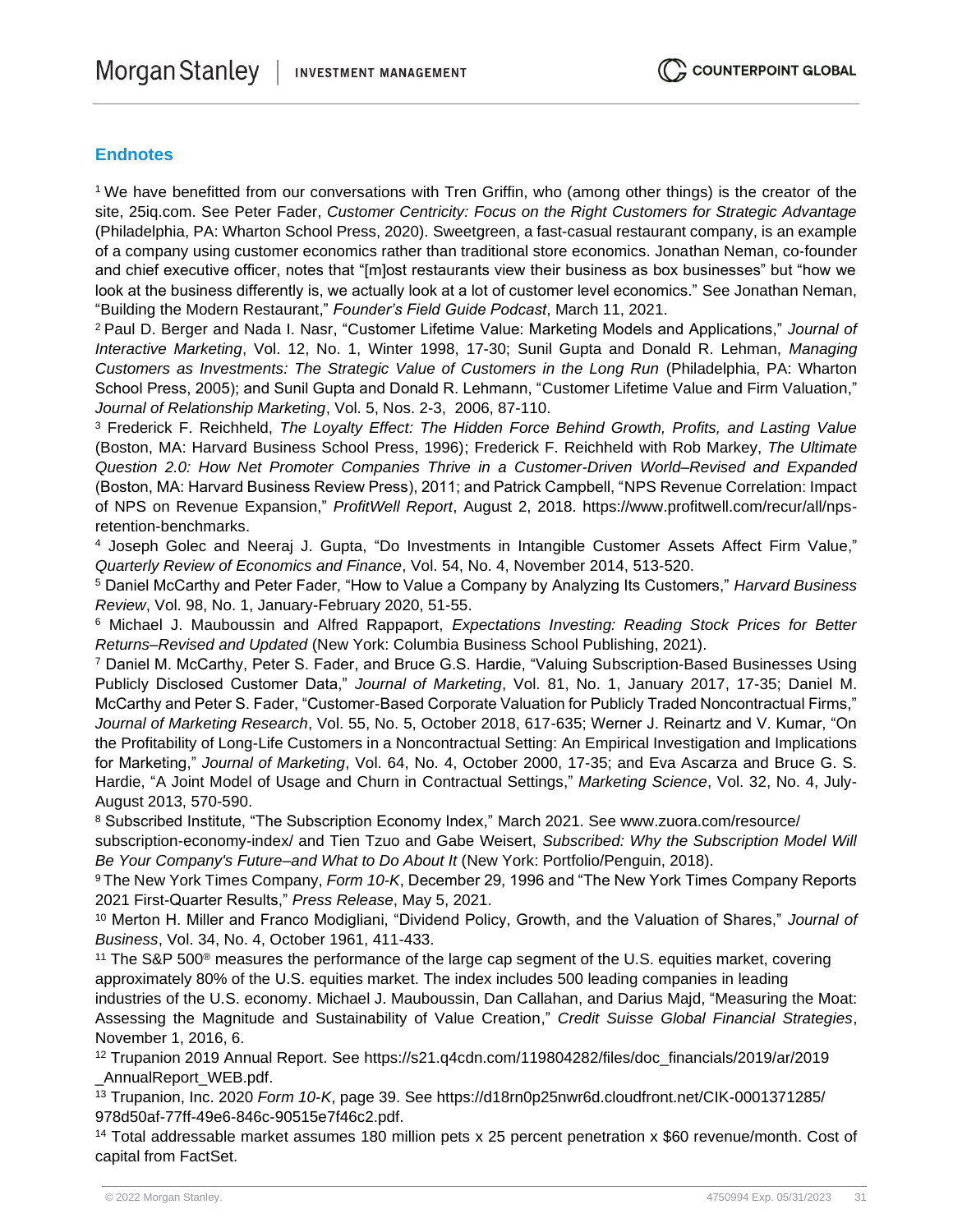<sup>15</sup> Daniel M. McCarthy and Fernando Pereda, "Assessing the Role of Customer Equity in Corporate Valuation: A Review and Path Forward," *Working Paper*, January 14, 2020. For limitations of methods that are commonly used, see Scott Stouffer, "Why LTV/CAC is a Misleading SaaS Metric and Should be Replaced with Customer NPV," *LinkedIn Post*, October 12, 2020.

<sup>16</sup> Michael J. Mauboussin and Dan Callahan, "Total Addressable Market: Methods to Estimate a Company's Potential Sales," *Credit Suisse Global Financial Strategies*, September 1, 2015.

<sup>17</sup> Everett M. Rogers, *Diffusion of Innovations, Fifth Edition* (New York: Free Press, 2003), 279-282.

<sup>18</sup> Geoffrey A. Moore, *Crossing the Chasm: Marketing and Selling High-Tech Products to Mainstream Customers*  (New York: HarperBusiness, 1991).

<sup>19</sup> Wei Xue, Yinglu Sun, Subir Bandyopadhyay, and Dong Cheng, "Measuring Customer Equity in Noncontractual Settings Using a Diffusion Model: An Empirical Study of Mobile Payments Aggregator," *Journal of Theoretical and Applied Electronic Commerce Research*, Vol. 16, No. 3, June 2021, 409-431.

 $20$  Anna Nicolaou, "How to become TikTok famous: A generation hooked on video is powering a \$75bn start-up," *Financial Times*, November 8, 2019.

<sup>21</sup>Rogers, *Diffusion of Innovations,* 229-259. Rogers originally used the term "observability" instead of "visibility," and "complexity" instead of "simplicity."

<sup>22</sup> Christophe Van den Bulte, "Want to Know How Diffusion Speed Varies Across Countries and Products? Try Using a Bass Model," *PDMA Visions*, Vol. 26, No. 4, October 2002, 12-15. For a discussion of bias and change in the parameters, see Christophe Van den Bulte and Gary L. Lilien, "Bias and Systematic Change in the Parameter Estimates of Macro-Level Diffusion Models," *Marketing Science*, Vol. 16, No. 4, November 1997, 338-353.

<sup>23</sup> Gary Lilien, Arvind Rangaswamy, and Christophe Van den Bulte, "Diffusion Models: Managerial Applications and Software," *ISBM Report 7-1999*, May 20, 1999.

<sup>24</sup> Lilien, Rangaswamy, and Van den Bulte, "Diffusion Models." For a more recent analysis of the model coefficients for the automobile industry, see Jérôme Massiani and Andreas Gohs, "The Choice of Bass Model Coefficients to Forecast Diffusion for Innovative Products: An Empirical Investigation for New Automotive Technologies," *Research in Transportation Economics*, Vol. 50, August 2015, 17-28.

<sup>25</sup> Robert J. Thomas, "Estimating Market Growth for New Products: An Analogical Diffusion Model Approach," *Journal of Product Innovation Management*, Vol. 2, No. 1, March 1985, 45-55.

<sup>26</sup> Jonathan Lee, Janghyuk Lee, and Lawrence Feick, "Incorporating Word-of-Mouth Effects in Estimating Customer Lifetime Value," *Journal of Database Marketing and Customer Strategy Management*, Vol. 14, No. 1, October 2006, 29-39.

<sup>27</sup> Eva Ascarza, Scott A. Neslin, Oded Netzer, Zachery Anderson, Peter S. Fader, Sunil Gupta, Bruce G. S. Hardie, Aurélie Lemmens, Barak Libai, David Neal, Foster Provost, and Rom Schrift, "In Pursuit of Enhanced Customer Retention Management: Review, Key Issues, and Future Directions," *Customer Needs and Solutions*, Vol. 5, No. 1-2, March 2018, 65-81.

<sup>28</sup> Frederick F. Reichheld, *The Loyalty Effect: The Hidden Force Behind Growth, Profits, and Lasting Value* (Boston, MA: Harvard Business School Press, 1996), 36.

<sup>29</sup> Sunil Gupta, Donald R. Lehmann, Jennifer Ames Stuart, "Valuing Customers," *Journal of Marketing Research*, Vol. 41, No. 1, February 2004, 7-18.

<sup>30</sup> Mohamed Zaki, Dalia Kandeil, Andy Neely, and Janet R. McColl-Kennedy, "The Fallacy of the Net Promoter Score: Customer Loyalty Predictive Model," *Working Paper*, October 2016.

<sup>31</sup> Jeffrey Prince and Shane Greenstein, "Does Service Bundling Reduce Churn?" *Journal of Economics and Management Strategy*, Vol. 23, No. 4, Winter 2014, 839-875.

32 Aurélie Lemmens and Christophe Croux, "Bagging and Boosting Classification Trees to Predict Churn," *Journal of Marketing Research*, Vol. 43, No. 2, May 2006, 276-286.

<sup>33</sup> One example is the "Law of Double Jeopardy." Market share is the product of market penetration, how many customers buy a product, and brand loyalty, how often a customer buys a product. Empirically, large brands have higher market penetration and loyalty than small brands do, albeit the difference in loyalty tends to be modest. Smaller brands get hit twice, hence the label double jeopardy. First is lower penetration and second is lower loyalty. See Byron Sharp, *How Brands Grow: What Marketers Don't Know* (Oxford: Oxford University Press, 2010), 16-27.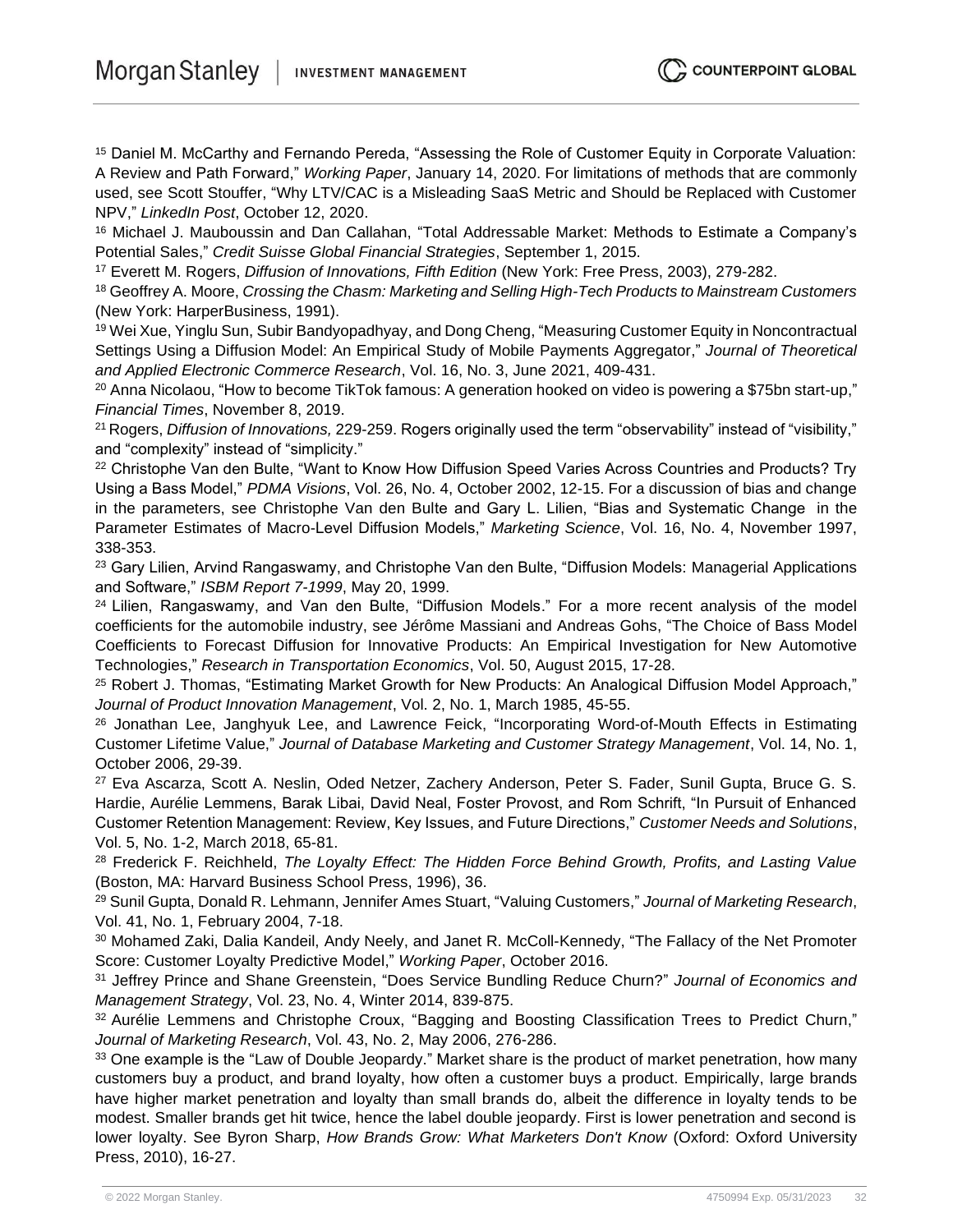34 Eva Ascarza, Raghuram Iyengar, and Martin Schleicher, "The Perils of Proactive Churn Prevention Using Plan Recommendations: Evidence from a Field Experiment," *Journal of Marketing Research*, Vol. 43, No. 1, February 2016, 46-60 and Eva Ascarza, Peter Ebbes, Oded Netzer, and Matthew Danielson, "Beyond the Target Customer: Social Effects of Customer Relationship Management Campaigns," *Journal of Marketing Research*, Vol. 54, June 2017, 347-363.

<sup>35</sup> Eva Ascarza, "Retention Futility: Targeting High-Risk Customers Might Be Ineffective," *Journal of Marketing Research*, Vol. 45, No. 1, February 2018, 80-98 and Eva Ascarza, Raghuram Iyengar, and Martin Schleicher, "The Perils of Proactive Churn Prevention Using Plan Recommendations: Evidence from a Field Experiment," *Journal of Marketing Research*, Vol. 53, No. 1, February 2016, 46-60.

36 Peter S. Fader and Bruce G. S. Hardie, "Customer-Base Valuation in a Contractual Setting: The Perils of Ignoring Heterogeneity," *Marketing Science*, Vol. 29, No. 1, January-February 2010, 85-93 and Patrick Campbell, "What is a Good SaaS Churn Rate & Average Churn Rates by Industry," *ProfitWell Blog*, October 15, 2019.

<sup>37</sup> For a good case on modeling frequency, see Ryan Dew, Eva Ascarza, Oded Netzer, Nachum Sicherman, "Detecting Routines in Ride-sharing: Implications for Customer Management," *Working Paper*, December 22, 2020. For a recent paper on order dynamics for the restaurant food delivery business, see Elliot Shin Oblander And Daniel McCarthy, "How has COVID-19 Impacted Customer Relationship Dynamics at Restaurant Food Delivery Businesses?" *Working Paper*, April 26, 2021.

38 "C3: The Emerging 'Gold Standard' of Customer Disclosures That Investors Should Demand," *Theta Equity Partners*. See www.thetaequity.com/c3.

39 Daniel M. McCarthy, Peter S. Fader, and Bruce G. S. Hardie, "V(CLV): Examining Variance in Models of Customer Lifetime Value," *Working Paper*, February 28, 2016.

<sup>40</sup> Daniel McCarthy and Russell S. Winer, "The Pareto Rule in Marketing Revisited," *Working Paper*, October 2018.

<sup>41</sup> Peter Fader and Sarah Toms, *The Customer Centricity Playbook: Implement a Winning Strategy Driven by Customer Lifetime Value* (Philadelphia, PA: Wharton School Press, 2018).

42 Gilad Livne, Ana Simpson, and Eli Talmor, "Do Customer Acquisition Cost, Retention and Usage Matter to Firm Performance and Valuation?" *Journal of Business Finance and Accounting*, Vol. 38, Nos. 3-4, April/May 2011, 334-363.

<sup>43</sup> Eva Ascarza, Oded Netzer, and Julian Runge, "The Twofold Effect of Customer Retention in Freemium Settings, *Working Paper*, November 2020.

<sup>44</sup> W. Brian Arthur, "Increasing Returns and the New World of Business, *Harvard Business Review*, Vol. 74, No. 4, July-August 1996, 100-109 and Carl Shapiro and Hal R. Varian, *Information Rules: A Strategic Guide to the Network Economy* (Boston, MA: Harvard Business School Press, 1999), 173-225.

<sup>45</sup> Mauboussin, Callahan, and Majd, "Measuring the Moat," 35. W. Brian Arthur, an economist, described a series of laws. Arthur's First Law states, "High-tech markets are dominated 70-80% by a single player—product, company, or country." W. Brian Arthur, "2004: What's Your Law?" *Edge.org*, 2004. See www.edge.org/responsedetail/10639.

<sup>46</sup> Felix Oberholzer-Gee, *Better, Simpler Strategy: A Value-Based Guide to Exceptional Performance* (Boston, MA: Harvard Business Review Press, 2021), 89-91.

<sup>47</sup> Michael J. Mauboussin and Dan Callahan, "Market-Expected Return on Investment: Bridging Accounting and Valuation," *Consilient Observer: Counterpoint Global Insights*, April 14, 2021.

<sup>48</sup> Securities Exchange Act of 1934 Release No. 42781, May 15, 2000. See www.sec.gov/litigation/admin/34- 42781.htm.

<sup>49</sup> Geoffrey West, *Scale: The Universal Laws of Growth, Innovation, Sustainability, and the Pace of Life in Organisms, Cities, Economies, and Companies* (New York: Penguin Press, 2017), 391-393.

<sup>50</sup> Marshall Fisher, Vishal Gaur, and Herb Kleinberger, "Curing the Addiction to Growth," *Harvard Business Review,* Vol 95, No. 1, January-February 2017, 66-74.

<sup>51</sup> Adam M. Brandenburger and Harborne W. Stuart Jr., "Value-Based Business Strategy," *Journal of Economics & Management Strategy*, Vol. 5, No. 1, Spring 1996, 5-24 and Harborne W. Stuart Jr., *The Profitability Test: Does Your Strategy Make Sense?* (Cambridge, MA: MIT Press, 2016).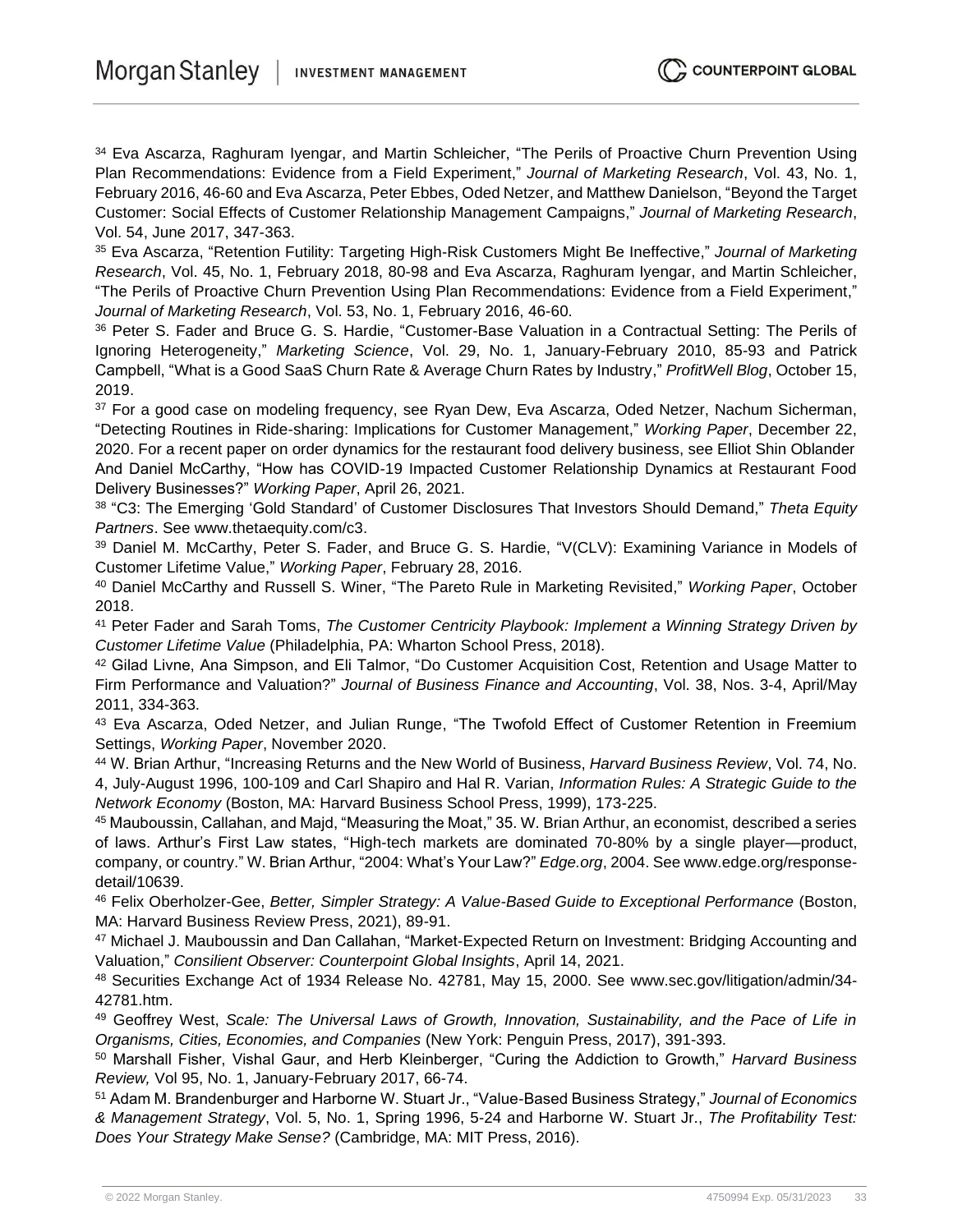<sup>52</sup> Willingness to pay (WTP) is an important concept in economics but tricky to estimate. Common techniques include surveys, conjoint analysis (a more structured form of survey), auctions, and experiments. For more on this, see Tim Stobierski, "Willingness to Pay: What It Is and How to Calculate It," *Harvard Business School Online*, October 20, 2020 at https://online.hbs.edu/blog/post/willingness to pay.

A consumer should in theory provide the same figure for WTP and willingness to accept (WTA), the amount an individual would accept to not use a product or service. But surveys often show a large gap between the two. Cass Sunstein, a professor at Harvard Law School, surveyed individuals in 2018 about their per month WTP and WTA for a handful of social media platforms. Here are the results:

|           | Average | Average  | Ratio of |
|-----------|---------|----------|----------|
| Platform  | WTP     | WTA      | WTA/WTP  |
| WhatsApp  | \$34.90 | \$101.16 | 2.9      |
| Reddit    | 27.73   | 97.73    | 3.5      |
| LinkedIn  | 25.71   | 97.80    | 3.8      |
| Snapchat  | 24.92   | 106.20   | 4.3      |
| Instagram | 21.67   | 102.60   | 4.7      |
| Pinterest | 20.97   | 102.92   | 4.9      |
| Twitter   | 19.94   | 104.18   | 5.2      |
| YouTube   | 17.27   | 90.78    | 5.3      |
| Facebook  | 16.99   | 89.17    | 5.2      |

That the WTA is roughly three to five times higher than the WTP is evidence of the endowment effect, the idea that people place a greater value on what they own than what they do not own. Indeed, the size of the ratio compelled Sunstein to call it a "superendowment effect." See Cass R. Sunstein, *Too Much Information: Understanding What You Don't Want to Know* (Cambridge, MA: MIT Press, 2020), 138-141.

<sup>53</sup> Brandenburger and Stuart used the term "opportunity cost" rather than "willingness to sell." But the concepts are the same.

<sup>54</sup> Oberholzer-Gee, *Better, Simpler Strategy*. This concept also appears to fit well with the two "rules" that guide companies to create sustainable value: "better before cheaper" (compete on differentiators other than price) and "revenue before cost" (prioritize increasing revenue over lowering cost). See Michael E. Raynor and Mumtaz Ahmed, *The Three Rules: How Exceptional Companies Think* (New York: Portfolio, 2013).

<sup>55</sup> Yili Hong, Paul A. Pavlou, and Pei-Yu Chen, "Quality-Adjusted Consumer Surplus for Markets with Asymmetric Information," *Workshop on Information Systems Economics (WISE),* January 18, 2014. The amount of consumer surplus created through digitalization has been huge, albeit not reflected in gross domestic product (GDP) figures. For examples, see Erik Brynjolfsson, Yu (Jeffrey) Hu, and Michael D. Smith, "Consumer Surplus in the Digital Economy: Estimating the Value of Increased Product Variety at Online Booksellers," *Management Science*, Vol. 49, No. 11, November 2003, 1580-1596 and Erik Brynjolfsson and Joo Hee Oh, "The Attention Economy: Measuring the Value of Free Goods on the Internet," *NBER Conference on the Economics of Digitization*, January 2012. This idea of creating value through consumer surplus is also consistent with the concept of "create more than you consume," which Jeff Bezos, founder and CEO of Amazon.com, wrote about in his final letter as CEO. See https://s2.q4cdn.com/299287126/files/doc\_financials/2021/ar/Amazon-2020- Shareholder-Letter-and-1997-Shareholder-Letter.pdf.

<sup>56</sup> Clayton M. Christensen, *The Innovator's Dilemma: When New Technologies Cause Great Companies to Fail* (Boston, MA: Harvard Business School Press, 1997).

<sup>57</sup> Gediminas Adomavicius, Jesse C. Bockstedt, Shawn P. Curley, and Jingjing Zhang, "Effects of Online Recommendations on Consumers' Willingness to Pay," *Information Systems Research*, Vol. 29, No. 1, March 2018, 84-102. For the broader idea of how data can lead to more effective marketing, see Rex Yuxing Du, Oded Netzer, David A. Schweidel, and Debanjan Mitra, "Capturing Marketing Information to Fuel Growth," *Journal of Marketing*, Vol. 85, No. 1, January 2021, 163-183.

<sup>58</sup> See "Laws of Tech: Commoditize Your Complement" at www.gwern.net/Complement.

<sup>59</sup> Andrew McAfee and Erik Brynjolfsson, *Machine Platform Crowd: Harnessing Our Digital Future* (New York: W.W. Norton & Company, 2017), 153-156.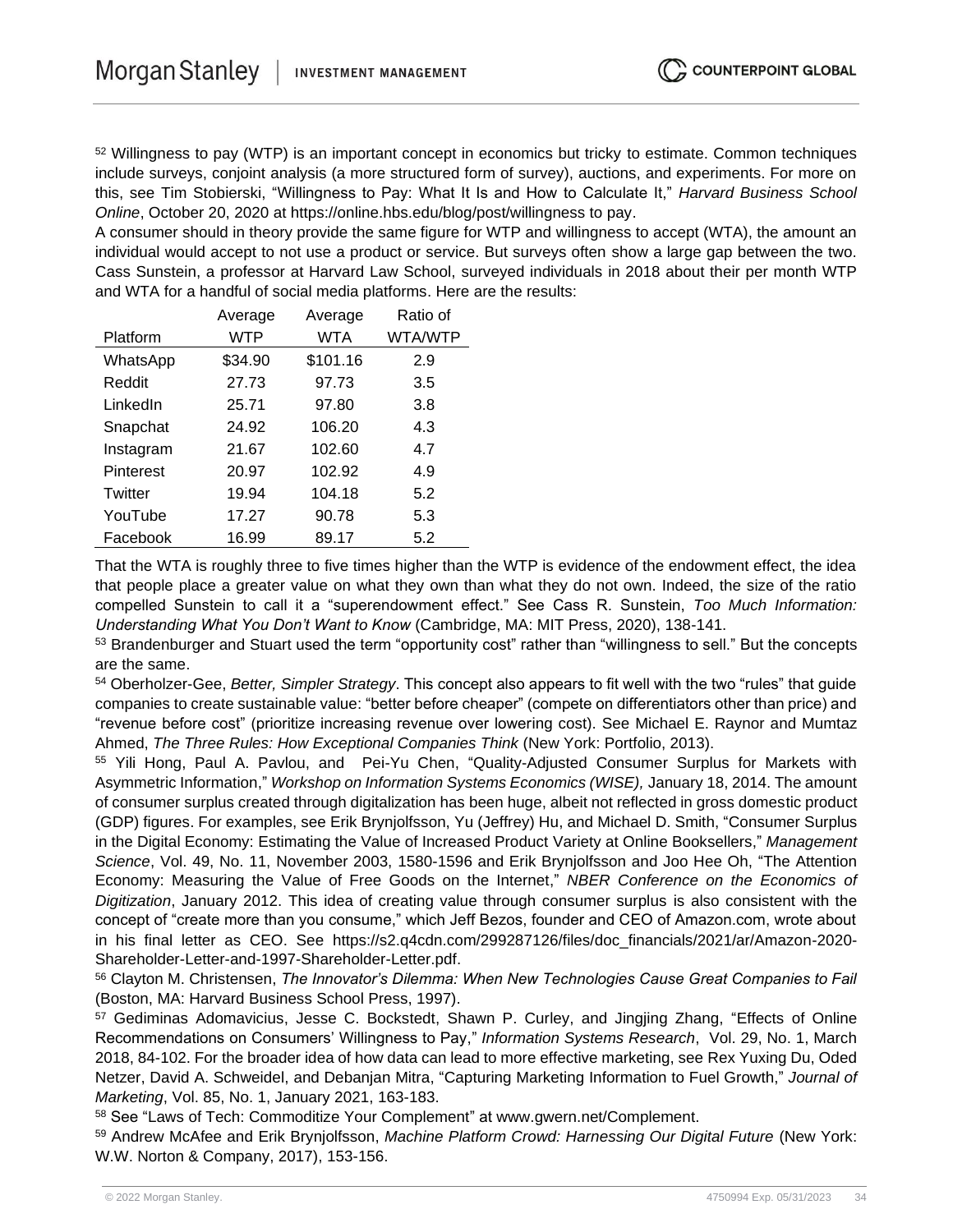<sup>60</sup> For more on pricing strategy, see Thomas T. Nagle and Georg Müller, *The Strategy and Tactics of Pricing: A Guide to Growing More Profitably, Sixth Edition* (New York: Routledge, 2018) and Alan S. Cleland and Albert V. Bruno, *The Market Value Process: Bridging Customer and Shareholder Value* (San Francisco: Jossey-Bass Publishers, 1996), 92-104.

<sup>61</sup> Tomas Chamorro-Premuzic, "Does Money Really Affect Motivation? A Review of the Research," *Harvard Business Review*, April 10, 2013.

<sup>62</sup> Lea Cassar and Stephan Meier, "Nonmonetary Incentives and the Implications of Work as a Source of Meaning," *Journal of Economic Perspectives*, Vol. 32, No. 3, Summer 2018, 215-238.

<sup>63</sup> Daniel H. Pink, *Drive: The Surprising Truth About What Motivates Us* (New York: Riverhead Books, 2009).

<sup>64</sup> Cone Communications, "Millennial Employee Engagement Study," November 2016. See

www.conecomm.com/research-blog/2016-millennial-employee-engagement-study.

<sup>65</sup> M. Keith Chen, Judith A. Chevalier, Peter E. Rossi, and Emily Oehlsen, "The Value of Flexible Work: Evidence from Uber Drivers," *Journal of Political Economy,* Vol. 127, No. 6, December 2019, 2735-2794.

<sup>66</sup> See www.bain.com/insights/break-the-short-term-earnings-trap-how-to-invest-in-customer-value-webinar/.

 $^{67}$  "Netflix's Fee Increase Tests Not Only Subscriber Loyalty but Short-Term Price Ceilings for SVOD in General," *TDG Research*, January 16, 2019. See www.tdgresearch.com/reaction-to-netflix-price-increase-will-vary-newresearch-confirms/.

<sup>68</sup> Jacquelyn S. Thomas, Werner Reinartz, and V. Kumar, "Getting the Most out of All Your Customers," *Harvard Business Review*, Vol. 82, No. 7-8, July-August 2004, 116-123 and V. Kumar, *Managing Customers for Profit: Strategies to Increase Profits and Build Loyalty* (Upper Saddle River, NJ: Wharton School Publishing, 2008), 205-221.

<sup>69</sup> Bill Gurley, "The Dangerous Seduction of the Lifetime Value (LTV) Formula," *Above the Crowd*, September 4, 2012.

<sup>70</sup> Patrick J. Wierckx, "The Retention Rate Illusion: Understanding the Relationship Between Retention Rates and the Strength of Subscription-Based Businesses, *Journal of Applied Business and Economics*, Vol. 22, No. 14, 2020, 104-114. For ways to improve it, see Shivaram Rajgopal, "What Would A New Financial Reporting Model For Network Businesses Look Like?" *Forbes*, April 12, 2021.

<sup>71</sup> Mike Sonders. See www.mikesonders.com/largest-saas-companies/.

<sup>72</sup> Harry Hurst, "How Pipe Is Creating Revenue as an Asset Class: Unlocking a Multi-Trillion Dollar Opportunity," *Wharton Fintech*, March 18, 2021.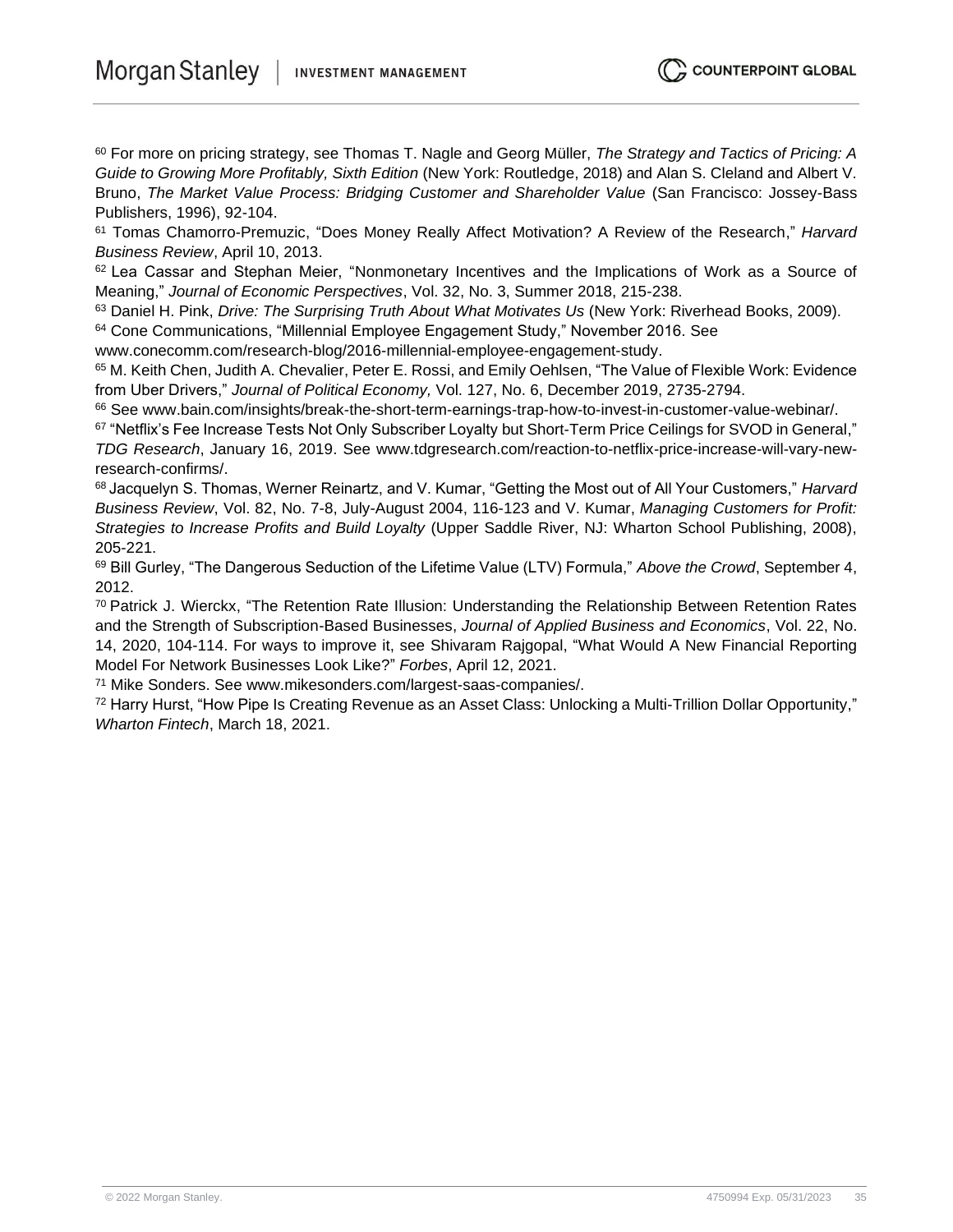#### **IMPORTANT INFORMATION**

The views and opinions and/or analysis expressed are those of the author as of the date of preparation of this material and are subject to change at any time due to market or economic conditions and may not necessarily come to pass. Furthermore, the views will not be updated or otherwise revised to reflect information that subsequently becomes available or circumstances existing, or changes occurring, after the date of publication. The views expressed do not reflect the opinions of all investment personnel at Morgan Stanley Investment Management (MSIM) and its subsidiaries and affiliates (collectively "the Firm"), and may not be reflected in all the strategies and products that the Firm offers.

Forecasts and/or estimates provided herein are subject to change and may not actually come to pass. Information regarding expected market returns and market outlooks is based on the research, analysis and opinions of the authors or the investment team. These conclusions are speculative in nature, may not come to pass and are not intended to predict the future performance of any specific strategy or product the Firm offers. Future results may differ significantly depending on factors such as changes in securities or financial markets or general economic conditions.

Past performance is no guarantee of future results. This material has been prepared on the basis of publicly available information, internally developed data and other third-party sources believed to be reliable. However, no assurances are provided regarding the reliability of such information and the Firm has not sought to independently verify information taken from public and third-party sources. The views expressed in the books and articles referenced in this whitepaper are not necessarily endorsed by the Firm.

This material is a general communications which is not impartial and has been prepared solely for information and educational purposes and does not constitute an offer or a recommendation to buy or sell any particular security or to adopt any specific investment strategy. The material contained herein has not been based on a consideration of any individual client circumstances and is not investment advice, nor should it be construed in any way as tax, accounting, legal or regulatory advice. To that end, investors should seek independent legal and financial advice, including advice as to tax consequences, before making any investment decision.

Charts and graphs provided herein are for illustrative purposes only. Any securities referenced herein are solely for illustrative purposes only and should not be construed as a recommendation for investment.

This material is not a product of Morgan Stanley's Research Department and should not be regarded as a research material or a recommendation.

The Firm has not authorised financial intermediaries to use and to distribute this material, unless such use and distribution is made in accordance with applicable law and regulation. Additionally, financial intermediaries are required to satisfy themselves that the information in this material is appropriate for any person to whom they provide this material in view of that person's circumstances and purpose. The Firm shall not be liable for, and accepts no liability for, the use or misuse of this material by any such financial intermediary.

The whole or any part of this work may not be directly or indirectly reproduced, copied, modified, used to create a derivative work, performed, displayed, published, posted, licensed, framed, distributed or transmitted or any of its contents disclosed to third parties without MSIM's express written consent. This work may not be linked to unless such hyperlink is for personal and non-commercial use. All information contained herein is proprietary and is protected under copyright and other applicable law.

Eaton Vance is part of Morgan Stanley Investment Management. Morgan Stanley Investment Management is the asset management division of Morgan Stanley.

This material may be translated into other languages. Where such a translation is made this English version remains definitive. If there are any discrepancies between the English version and any version of this material in another language, the English version shall prevail.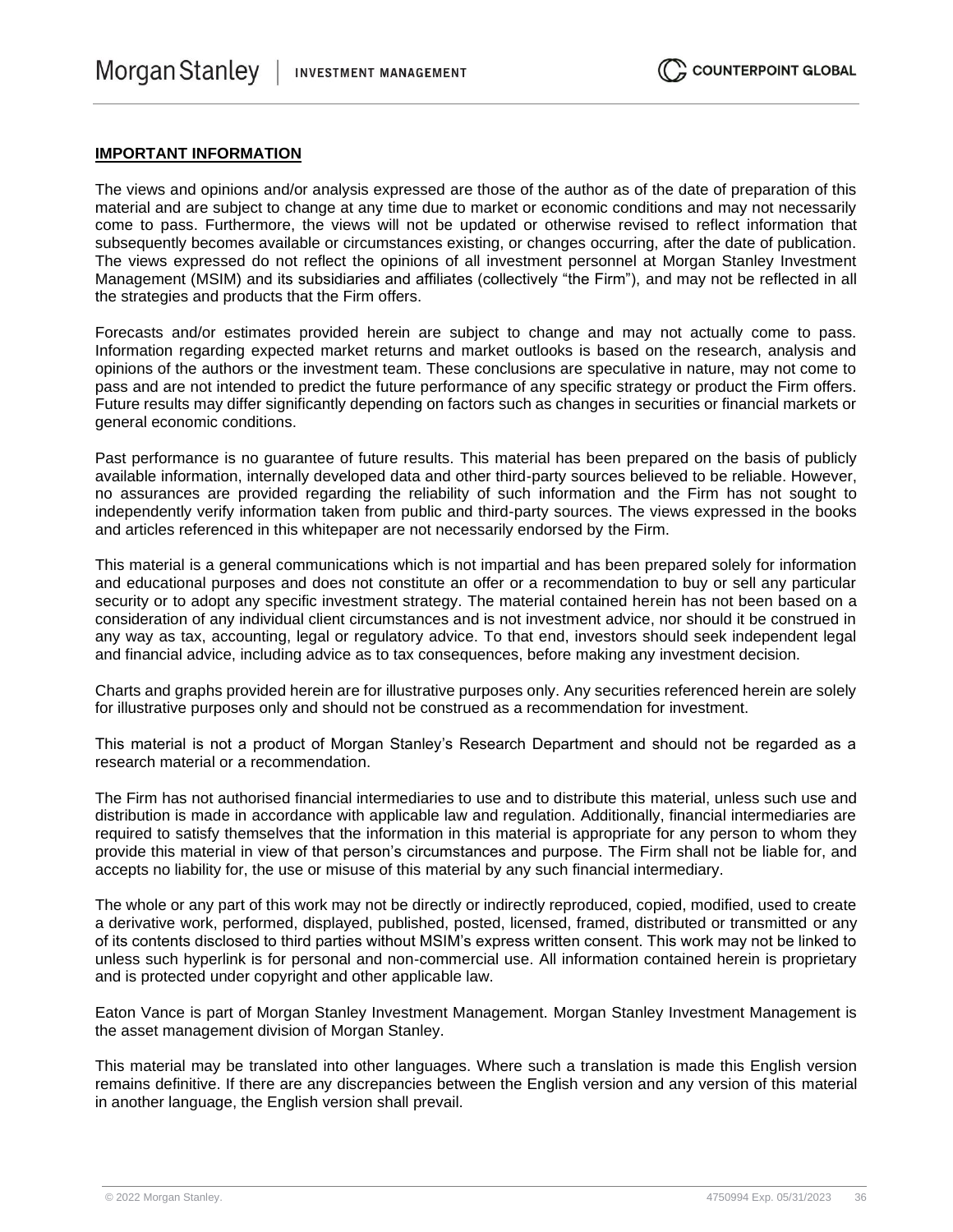#### **DISTRIBUTION**

**This communication is only intended for and will only be distributed to persons resident in jurisdictions where such distribution or availability would not be contrary to local laws or regulations.**

**MSIM, the asset management division of Morgan Stanley (NYSE: MS), and its affiliates have arrangements in place to market each other's products and services. Each MSIM affiliate is regulated as appropriate in the jurisdiction it operates. MSIM's affiliates are: Eaton Vance Management (International) Limited, Eaton Vance Advisers International Ltd, Calvert Research and Management, Eaton Vance Management, Parametric Portfolio Associates LLC, and Atlanta Capital Management LLC.**

This material has been issued by any one or more of the following entities:

#### **EMEA:**

This material is for Professional Clients/Accredited Investors only.

In the EU, MSIM and Eaton Vance materials are issued by MSIM Fund Management (Ireland) Limited ("FMIL"). FMIL is regulated by the Central Bank of Ireland and is incorporated in Ireland as a private company limited by shares with company registration number 616661 and has its registered address at The Observatory, 7-11 Sir John Rogerson's Quay, Dublin 2, D02 VC42, Ireland.

Outside the EU, MSIM materials are issued by Morgan Stanley Investment Management Limited (MSIM Ltd) is authorised and regulated by the Financial Conduct Authority. Registered in England. Registered No. 1981121. Registered Office: 25 Cabot Square, Canary Wharf, London E14 4QA.

In Switzerland, MSIM materials are issued by Morgan Stanley & Co. International plc, London (Zurich Branch) Authorised and regulated by the Eidgenössische Finanzmarktaufsicht ("FINMA"). Registered Office: Beethovenstrasse 33, 8002 Zurich, Switzerland.

Outside the US and EU, Eaton Vance materials are issued by Eaton Vance Management (International) Limited ("EVMI") 125 Old Broad Street, London, EC2N 1AR, UK, which is authorised and regulated in the United Kingdom by the Financial Conduct Authority.

**Italy:** MSIM FMIL (Milan Branch), (Sede Secondaria di Milano) Palazzo Serbelloni Corso Venezia, 16 20121 Milano, Italy. The **Netherlands:** MSIM FMIL (Amsterdam Branch), Rembrandt Tower, 11th Floor Amstelplein 1 1096HA, Netherlands. **France:** MSIM FMIL (Paris Branch), 61 rue de Monceau 75008 Paris, France. **Spain:**  MSIM FMIL (Madrid Branch), Calle Serrano 55, 28006, Madrid, Spain. **Germany**: MSIM FMIL (Frankfurt Branch), Niederlassung Deutschland, Grosse Gallusstrasse 18, 60312 Frankfurt am Main, Germany (Gattung: Zweigniederlassung (FDI) gem. § 53b KWG).

#### **MIDDLE EAST:**

**Dubai:** MSIM Ltd (Representative Office, Unit Precinct 3-7th Floor-Unit 701 and 702, Level 7, Gate Precinct Building 3, Dubai International Financial Centre, Dubai, 506501, United Arab Emirates. Telephone: +97 (0)14 709 7158).

#### **U.S.:**

#### **NOT FDIC INSURED | OFFER NO BANK GUARANTEE | MAY LOSE VALUE | NOT INSURED BY ANY FEDERAL GOVERNMENT AGENCY | NOT A BANK DEPOSIT**

**Hong Kong:** This material is disseminated by Morgan Stanley Asia Limited for use in Hong Kong and shall only be made available to "professional investors" as defined under the Securities and Futures Ordinance of Hong Kong (Cap 571). The contents of this material have not been reviewed nor approved by any regulatory authority including the Securities and Futures Commission in Hong Kong. Accordingly, save where an exemption is available under the relevant law, this material shall not be issued, circulated, distributed, directed at, or made available to, the public in Hong Kong. **Singapore:** This material is disseminated by Morgan Stanley Investment Management Company and may not be circulated or distributed, whether directly or indirectly, to persons in